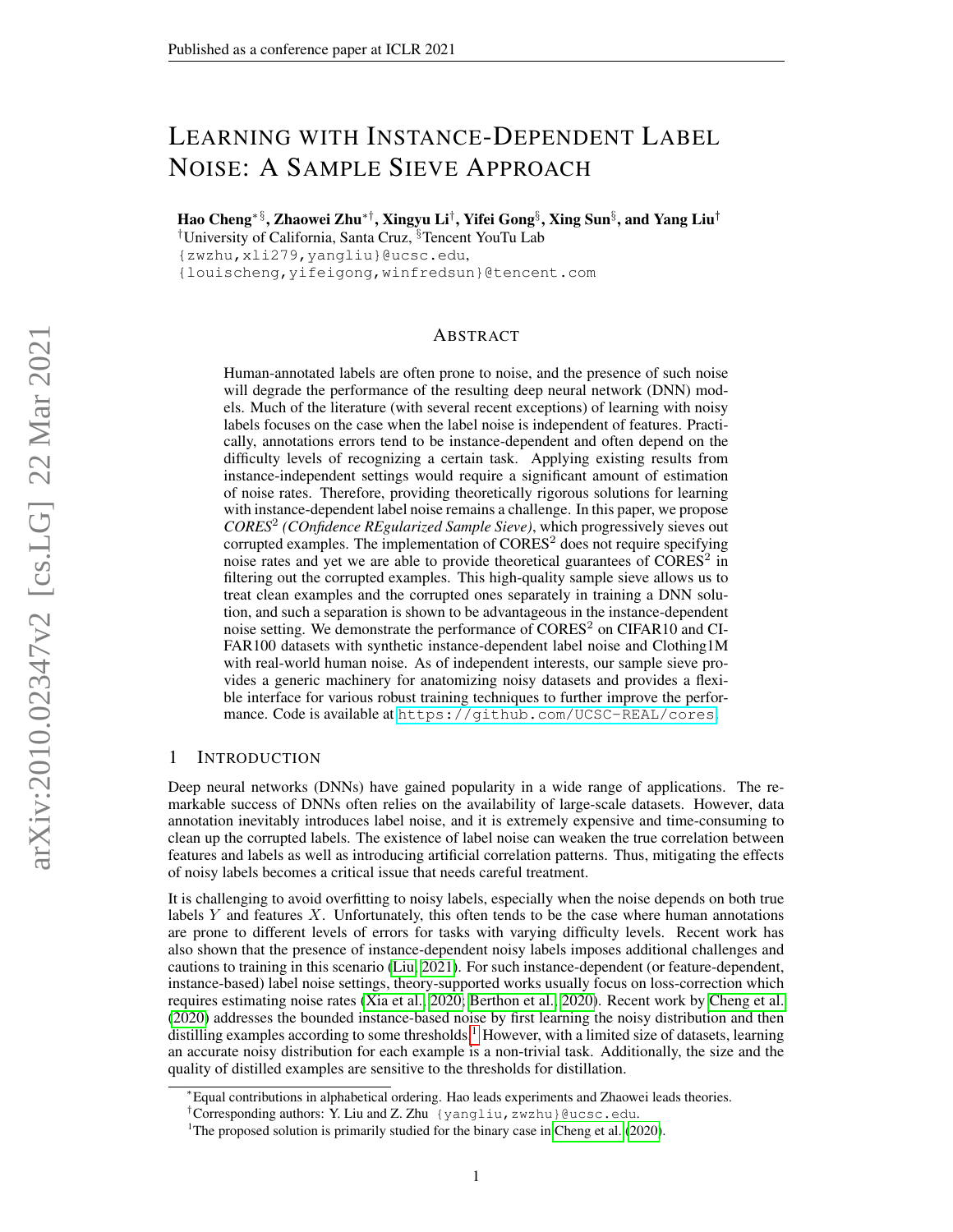Departing from the above line of works, we design a sample sieve with theoretical guarantees to provide a high-quality splitting of clean and corrupted examples without the need to estimate noise rates. Instead of learning the noisy distributions or noise rates, we focus on learning the underlying clean distribution and design a regularization term to help improve the confidence of the learned classifier, which is proven to help safely sieve out corrupted examples. With the division between "clean" and "corrupted" examples, our training enjoys performance improvements by treating the clean examples (using standard loss) and the corrupted ones (using an unsupervised consistency loss) separately.

We summarize our main contributions: 1) We propose to train a classifier using a novel confidence regularization (CR) term and theoretically guarantee that, under mild assumptions, minimizing the confidence regularized cross-entropy (CE) loss on the instance-based noisy distribution is equivalent to minimizing the pure CE loss on the corresponding "unobservable" clean distribution. This classifier is also shown to be helpful for evaluating each example to build our sample sieve.2) We provide a theoretically sound sample sieve that simply compares the example's regularized loss with a closed-form threshold explicitly determined by predictions from the above trained model using our confidence regularized loss, without any extra estimates. 3) To the best of our knowledge, the proposed *CORES*<sup>2</sup> (*COnfidence REgularized Sample Sieve*) is the first method that is thoroughly studied for a multi-class classification problem, has theoretical guarantees to avoid overfitting to instance-dependent label noise, and provides high-quality division without knowing or estimating noise rates. 4) By *decoupling* the regularized loss into separate additive terms, we also provide a novel and promising mechanism for understanding and controlling the effects of general instancedependent label noise. 5) CORES<sup>2</sup> achieves competitive performance on multiple datasets, including CIFAR-10, CIFAR-100, and Clothing1M, under different label noise settings.

Other related works In addition to recent works by [Xia et al.](#page-11-0) [\(2020\)](#page-11-0), [Berthon et al.](#page-9-0) [\(2020\)](#page-9-0), and [Cheng et al.](#page-9-1) [\(2020\)](#page-9-1), we briefly overview other most relevant references. Detailed related work is left to Appendix [A.](#page-13-0) Making the loss function robust to label noise is important for building a robust machine learning model [\(Zhang et al., 2016\)](#page-11-1). One popular direction is to perform *loss correction*, which first estimates transition matrix [\(Patrini et al., 2017;](#page-10-1) [Vahdat, 2017;](#page-10-2) [Xiao et al., 2015;](#page-11-2) [Zhu](#page-12-0) [et al., 2021b;](#page-12-0) [Yao et al., 2020b\)](#page-11-3), and then performs correction/reweighting via forward or backward propagation, or further revises the estimated transition matrix with controllable variations [\(Xia](#page-11-4) [et al., 2019\)](#page-11-4). The other line of work focuses on designing specific losses without estimating transition matrices [\(Natarajan et al., 2013;](#page-10-3) [Xu et al., 2019;](#page-11-5) [Liu & Guo, 2020;](#page-10-4) [Wei & Liu, 2021\)](#page-11-6). However, these works assume the label noise is instance-independent which limits their extension. Another approach is *sample selection* [\(Jiang et al., 2017;](#page-9-2) [Han et al., 2018;](#page-9-3) [Yu et al., 2019;](#page-11-7) [Northcutt et al.,](#page-10-5) [2019;](#page-10-5) [Yao et al., 2020a;](#page-11-8) [Wei et al., 2020;](#page-11-9) [Zhang et al., 2020a\)](#page-11-10), which selects the "small loss" examples as clean ones. However, we find this approach only works well on the instance-independent label noise. Approaches such as label correction [\(Veit et al., 2017;](#page-11-11) [Li et al., 2017;](#page-10-6) [Han et al., 2019\)](#page-9-4) or semi-supervised learning [\(Li et al., 2020;](#page-10-7) [Nguyen et al., 2019\)](#page-10-8) also lack guarantees for the instancebased label noise.

# 2 CORES<sup>2</sup>: CONFIDENCE REGULARIZED SAMPLE SIEVE

Consider a classification problem on a set of N training examples denoted by  $D :=$  $\{(x_n, y_n)\}_{n \in [N]}$ , where  $[N] := \{1, 2, \cdots, N\}$  is the set of example indices. Examples  $(x_n, y_n)$ are drawn according to random variables  $(X, Y) \in \mathcal{X} \times \mathcal{Y}$  from a joint distribution  $\mathcal{D}$ . Let  $\mathcal{D}_X$  and  $\mathcal{D}_Y$  be the marginal distributions of X and Y. The classification task aims to identify a classifier  $f: \mathcal{X} \to \mathcal{Y}$  that maps X to Y accurately. One common approach is minimizing the empirical risk using DNNs with respect to the cross-entropy loss defined as  $\ell(f(x), y) = -\ln(f_x[y])$ ,  $y \in [K]$ , where  $f_x[y]$  denotes the y-th component of  $f(x)$  and K is the number of classes. In real-world applications, such as human-annotated images [\(Krizhevsky et al., 2012;](#page-10-9) [Zhang et al., 2017\)](#page-11-12) and medical diagnosis [\(Agarwal et al., 2016\)](#page-9-5), the learner can only observe a set of noisy labels. For instance, human annotators may wrongly label some images containing cats as ones that contain dogs accidentally or irresponsibly. The label noise of each instance is characterized by a noise transition matrix  $T(X)$ , where each element  $T_{ij}(X) := \mathbb{P}(\widetilde{Y} = j | Y = i, X)$ . The corresponding noisy dataset<sup>[2](#page-1-0)</sup> and distribution are denoted by  $\widetilde{D} := \{(x_n, \widetilde{y}_n)\}_{n \in [N]}$  and  $\widetilde{D}$ . Let  $\mathbb{1}(\cdot)$  be the indicator function taking

<span id="page-1-0"></span><sup>&</sup>lt;sup>2</sup>In this paper, the noisy dataset refers to a dataset with noisy examples. A noisy example is either a clean example (whose label is true) or a corrupted example (whose label is wrong).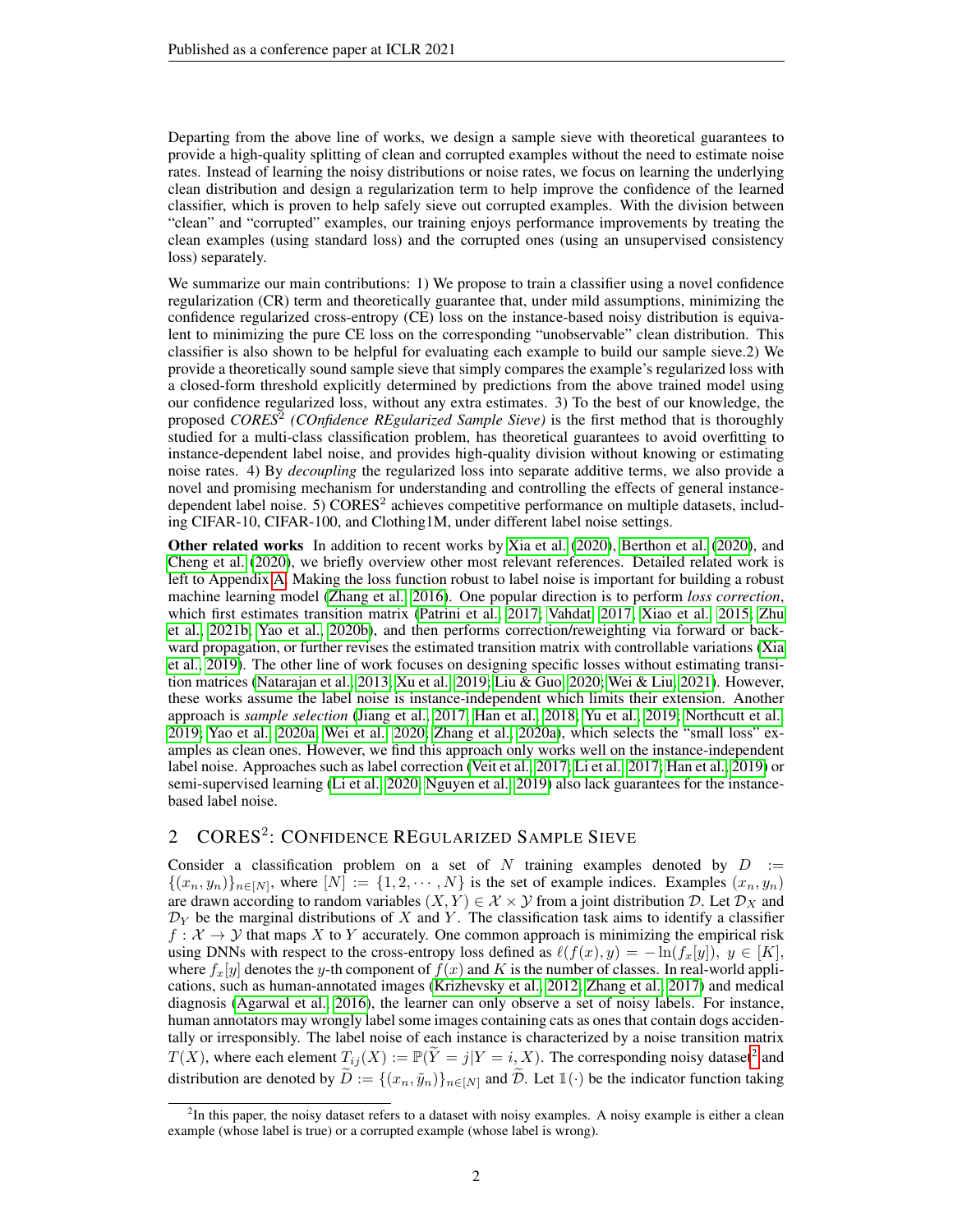value 1 when the specified condition is satisfied and 0 otherwise. Similar to the goals in surrogate loss [\(Natarajan et al., 2013\)](#page-10-3),  $L_{DMI}$  [\(Xu et al., 2019\)](#page-11-5) and peer loss [\(Liu & Guo, 2020\)](#page-10-4), we aim to learn a classifier f from the noisy distribution D which also minimizes  $\mathbb{P}(f(X) \neq Y)$ ,  $(X, Y) \sim \mathcal{D}$ . Beyond their results, we attempt to propose *a theoretically sound approach addressing a general instance-based noise regime without knowing or estimating noise rates*.

### <span id="page-2-4"></span>2.1 CONFIDENCE REGULARIZATION

In this section, we present a new confidence regularizer (CR). Our design of the CR is mainly motivated by a recently proposed robust loss function called peer loss [\(Liu & Guo, 2020\)](#page-10-4). For each example  $(x_n, \tilde{y}_n)$ , peer loss has the following form:

$$
\ell_{\text{PL}}(f(x_n), \tilde{y}_n) := \ell(f(x_n), \tilde{y}_n) - \ell(f(x_{n_1}), \tilde{y}_{n_2}),
$$

where  $(x_{n_1}, \tilde{y}_{n_1})$  and  $(x_{n_2}, \tilde{y}_{n_2})$  are two randomly sampled and paired peer examples (with replacement) for n. Let  $X_{n_1}$  and  $Y_{n_2}$  be the corresponding random variables. Note  $X_{n_1}, Y_{n_2}$  are two independent and uniform random variables being each  $x_{n'}$ ,  $n' \in [N]$  and  $\tilde{y}_{n'}$ ,  $n' \in [N]$  with probability  $\frac{1}{N}$  respectively:  $\mathbb{P}(X_{n_1} = x_{n'}|\tilde{D}) = \mathbb{P}(\tilde{Y}_{n_2} = y_{n'}|\tilde{D}) = \frac{1}{N}, \forall n' \in [N]$ . Let  $\mathcal{D}_{\tilde{Y}|\tilde{D}}$  be the distribution of  $\widetilde{Y}_{n_2}$  given dataset  $\widetilde{D}$ . Peer loss then has the following equivalent form in expectation:

$$
\frac{1}{N} \sum_{n \in [N]} \mathbb{E}_{X_{n_1}, \tilde{Y}_{n_2} | \tilde{D}} [\ell(f(x_n), \tilde{y}_n) - \ell(f(X_{n_1}), \tilde{Y}_{n_2})]
$$
\n
$$
= \frac{1}{N} \sum_{n \in [N]} \left[ \ell(f(x_n), \tilde{y}_n) - \sum_{n' \in [N]} \mathbb{P}(X_{n_1} = x_{n'} | \tilde{D}) \mathbb{E}_{\mathcal{D}_{\tilde{Y} | \tilde{D}}} [\ell(f(x_{n'}), \tilde{Y})] \right]
$$
\n
$$
= \frac{1}{N} \sum_{n \in [N]} \left[ \ell(f(x_n), \tilde{y}_n) - \mathbb{E}_{\mathcal{D}_{\tilde{Y} | \tilde{D}}} [\ell(f(x_n), \tilde{Y})] \right].
$$

This result characterizes a new loss denoted by  $\ell_{CA}$ :

<span id="page-2-1"></span>
$$
\ell_{\text{CA}}(f(x_n), \tilde{y}_n) := \ell(f(x_n), \tilde{y}_n) - \mathbb{E}_{\mathcal{D}_{\tilde{Y}|\widetilde{D}}}[\ell(f(x_n), \widetilde{Y})].\tag{1}
$$

Though not studied rigorously by [Liu & Guo](#page-10-4) [\(2020\)](#page-10-4), we show, under conditions<sup>[3](#page-2-0)</sup>,  $\ell_{CA}$  defined in Eqn. [\(1\)](#page-2-1) encourages confident predictions<sup>[4](#page-2-2)</sup> from f by analyzing the gradients:

<span id="page-2-3"></span>**Theorem 1.** For  $\ell_{CA}(\cdot)$ , solutions satisfying  $f_{x_n}[i] > 0, \forall i \in [K]$  are not locally optimal at  $(x_n, \tilde{y}_n)$ .

See Appendix [B.2](#page-15-0) for the proof. Particularly, in binary cases, we have constraint  $f(x_n)[0]$  +  $f(x_n)[1] = 1$ . Following Theorem [1,](#page-2-3) we know minimizing  $\ell_{CA}(f(x_n), \tilde{y}_n)$  w.r.t f under this constraint leads to either  $f(x_n)[0] \to 1$  or  $f(x_n)[1] \to 1$ , indicating confident predictions. Therefore, the addition of term  $-\mathbb{E}_{\mathcal{D}_{\tilde{Y}|\tilde{D}}}[\ell(f(x_n), Y)]$  helps improve the confidence of the learned classifier. Inspired by the above observation, we define the following confidence regularizer:

**Confidence Regularizer:** 
$$
\ell_{CR}(f(x_n)) := -\beta \cdot \mathbb{E}_{\mathcal{D}_{\tilde{Y}|\widetilde{D}}}[\ell(f(x_n), \widetilde{Y})],
$$

where  $\beta$  is positive and  $\ell(\cdot)$  refers to the CE loss. The prior probability  $\mathbb{P}(Y|D)$  is counted directly from the noisy dataset. In the remaining of this paper,  $\ell(\cdot)$  indicates the CE loss by default.

Why are confident predictions important? Intuitively, when model fits to the label noise, its predictions often become less confident, since the noise usually corrupts the signal encoded in the clean data. From this perspective, encouraging confident predictions plays against fitting to label noise. Compared to instance-independent noise, the difficulties in estimating the instance-dependent noise rates largely prevent us from applying existing techniques. In addition, as shown by [Manwani &](#page-10-10) [Sastry](#page-10-10) [\(2013\)](#page-10-10), the 0-1 loss function is more robust to instance-based noise but hard to optimize with. To a certain degree, pushing confident predictions results in a differentiable loss function that approximates the 0-1 loss, and therefore restores the robustness property. Besides, as observed by [Chatterjee](#page-9-6) [\(2020\)](#page-9-6) and [Zielinski et al.](#page-12-1) [\(2020\)](#page-12-1), gradients from similar examples would reinforce each other. When the overall label information is dominantly informative that  $T_{ii}(X) > T_{ij}(X)$ , DNNs

<span id="page-2-0"></span><sup>&</sup>lt;sup>3</sup>Detailed conditions for Theorem [1](#page-2-3) are specified at the end of our main contents.

<span id="page-2-2"></span><sup>4</sup>Our observation can also help partially explain the robustness property of peer loss [\(Liu & Guo, 2020\)](#page-10-4).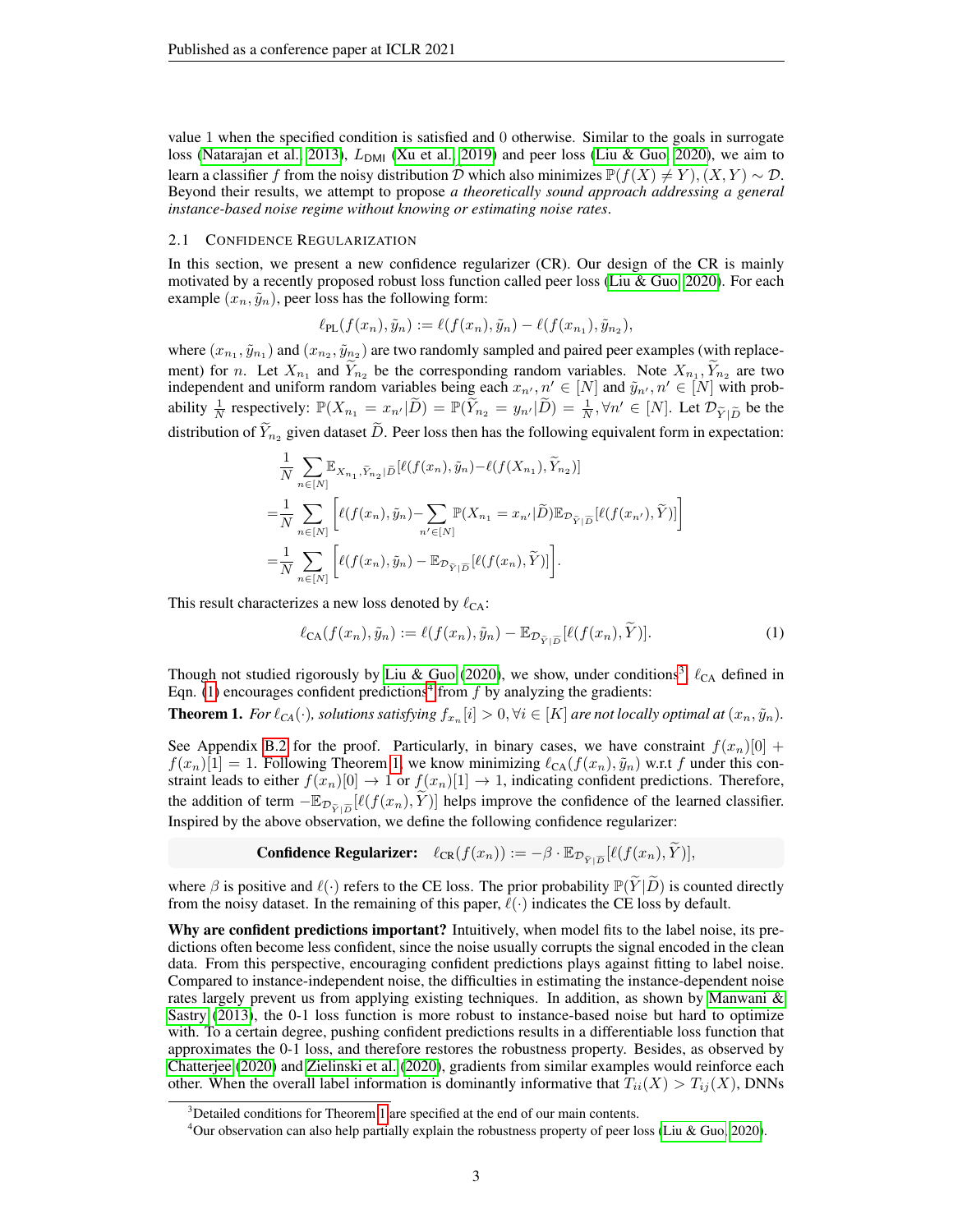will receive more correct information statistically. Encouraging confident predictions would discourage the memorization of the noisy examples (makes it hard for noisy labels to reduce the confidence of predictions), and therefore further facilitate DNNs to learn the (clean) dominant information.

 $\ell_{CR}$  is NOT the entropy regularization Entropy regularization (ER) is a popular choice for improving confidence of the trained classifiers in the literature [\(Tanaka et al., 2018;](#page-10-11) [Yi & Wu, 2019\)](#page-11-13). Given a particular prediction probability p for a class, the ER term is based on the function  $-p \ln p$ , while our  $\ell_{CR}$  is built on ln p. Later we show  $\ell_{CR}$  offers us favorable theoretical guarantees for training with instance-dependent label noise, while ER does not. In Appendix [C.1,](#page-20-0) we present both theoretical and experimental evidences that  $\ell_{CR}$  serves as a better regularizer compared to ER.

### 2.2 CONFIDENCE REGULARIZED SAMPLE SIEVE

Intuitively, label noise misleads the training thus sieving corrupted examples out of datasets is beneficial. Furthermore, label noise introduces high variance during training even with the existence of  $\ell_{CR}$  (discussed in Section [3.3\)](#page-6-0). Therefore, rather than accomplishing training solely with  $\ell_{CR}$ , we will first leverage its regularization power to design an efficient sample sieve. Similar to a general sieving process in physical words that compares the size of particles with the aperture of a sieve, we evaluate the "size" (quality, or a regularized loss) of examples and compare them with some to-be-specified thresholds, therefore the name sample sieve. In our formulation, the regularized loss  $\ell(f(x_n), \tilde{y}_n) + \ell_{CR}(f(x_n))$  is employed to evaluate examples and  $\alpha_n$  is used to specify thresholds. Specifically, we aim to solve the sample sieve problem in [\(2\)](#page-3-0).

<span id="page-3-2"></span><span id="page-3-0"></span>



Figure 1: Dynamic sample sieves. Green circles are clean examples. Red hexagons are corrupted examples.

The crucial components in [\(2\)](#page-3-0) are:

- $v_n \in \{0, 1\}$  indicates whether example *n* is clean  $(v_n = 1)$  or not  $(v_n = 0)$ ;
- $\alpha_n$  (mimicking the aperture of a sieve) controls which example should be sieved out;
- $\bar{f}$  is a copy of f and does not contribute to the back-propagation.  $\bar{F}$  is the search space of f.

**Dynamic sample sieve** The problem in [\(2\)](#page-3-0) is a combinatorial optimization which is hard to solve directly. A standard solution to [\(2\)](#page-3-0) is to apply alternate search iteratively as follows:

- Starting at  $t = 1$ ,  $v_n^{(0)} = 1$ ,  $\forall n \in [N]$ .
- <span id="page-3-1"></span>• Confidence-regularized model update (at iteration-t):

$$
f^{(t)} = \underset{f \in \mathcal{F}}{\arg \min} \sum_{n \in [N]} v_n^{(t-1)} \left[ \ell(f(x_n), \tilde{y}_n) + \ell_{CR}(f(x_n)) \right];\tag{3}
$$

<span id="page-3-3"></span>• Sample sieve (at iteration- $t$ ):

$$
v_n^{(t)} = \mathbb{1}(\ell(f^{(t)}(x_n), \tilde{y}_n) + \ell_{CR}(f^{(t)}(x_n)) < \alpha_{n,t}),\tag{4}
$$

where  $\alpha_{n,t} = \frac{1}{K} \sum_{\tilde{y} \in [K]} \ell(\bar{f}^{(t)}(x_n), \tilde{y}) + \ell_{CR}(\bar{f}^{(t)}(x_n)), f^{(t)}$  and  $v^{(t)}$  refer to the specific classifier and weight at iteration-t. Note the values of  $\ell_{CR}(\bar{f}^{(t)}(x_n))$  and  $\ell_{CR}(f^{(t)}(x_n))$  are the same. We keep both terms to be consistent with the objective in Eq. [\(2\)](#page-3-0). In DNNs, we usually update model  $f$  with one or several epochs of data instead of completely solving  $(3)$ .

Figure [1](#page-3-2) illustrates the dynamic sample sieve, where the size of each example corresponds to the regularized loss and the aperture of a sieve is determined by  $\alpha_{n,t}$ . In each iteration-t, sample sieve-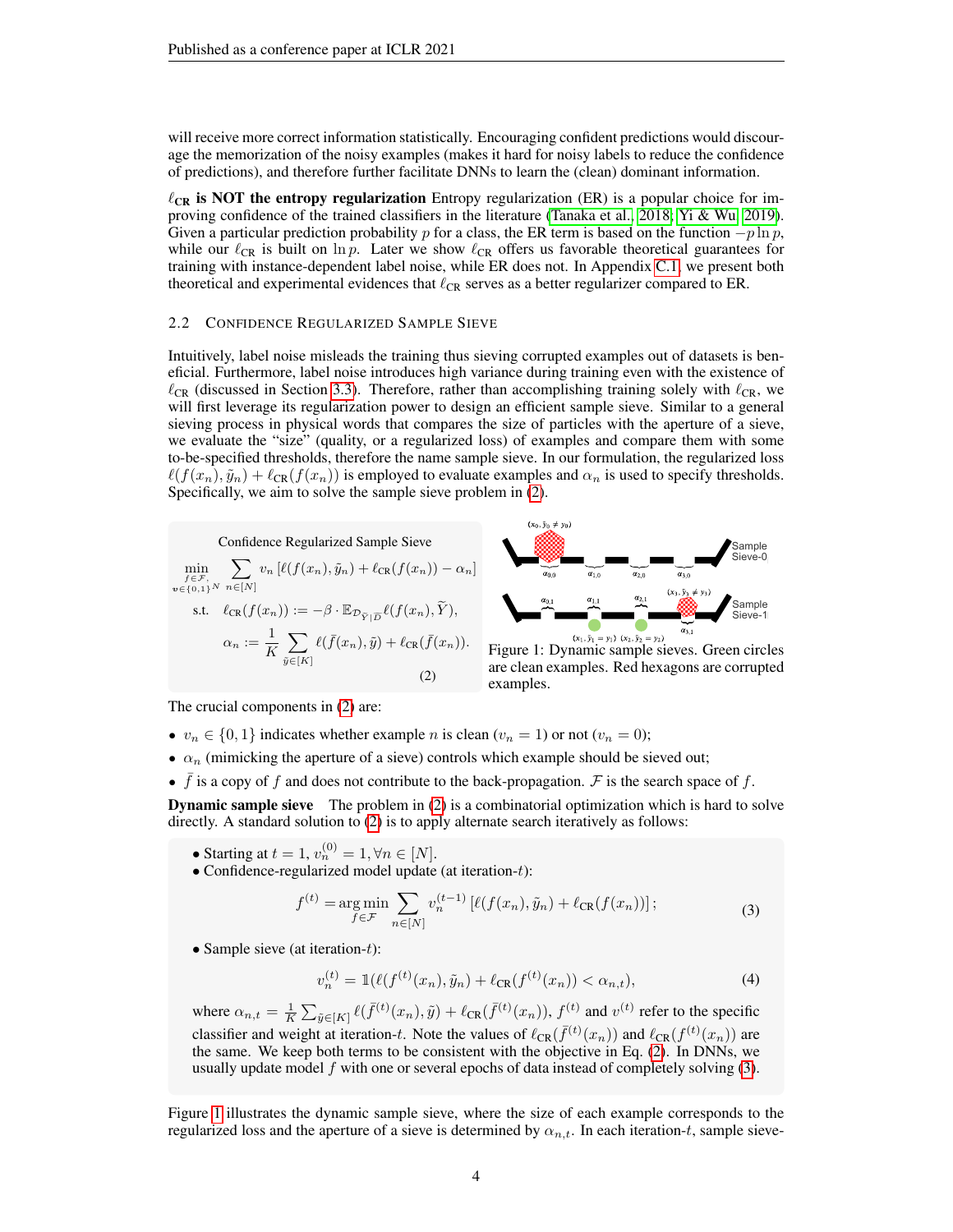<span id="page-4-0"></span>

Figure 2: Loss distributions of training on CIFAR-10 with 40% symmetric noise (symm.) or 40% instance-based noise (inst.). The loss is given by  $\ell(f^{(t)}(x_n), \tilde{y}_n) + \ell_{CR}(f^{(t)}(x_n)) - \alpha_{n,t}$  as [\(4\)](#page-3-3). CE Sieve represents the dynamic sample sieve with standard cross-entropy loss (without CR).

t "blocks" some corrupted examples by comparing a regularized example loss with a closed-form threshold  $\alpha_{n,t}$ , which can be immediately obtained given current model  $\bar{f}^{(t)}$  and example  $(x_n, \tilde{y}_n)$ (no extra estimation needed). In contrast, most sample selection works [\(Han et al., 2018;](#page-9-3) [Yu et al.,](#page-11-7) [2019;](#page-11-7) [Wei et al., 2020\)](#page-11-9) focus on controlling the number of the selected examples using an intuitive function where the overall noise rate may be required, or directly selecting examples by an empiri-cally set threshold [\(Zhang & Sabuncu, 2018\)](#page-12-2). Intuitively, the specially designed thresholds  $\alpha_{n,t}$  for each example should be more accurate than a single threshold for the whole dataset. Besides, the goal of existing works is often to select clean examples while our sample sieve focuses on removing the corrupted ones. On a high level, we follow a different philosophy from these sample selection works. We coin our solution as COnfidence REgularized Sample Sieve (CORES<sup>2</sup>).

More visualizations of the sample sieve In addition to Figure [1,](#page-3-2) we visualize the superiority of our sample sieve with numerical results as Figure [2.](#page-4-0) The sieved dataset is in the form of two clusters of examples. Particularly, from Figure [2\(](#page-4-0)b) and Figure [2\(](#page-4-0)f), we observe that CE suffers from providing a good division of clean and corrupted examples due to overfitting in the final stage of training. On the other hand, with  $\ell_{CR}$ , there are two distinct clusters and can be separated by the threshold 0 as shown in Figure [2\(](#page-4-0)d) and Figure 2(h). Comparing Figure 2(a)[-2\(](#page-4-0)d) with Figure 2(e)-2(h), we find the effect of instance-dependent noise on training is indeed different from the symmetric one, where the instance-dependent noise is more likely to cause overfitting.

# 3 THEORETICAL GUARANTEES OF CORES<sup>2</sup>

In this section, we theoretically show the advantages of  $CORES<sup>2</sup>$ . The analyses focus on showing CORES<sup>2</sup> guarantees a quality division, i.e.  $v_n = \mathbb{1}(y_n = \tilde{y}_n), \forall n$ , with a properly set  $\beta$ . To show the effectiveness of this solution, we call a model prediction on  $x_n$  is *better than random guess* if  $f_{x_n}[y_n] > 1/K$ , and call it *confident* if  $f_{x_n}[y] \in \{0,1\}$ ,  $\forall y \in [K]$ , where  $y_n$  is the clean label and  $y$  is an arbitrary label. The quality of sieving out corrupted examples is guaranteed in Theorem [2.](#page-4-1)

<span id="page-4-1"></span>**Theorem 2.** *The sample sieve defined in [\(4\)](#page-3-3) ensures that clean examples*  $(x_n, \tilde{y}_n = y_n)$  *will not be* identified as being corrupted if the model  $f^{(t)}$ 's prediction on  $x_n$  is better than random guess.

Theorem [2](#page-4-1) informs us that our sample sieve can progressively and safely filter out corrupted examples, and therefore improves division quality, when the model prediction on each  $x_n$  is better than random guess. The full proof is left to Appendix [B.3.](#page-18-0) In the next section, we provide evidences that our trained model is guaranteed to achieve this requirement with sufficient examples.

### 3.1 DECOUPLING THE CONFIDENCE REGULARIZED LOSS

The discussion of performance guarantees of the sample sieve focuses on a general instance-based noise transition matrix  $T(X)$ , which can induce any specific noise regime such as symmetric noise and asymmetric noise [\(Kim et al., 2019;](#page-9-7) [Li et al., 2020\)](#page-10-7). Note the feature-independency was one critical assumption in state-of-the-art theoretically guaranteed noise-resistant literatures [\(Natarajan et al., 2013;](#page-10-3) [Liu & Guo, 2020;](#page-10-4) [Xu et al., 2019\)](#page-11-5) while we *do not* require. Let  $T_{ij}$  :=  $\mathbb{E}_{\mathcal{D}|Y=i}[T_{ij}(X)], \forall i, j \in [K].$  Theorem [3](#page-4-2) explicitly shows the contributions of clean examples, corrupted examples, and  $\ell_{CR}$  during training. See Appendix [B.1](#page-14-0) for the proof.

<span id="page-4-2"></span>Theorem 3. *(Main Theorem: Decoupling the Expected Regularized CE Loss) In expectation, the loss with*  $\ell_{CR}$  *can be decoupled as three separate additive terms:*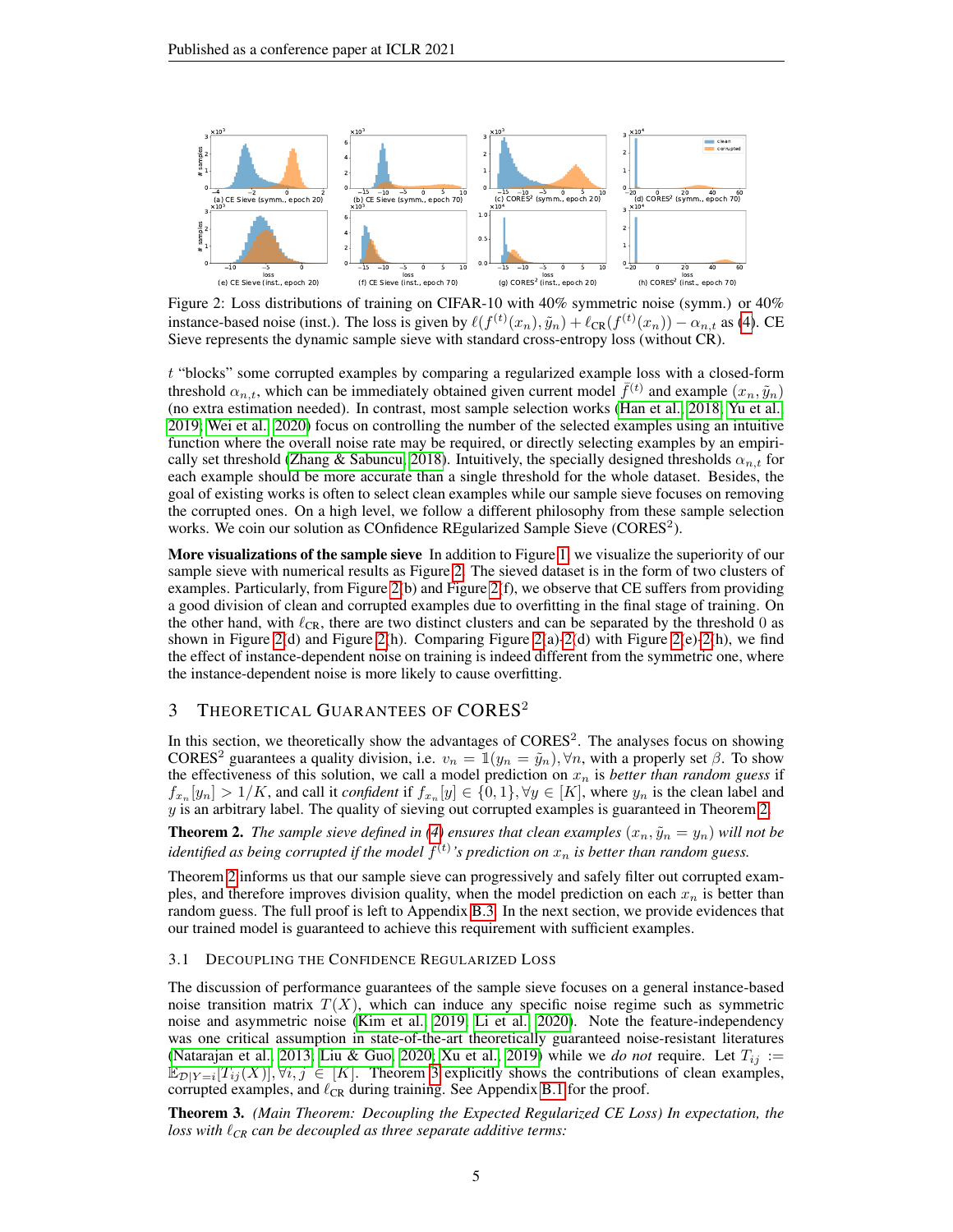$$
\mathbb{E}_{\tilde{\mathcal{D}}}\left[\ell(f(X), \tilde{Y}) + \ell_{CR}(f(X))\right] = \underbrace{\overbrace{T \cdot \mathbb{E}_{\mathcal{D}}[\ell(f(X), Y)]}}_{\text{Term-3}} + \underbrace{\overbrace{\sum_{j \in [K]} \sum_{i \in [K]} \mathbb{P}(Y = i) \mathbb{E}_{\mathcal{D}|Y = i}[(U_{ij}(X) - \beta \mathbb{P}(\tilde{Y} = j))\ell(f(X), j)]}}_{\text{Term-3}}, \tag{5}
$$

<span id="page-5-0"></span>where 
$$
\underline{T} := \min_{j \in [K]} T_{jj}, \quad \bar{\Delta} := \sum_{j \in [K]} \Delta_j \mathbb{P}(Y = j), \quad \Delta_j := T_{jj} - \underline{T}, U_{ij}(X) = T_{ij}(X), \forall i \neq j, U_{jj}(X) = T_{jj}(X) - T_{jj}, \text{ and } \mathbb{E}_{\mathcal{D}_{\Delta}}[\ell(f(X), Y)] := \mathbb{1}(\bar{\Delta} > 0) \sum_{j \in [K]} \frac{\Delta_j \mathbb{P}(Y = j)}{\bar{\Delta}} \mathbb{E}_{\mathcal{D}|Y = j}[\ell(f(X), j)].
$$

Equation [\(5\)](#page-5-0) provides a generic machinery for anatomizing noisy datasets, where we show the effects of instance-based label noise on the  $\ell_{CR}$  regularized loss can be decoupled into three additive terms: Term-1 reflects the expectation of CE on clean distribution  $D$ , Term-2 shifts the clean distribution by changing the prior probability of  $Y$ , and **Term-3** characterizes how the corrupted examples (represented by  $U_{ij}(X)$ ) might mislead/mis-weight the loss, as well as the regularization ability of  $\ell_{CR}$  (represented by  $\beta \mathbb{P}(\tilde{Y} = j)$ ). In addition to the design of sample sieve, this additive decoupling structure also provides a novel and promising perspective for understanding and controlling the effects of generic instance-dependent label noise.

#### 3.2 GUARANTEES OF THE SAMPLE SIEVE

By decoupling the effects of instance-dependent noise into separate additive terms as shown in Theorem [3,](#page-4-2) we can further study under what conditions, minimizing the confidence regularized CE loss on the *(instance-dependent) noisy* distribution will be equivalent to minimizing the true loss incurred on the *clean* distribution, which is exactly encoded by Term-1. In other words, we would like to understand when Term-2 and Term-3 in [\(5\)](#page-5-0) can be controlled not to disrupt the minimization of Term-1. Our next main result establishes this guarantee but will first need the following two assumptions.

<span id="page-5-2"></span><span id="page-5-1"></span>Assumption 1. *(Y*<sup>\*</sup> = *Y)* Clean labels are Bayes optimal  $(Y^* := \arg \max_{i \in [K]} \mathbb{P}(Y = i | X)$ *).* **Assumption 2.** *(Informative datasets) The noise rate is bounded as*  $T_{ii}(X) - T_{ij}(X) > 0, \forall i \in$  $[K], j \in [K], j \neq i, X \sim \mathcal{D}_X.$ 

Feasibility of assumptions: 1) Note for many popular image datasets, e.g. CIFAR, the label of each feature is well-defined and the corresponding distribution is well-separated by human annotation. In this case, each feature  $X$  only belongs to one particular class  $Y$ . Thus Assumption [1](#page-5-1) is generally held in classification problems [\(Liu & Tao, 2015\)](#page-10-12). Technically, this assumption could be relaxed. We use this assumption for clean presentations. 2) Assumption [2](#page-5-2) shows the requirement of noise rates, i.e., for any feature  $X$ , a sufficient number of clean examples are necessary for dominant clean information. For example, we require  $T_{ii}(X) - T_{ij}(X) > 0$  to ensure examples from class i are informative [\(Liu & Chen, 2017\)](#page-10-13).

Before formally presenting the noise-resistant property of training with  $\ell_{CR}$ , we discuss intuitions here. As discussed earlier in Section [2.1,](#page-2-4) our  $\ell_{CR}$  regularizes the CE loss to generate/incentivize confident prediction, and thus is able to approximate the 0-1 loss to obtain its robustness property. More explicitly, from [\(5\)](#page-5-0),  $\ell_{CR}$  affects Term-3 with a scale parameter  $\beta$ . Recall that  $U_{ij}(X)$  =  $T_{ij}(X)$ ,  $\forall i \neq j$ , which is exactly the noise transition matrix. Although we have *no information* about this transition matrix, the confusion brought by  $U_{ij}(X)$  can be canceled or reversed by a sufficiently large  $\beta$  such that  $U_{ij}(X) - \beta \mathbb{P}(\tilde{Y}=j) \leq 0$ . Intuitively, with an appropriate  $\beta$ , all the effects of  $U_{ij}(X)$ ,  $i \neq j$  can be reversed, and we will get a negative loss punishing the classifier for predicting class- $j$  when the clean label is  $i$ . Formally, Theorem [4](#page-5-3) shows the noise-resistant property of training with  $\ell_{CR}$  and is proved in Appendix [B.4.](#page-18-1)

<span id="page-5-3"></span>Theorem 4. *(Robustness of the Confidence Regularized CE Loss) With Assumption [1](#page-5-1) and [2,](#page-5-2) when*

<span id="page-5-4"></span>
$$
\max_{i,j\in[K],X\sim\mathcal{D}_X} \frac{U_{ij}(X)}{\mathbb{P}(\widetilde{Y}=j)} \leq \beta \leq \min_{\mathbb{P}(\widetilde{Y}=i) > \mathbb{P}(\widetilde{Y}=j),X\sim\mathcal{D}_X} \frac{T_{ii}(X) - T_{ij}(X)}{\mathbb{P}(\widetilde{Y}=i) - \mathbb{P}(\widetilde{Y}=j)},\tag{6}
$$

*minimizing*  $\mathbb{E}_{\tilde{\mathcal{D}}}[\ell(f(X), \tilde{Y}) + \ell_{CR}(f(X))]$  *is equivalent to minimizing*  $\mathbb{E}_{\mathcal{D}}[\ell(f(X), Y)].$ 

Theorem [4](#page-5-3) shows a sufficient condition of  $\beta$  for our confidence regularized CE loss to be robust to instance-dependent label noise. The bound on LHS ensures the confusion from label noise could be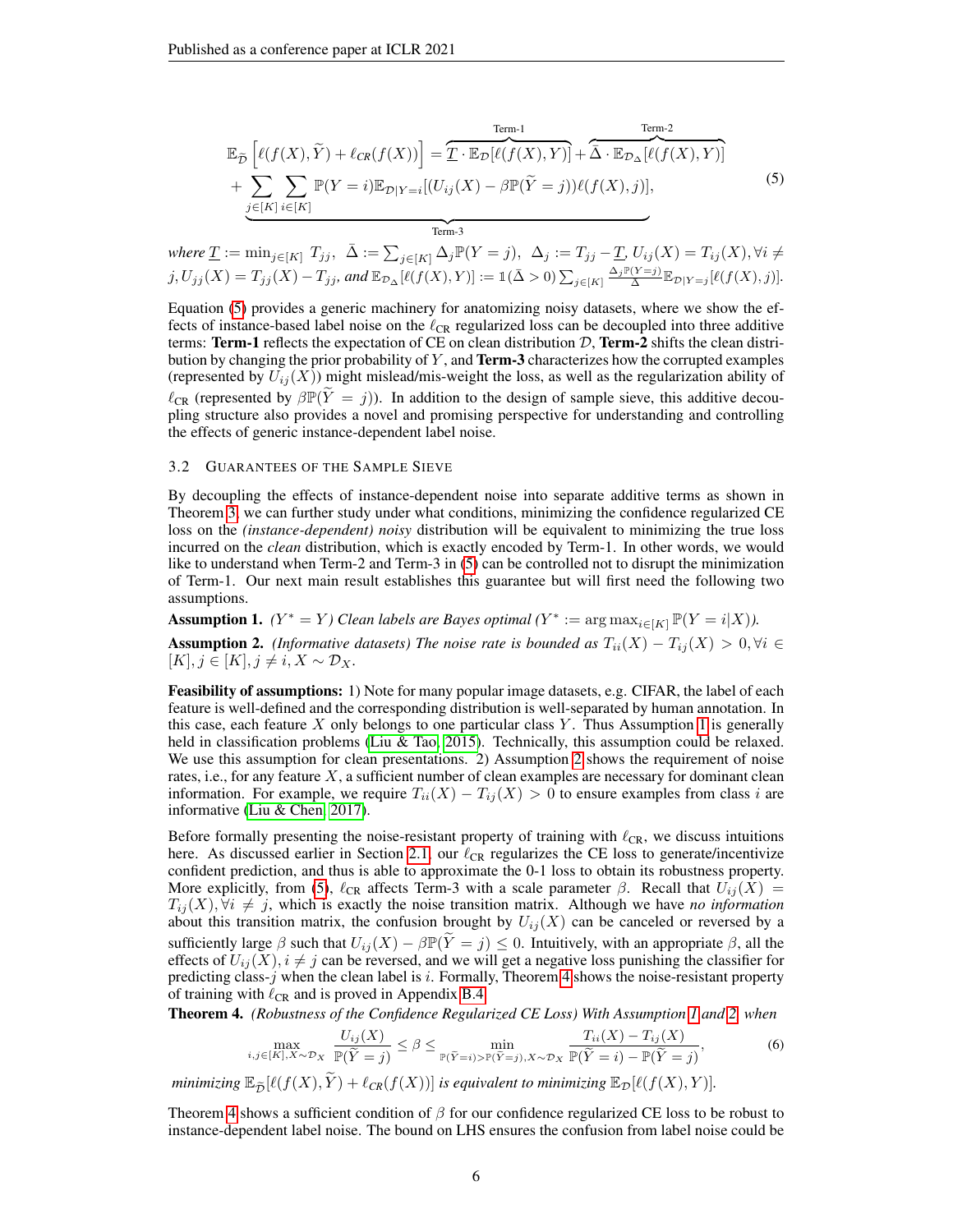canceled or reversed by the  $\beta$  weighted confidence regularizer, and the RHS bound guarantees the model with the minimized regularized loss predicts the most frequent label in each feature w.p. 1.

Theorem [4](#page-5-3) also provides guidelines for tuning  $\beta$ . Although we have no knowledge about  $T_{ij}(X)$ , we can roughly estimate the range of possible  $\beta$ . One possibly good setting of  $\beta$  is linearly increasing with the number of classes, e.g.  $\beta = 2$  for 10 classes and  $\beta = 20$  for 100 classes.

With *infinite model capacity*, minimizing  $\mathbb{E}_{\mathcal{D}}[\ell(f(X), Y)]$  returns the Bayes optimal classifier (since CE is a calibrated loss) which predicts on each  $x_n$  better than random guess. Therefore, with a sufficient number of examples, minimizing  $\mathbb{E}_{\tilde{D}}[\ell(f(X), \tilde{Y}) + \ell_{CR}(f(X))]$  will also return a model that predicts better than random guess, then satisfying the condition required in Theorem [2](#page-4-1) to guarantee the quality of sieved examples. Further, since the Bayes optimal classifier always predicts clean labels confidently when Assumption [1](#page-5-1) holds, Theorem [4](#page-5-3) also guarantees confident predictions. With such predictions, the sample sieve in [\(4\)](#page-3-3) will achieve 100% precision on both clean and corrupted examples. This guaranteed division is summarized in Corollary [1:](#page-6-1)

<span id="page-6-1"></span>Corollary 1. *When conditions in Theorem [4](#page-5-3) hold, with infinite model capacity and sufficiently many examples, CORES*<sup>2</sup> *achieves*  $v_n = \mathbb{1}(y_n = \tilde{y}_n), \forall n \in [N]$ , *i.e., all the sieved clean examples are effectively clean.*

### <span id="page-6-0"></span>3.3 TRAINING WITH SIEVED SAMPLES

We discuss the necessity of a dynamic sample sieve in this subsection. Despite the strong guarantee in expectation as shown Theorem [4,](#page-5-3) performing direct Empirical Risk Minimization (ERM) of the regularized loss is likely to return a sub-optimal solution. Although Theorem [4](#page-5-3) guarantees the equivalence of minimizing two first-order statistics, their *second-order statistics* are also important for estimating the expectation when examples are finite. Intuitively, Term-1  $\underline{T} \cdot \mathbb{E}_{\mathcal{D}}[\ell(f(X), Y)]$ primarily helps distinguish a good classifier from a bad one on the clean distribution. The existence of the leading constant  $T$  reduces the power of the above discrimination, as effectively the gap between the expected losses become smaller as noise increases (T will decrease). Therefore we would require more examples to recognize the better model. Equivalently, the variance of the selection becomes larger. In Appendix [C.2,](#page-20-1) we also offer an explanation from the variance's perspective. For some instances with extreme label noise, the  $\beta$  satisfying Eqn. [\(6\)](#page-5-4) in Theorem [4](#page-5-3) may not exist. In such case, these instances cannot be properly used and other auxiliary techniques are necessary (e.g., sample pruning).

Sieving out the corrupted examples from the clean ones allows us a couple of better solutions. First, we can focus on performing ERM using these sieved clean examples only. We derive the risk bound for training with these clean examples in Appendix [C.3.](#page-21-0) Secondly, leveraging the sample sieve to distinguish clean examples from corrupted ones provides a flexible interface for various robust training techniques such that the performance can be further improved. For example, semisupervised learning techniques can be applied (see section [4](#page-6-2) for more details).

### <span id="page-6-2"></span>4 EXPERIMENTS

Now we present experimental evidences of how CORES<sup>2</sup> works.  $5$ 

Datasets: CORES<sup>2</sup> is evaluated on three benchmark datasets: CIFAR-10, CIFAR-100 [\(Krizhevsky](#page-9-8) [et al., 2009\)](#page-9-8) and Clothing1M [\(Xiao et al., 2015\)](#page-11-2). Following the convention from [Xu et al.](#page-11-5) [\(2019\)](#page-11-5), we use ResNet34 for CIFAR-10 and CIFAR-100 and ResNet50 for Clothing1M.

Noise type: We experiment with three types of label noise: symmetric, asymmetric and instancedependent label noise. Symmetric noise is generated by randomly flipping a true label to the other possible labels w.p.  $\varepsilon$  [\(Kim et al., 2019\)](#page-9-7), where  $\varepsilon$  is called the noise rate. Asymmetric noise is generated by flipping the true label to the next class (*i.e.*, label  $i \rightarrow i+1$ , mod K) w.p.  $\varepsilon$ . Instancedependent label noise is a more challenging setting and we generate instance-dependent label noise following the method from [Xia et al.](#page-11-0) [\(2020\)](#page-11-0) (See Appendix [D.3](#page-24-0) for details). In expectation, the noise rate  $\varepsilon$  for all noise regimes is the overall ratio of corrupted examples in the whole dataset.

Consistency training after the sample sieve: Let  $\tau$  be the last iteration of CORES<sup>2</sup>. Define  $L(\tau) := \{n | n \in [N], v_n^{(\tau)} = 1\}, H(\tau) := \{n | n \in [N], v_n^{(\tau)} = 0\}, \widetilde{D}_{L(\tau)} := \{(x_n, \widetilde{y}_n) : n \in$ 

<span id="page-6-3"></span><sup>&</sup>lt;sup>5</sup>The logarithmic function in  $\ell_{CR}$  is adapted to ln $(f_x[y] + 10^{-8})$  for numerical stability.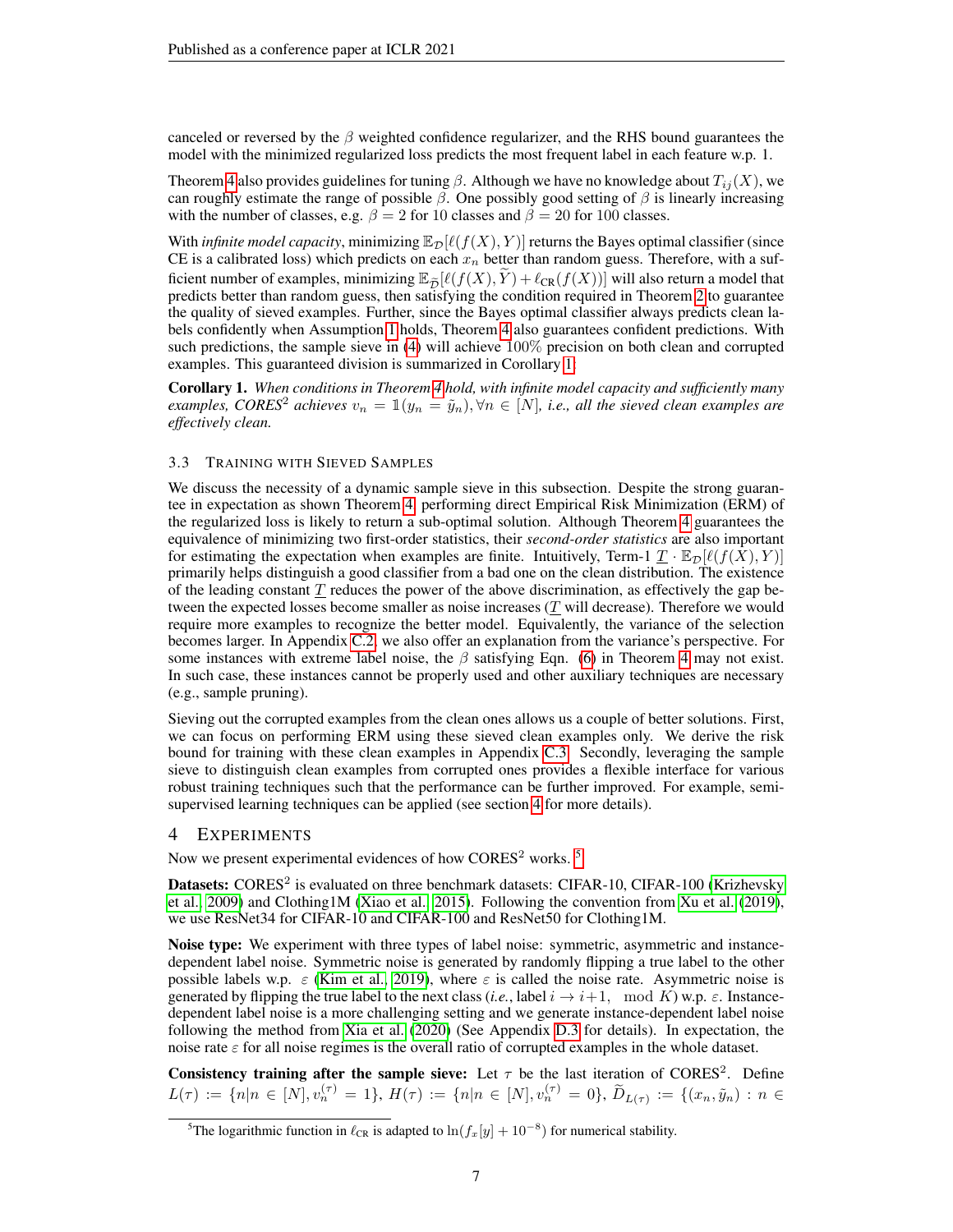<span id="page-7-0"></span>

Figure 3: F-score comparisons on CIFAR10 under symmetric (Symm.) and instance-based (Inst.) label noise. F-score :=  $\frac{2 \cdot \text{Pre-Re}}{\text{Pre+Re}}$ , where  $\text{Pre} := \frac{\sum_{n \in [N]} (v_n = 1, y_n = \tilde{y}_n)}{\sum_{n \in [N]} (v_n = 1)}$ , and  $\text{Re} := \frac{\sum_{n \in [N]} (v_n = 1, y_n = \tilde{y}_n)}{\sum_{n \in [N]} (y_n = \tilde{y}_n)}$ .

 $L(\tau)$ },  $D_{H(\tau)} := \{(x_n, \tilde{y}_n) : n \in H(\tau)\}\$ . Thus  $D_{L(\tau)}$  is sieved as clean examples and  $D_{H(\tau)}$  is filtered out as corrupted ones. Examples  $(x_n, \tilde{y}_n) \in D_{L(\tau)}$  lead the training direction using the CE loss as  $\sum_{n\in L(\tau)} \ell(f(x_n), \tilde{y}_n)$ . Noting the labels in  $D_{H(\tau)}$  are supposed to be corrupted and can distract the training, we simply drop them. On the other hand, feature information of these examples encodes useful information that we can further leverage to improve the generalization ability of models. There are different ways to use this unsupervised information, in this paper, we chose to minimize the KL-divergence between predictions on the original feature and the augmented feature to make predictions consistent. This is a common option as chosen by [Li et al.](#page-10-14) [\(2019\)](#page-10-14), [Xie et al.](#page-11-14) [\(2019\)](#page-11-14), and [Zhang et al.](#page-12-3) [\(2020b\)](#page-12-3). The consistency loss function in epoch-t is  $\sum_{n\in H(\tau)} \ell_{KL}(f(x_n), \bar{f}^{(t)}(x_{n,t}))$ , where  $\bar{f}^{(t)}$  is a copy of the DNN at the beginning of epoch-t but without gradients. Summing the classification and consistency loss yields the total loss. See Appendix [D.1](#page-23-0) for an illustration.

Other alternatives: Checking the consistency of noisy predictions is only one possible way to leverage the additional information after sample sieves. Our basic idea of first sieving the dataset and then treating corrupted examples differently from clean ones admits other alternatives. There are many other possible designs after sample sieves, e.g., estimating transition matrix using sieved examples then applying loss-correction [\(Patrini et al., 2017;](#page-10-1) [Vahdat, 2017;](#page-10-2) [Xiao et al., 2015\)](#page-11-2), making the consistency loss as another regularization term and retraining the model [\(Zhang et al., 2020b\)](#page-12-3), correcting the sample selection bias in clean examples and retraining [\(Cheng et al., 2020;](#page-9-1) [Fang et al.,](#page-9-9) [2020\)](#page-9-9), or relabeling those corrupted examples and retraining, etc. Additionally, clustering methods on the feature space [\(Han et al., 2019;](#page-9-4) [Luo et al., 2020\)](#page-10-15) or high-order information [\(Zhu et al., 2021a\)](#page-12-4) can also be exploited along with the dynamic sample sieve. Besides, the current structure is ready to include other techniques such as mixup [\(Zhang et al., 2018\)](#page-11-15).

Quality of our sample sieve: Figure [3](#page-7-0) shows the F-scores of sieved clean examples with training epochs on the symmetric and the instance-based label noise. F-score quantifies the quality of the sample sieve by the harmonic mean of precision (ratio of actual cleans examples in sieved clean ones) and recall (ratio of sieved cleans examples in actual clean ones). We compare  $CORES<sup>2</sup>$  with Co-teaching and Co-teaching+. Note the F-scores of CORES<sup>2</sup> and Co-teaching are consistently high on the symmetric noise, while CORES<sup>2</sup> achieves higher performance on the challenging instancebased label noise, especially with the 60% noise rate where the other two methods have low F-scores.

**Experiments on CIFAR-10, CIFAR-100 and Clothing1M:** In this section, we compare CORES<sup>2</sup> with several state-of-the-art methods on CIFAR-10 and CIFAR-100 under instance-based, symmet-ric and asymmetric label noise settings, which is shown on Table [1](#page-8-0) and Table [2.](#page-8-1)  $CORES<sup>2*</sup>$  denotes that we apply consistency training on the corrupted examples after the sample sieve. For a fair comparison, all the methods use ResNet-34 as the backbone. By comparing the performance of CE on the symmetric and the instance-based label noise, we note the instance-based label noise is a more challenging setting. Even though some methods (e.g.,  $L_{DMI}$ ) behaves well on symmetric and asymmetric label noise, they may reach low test accuracies on the instance-based label noise, especially when the noise rate is high or the dataset is more complex. However,  $\text{CORES}^2$  consistently works well on the instance-based label noise and adding the consistency training gets better results. Ta-ble [3](#page-8-2) verifies  $CORES<sup>2</sup>$  on Clothing 1M, a dataset with real human label noise. Compared to the other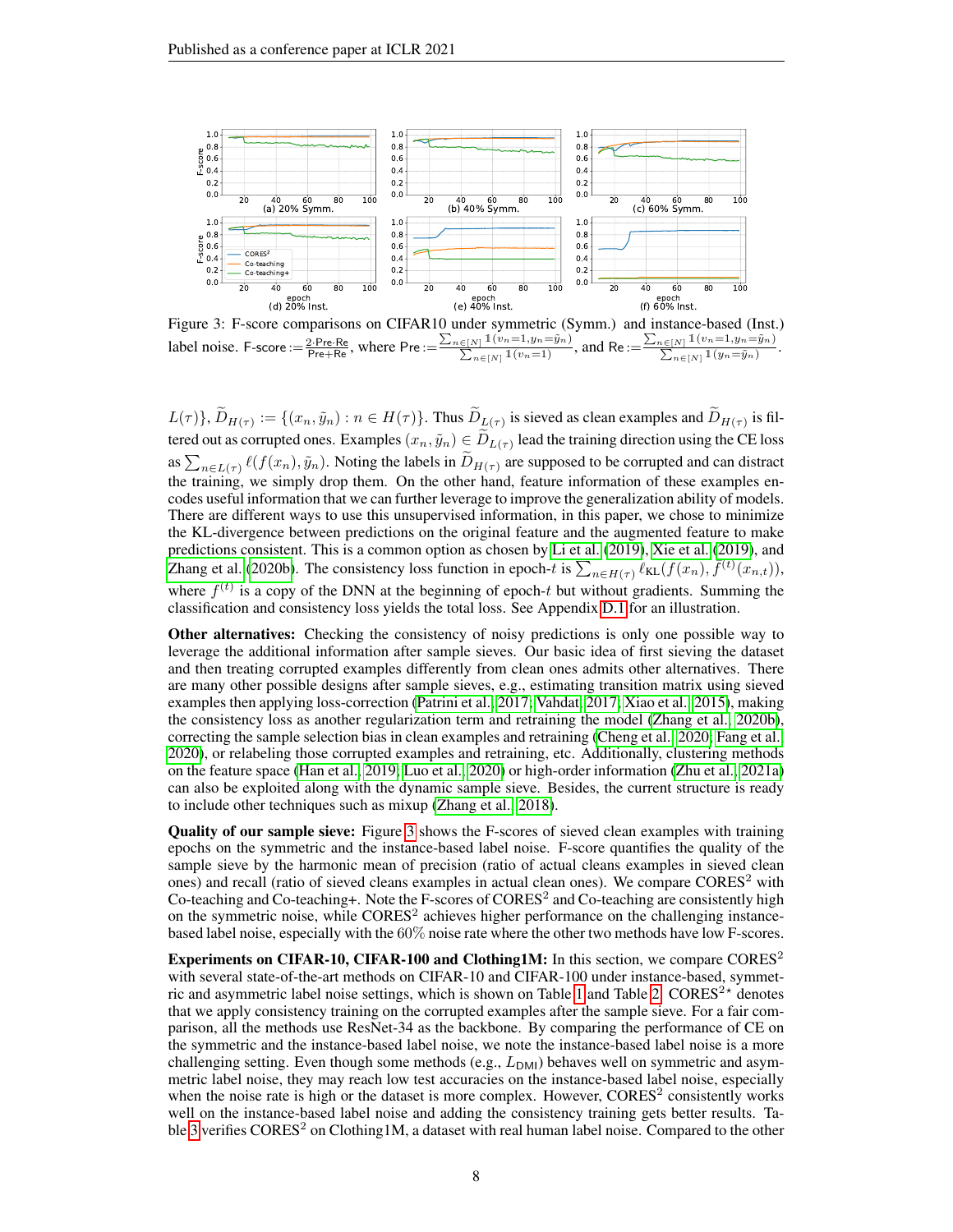| Method                             |                     | Inst. CIFAR10       |                     | Inst. CIFAR100      |                     |                     |  |
|------------------------------------|---------------------|---------------------|---------------------|---------------------|---------------------|---------------------|--|
|                                    | $\varepsilon = 0.2$ | $\varepsilon = 0.4$ | $\varepsilon = 0.6$ | $\varepsilon = 0.2$ | $\varepsilon = 0.4$ | $\varepsilon = 0.6$ |  |
| <b>Cross Entropy</b>               | 87.16               | 75.16               | 44.64               | 58.72               | 41.14               | 25.29               |  |
| Forward $T$ (Patrini et al., 2017) | 88.08               | 82.67               | 41.57               | 58.95               | 41.68               | 22.83               |  |
| $L_{DMI}$ (Xu et al., 2019)        | 88.80               | 82.70               | 70.54               | 58.66               | 41.77               | 28.00               |  |
| $L_q$ (Zhang & Sabuncu, 2018)      | 86.45               | 69.02               | 32.94               | 58.18               | 40.32               | 23.13               |  |
| SCE (Wang et al., 2019)            | 89.11               | 72.04               | 44.83               | 59.87               | 41.76               | 23.41               |  |
| Co-teaching (Han et al., 2018)     | 88.66               | 69.50               | 34.61               | 43.03               | 23.13               | 7.07                |  |
| $Co$ -teaching+ (Yu et al., 2019)  | 89.04               | 69.15               | 33.33               | 41.84               | 24.40               | 8.74                |  |
| JoCoR (Wei et al., 2020)           | 88.71               | 68.97               | 30.27               | 44.28               | 22.77               | 7.54                |  |
| Peer Loss (Liu & Guo, 2020)        | 89.33               | 81.09               | 73.73               | 59.92               | 45.76               | 33.61               |  |
| CORES <sup>2</sup>                 | 89.50               | 82.84               | 79.66               | 61.25               | 47.81               | 37.85               |  |
| CORES <sup>2</sup> <sup>*</sup>    | 95.42               | 88.45               | 85.53               | 72.91               | 70.66               | 63.08               |  |

<span id="page-8-0"></span>Table 1: Comparison of test accuracies on clean datasets under instance-based label noise.

<span id="page-8-1"></span>Table 2: Comparison of test accuracies on clean datasets under symmetric/asymmetric label noise.

| Method                               | Symm. CIFAR10       |                     | Asymm. CIFAR10      |                     | Symm. CIFAR100      |                     | Asymm. CIFAR100     |                     |
|--------------------------------------|---------------------|---------------------|---------------------|---------------------|---------------------|---------------------|---------------------|---------------------|
|                                      | $\varepsilon = 0.4$ | $\varepsilon = 0.6$ | $\varepsilon = 0.2$ | $\varepsilon = 0.3$ | $\varepsilon = 0.4$ | $\varepsilon = 0.6$ | $\varepsilon = 0.2$ | $\varepsilon = 0.3$ |
| <b>Cross Entropy</b>                 | 81.88               | 74.14               | 88.59               | 86.14               | 48.20               | 37.41               | 59.20               | 51.40               |
| MAE (Ghosh et al., 2017)             | 61.63               | 41.98               | 59.67               | 57.62               | 7.68                | 6.45                | 11.16               | 8.97                |
| Forward $T$ (Patrini et al., 2017)   | 83.27               | 75.34               | 89.42               | 88.25               | 53.04               | 41.59               | 64.86               | 64.72               |
| $L_q$ (Zhang & Sabuncu, 2018)        | 87.13               | 82.54               | 89.33               | 85.45               | 61.77               | 53.16               | 66.59               | 61.45               |
| $L_{\text{DMI}}$ (Xu et al., 2019)   | 83.04               | 76.51               | 89.04               | 87.88               | 52.32               | 40.00               | 60.04               | 52.82               |
| NLNL (Kim et al., 2019)              | 92.43               | 88.32               | 93.35               | 91.80               | 66.39               | 56.51               | 63.12               | 54.87               |
| SELF (Nguyen et al., 2019)           | 91.13               |                     | 93.75               | 92.42               | 66.71               | -                   | 70.53               | 65.09               |
| CORES <sup>2<math>\star</math></sup> | 93.76               | 89.78               | 95.18               | 94.67               | 72.22               | 59.16               | 75.19               | 73.81               |

|  |  |  | Table 3: The best epoch (clean) test accuracy for each method on Clothing1M. |
|--|--|--|------------------------------------------------------------------------------|
|--|--|--|------------------------------------------------------------------------------|

<span id="page-8-2"></span>

|      |       | Forward $T$                                                                                                               | Co-teaching | JoCoR | $L_{\sf DM}$ | PTD-R-V | CORES <sup>2</sup> |
|------|-------|---------------------------------------------------------------------------------------------------------------------------|-------------|-------|--------------|---------|--------------------|
|      |       | Method (Baseline) (Patrini et al., 2017) (Han et al., 2018) (Wei et al., 2020) (Xu et al., 2019) (Xia et al., 2020) (our) |             |       |              |         |                    |
| Acc. | 68.94 | 70.83                                                                                                                     | 69.21       | 70.30 | 72.46        | 71.67   |                    |

approaches, CORES<sup>2</sup> also works fairly well on the Clothing1M dataset. See more experiments in Appendix [D.](#page-22-0) We also provide source codes with detailed instructions in supplementary materials.

# 5 CONCLUSIONS

This paper introduces  $\text{CORES}^2$ , a sample sieve that is guaranteed to be robust to general instancedependent label noise and sieve out corrupted examples, but without using explicit knowledge of the noise rates of labels. The analysis of  $CORES<sup>2</sup>$  assumed that the Bayes optimal labels are the same as clean labels. Future directions of this work include extensions to more general cases where the Bayes optimal labels may differ from clean labels. We are also interested in exploring different possible designs of robust training with sieved examples.

Acknowledgement This work is partially supported by the National Science Foundation (NSF) under grant IIS-2007951 and the Office of Naval Research under grant N00014-20-1-22.

# CONDITIONS REQUIRED FOR THEOREM [1](#page-2-3)

Theorem [1](#page-2-3) holds based on the following three assumptions:

- A1. The model capacity is infinite (i.e., it can realize arbitrary variation).
- A2. The model is updated using the gradient descent algorithm (i.e. updates follow the direction of decreasing  $\mathbb{E}_{\mathcal{D}}\left[\ell(f(X), Y)\right] - \mathbb{E}_{\mathcal{D}_Y}\left[\mathbb{E}_{\mathcal{D}_X}\left[\ell(f(X), Y)\right]\right].$
- A3. The derivative of network function  $\frac{\partial f(x;w)}{\partial w_i}$  is smooth (i.e. the network function has no singular point), where  $w_i$ 's are model parameters.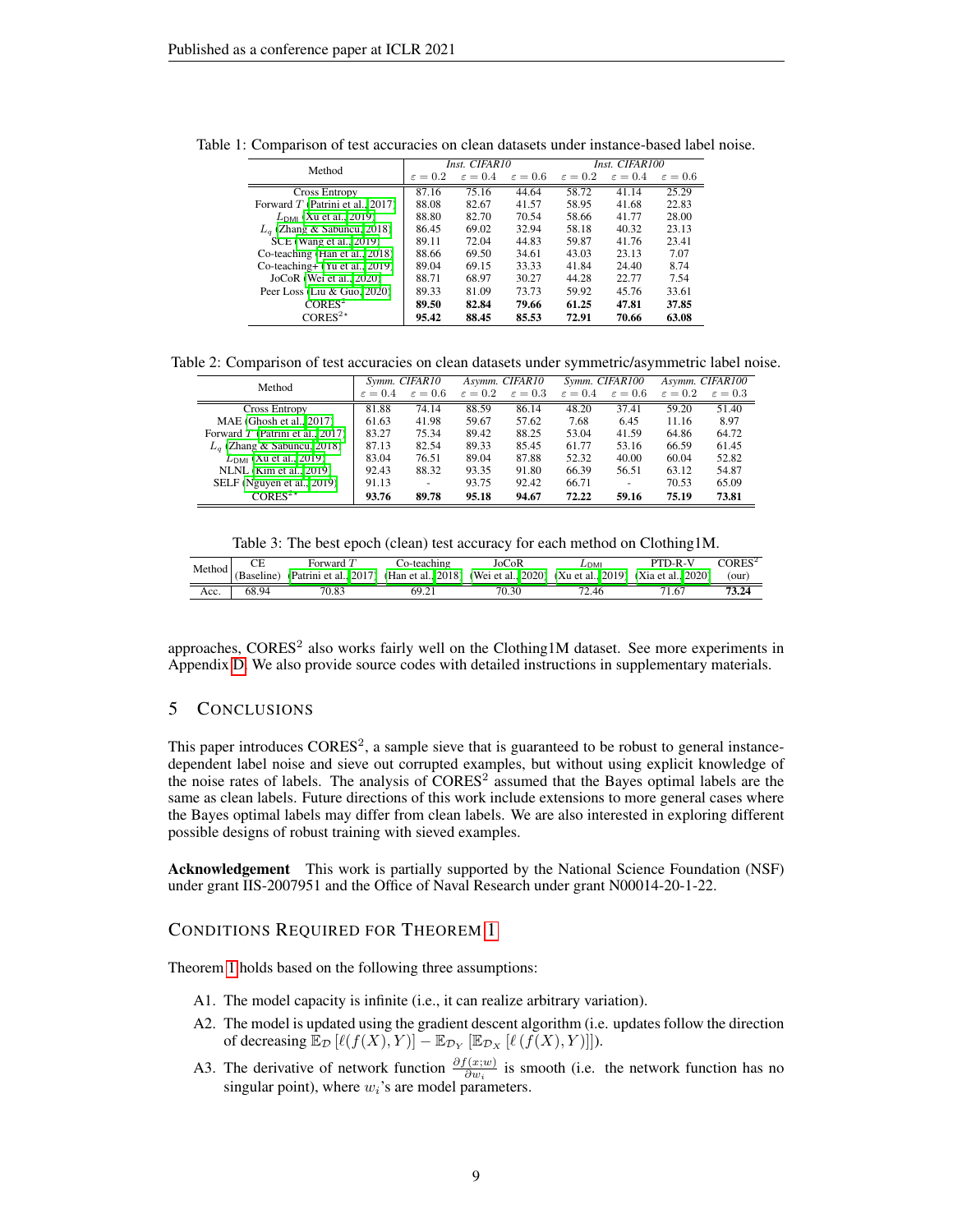# **REFERENCES**

- <span id="page-9-5"></span>Vibhu Agarwal, Tanya Podchiyska, Juan M Banda, Veena Goel, Tiffany I Leung, Evan P Minty, Timothy E Sweeney, Elsie Gyang, and Nigam H Shah. Learning statistical models of phenotypes using noisy labeled training data. *Journal of the American Medical Informatics Association*, 23 (6):1166–1173, 2016.
- <span id="page-9-13"></span>Amr M. Alexandari, Anshul Kundaje, and Avanti Shrikumar. Maximum likelihood with biascorrected calibration is hard-to-beat at label shift adaptation. In *Proceedings of the 37th International Conference on Machine Learning*, ICML '20, 2020.
- <span id="page-9-11"></span>Ehsan Amid, Manfred KK Warmuth, Rohan Anil, and Tomer Koren. Robust bi-tempered logistic loss based on bregman divergences. In *Advances in Neural Information Processing Systems*, pp. 14987–14996, 2019.
- <span id="page-9-16"></span>Eric Arazo, Diego Ortego, Paul Albert, Noel E O'Connor, and Kevin McGuinness. Unsupervised label noise modeling and loss correction. *arXiv preprint arXiv:1904.11238*, 2019.
- <span id="page-9-15"></span>Peter L Bartlett and Shahar Mendelson. Rademacher and gaussian complexities: Risk bounds and structural results. *Journal of Machine Learning Research*, 3(Nov):463–482, 2002.
- <span id="page-9-0"></span>Antonin Berthon, Bo Han, Gang Niu, Tongliang Liu, and Masashi Sugiyama. Confidence scores make instance-dependent label-noise learning possible. *arXiv preprint arXiv:2001.03772*, 2020.
- <span id="page-9-6"></span>Satrajit Chatterjee. Coherent gradients: An approach to understanding generalization in gradient descent-based optimization. In *International Conference on Learning Representations*, 2020.
- <span id="page-9-1"></span>Jiacheng Cheng, Tongliang Liu, Kotagiri Ramamohanarao, and Dacheng Tao. Learning with bounded instance-and label-dependent label noise. In *Proceedings of the 37th International Conference on Machine Learning*, ICML '20, 2020.
- <span id="page-9-9"></span>Tongtong Fang, Nan Lu, Gang Niu, and Masashi Sugiyama. Rethinking importance weighting for deep learning under distribution shift. *arXiv preprint arXiv:2006.04662*, 2020.
- <span id="page-9-10"></span>Aritra Ghosh, Himanshu Kumar, and PS Sastry. Robust loss functions under label noise for deep neural networks. In *Thirty-First AAAI Conference on Artificial Intelligence*, 2017.
- <span id="page-9-12"></span>Maoguo Gong, Hao Li, Deyu Meng, Qiguang Miao, and Jia Liu. Decomposition-based evolutionary multiobjective optimization to self-paced learning. *IEEE Transactions on Evolutionary Computation*, 23(2):288–302, 2018.
- <span id="page-9-3"></span>Bo Han, Quanming Yao, Xingrui Yu, Gang Niu, Miao Xu, Weihua Hu, Ivor Tsang, and Masashi Sugiyama. Co-teaching: Robust training of deep neural networks with extremely noisy labels. In *Advances in neural information processing systems*, pp. 8527–8537, 2018.
- <span id="page-9-4"></span>Jiangfan Han, Ping Luo, and Xiaogang Wang. Deep self-learning from noisy labels. In *Proceedings of the IEEE International Conference on Computer Vision*, pp. 5138–5147, 2019.
- <span id="page-9-14"></span>Jiayuan Huang, Arthur Gretton, Karsten Borgwardt, Bernhard Schölkopf, and Alex J Smola. Correcting sample selection bias by unlabeled data. In *Advances in neural information processing systems*, pp. 601–608, 2007.
- <span id="page-9-2"></span>Lu Jiang, Zhengyuan Zhou, Thomas Leung, Li-Jia Li, and Li Fei-Fei. Mentornet: Learning data-driven curriculum for very deep neural networks on corrupted labels. *arXiv preprint arXiv:1712.05055*, 2017.
- <span id="page-9-7"></span>Youngdong Kim, Junho Yim, Juseung Yun, and Junmo Kim. Nlnl: Negative learning for noisy labels. In *Proceedings of the IEEE International Conference on Computer Vision*, pp. 101–110, 2019.
- <span id="page-9-8"></span>Alex Krizhevsky, Geoffrey Hinton, et al. Learning multiple layers of features from tiny images. Technical report, Citeseer, 2009.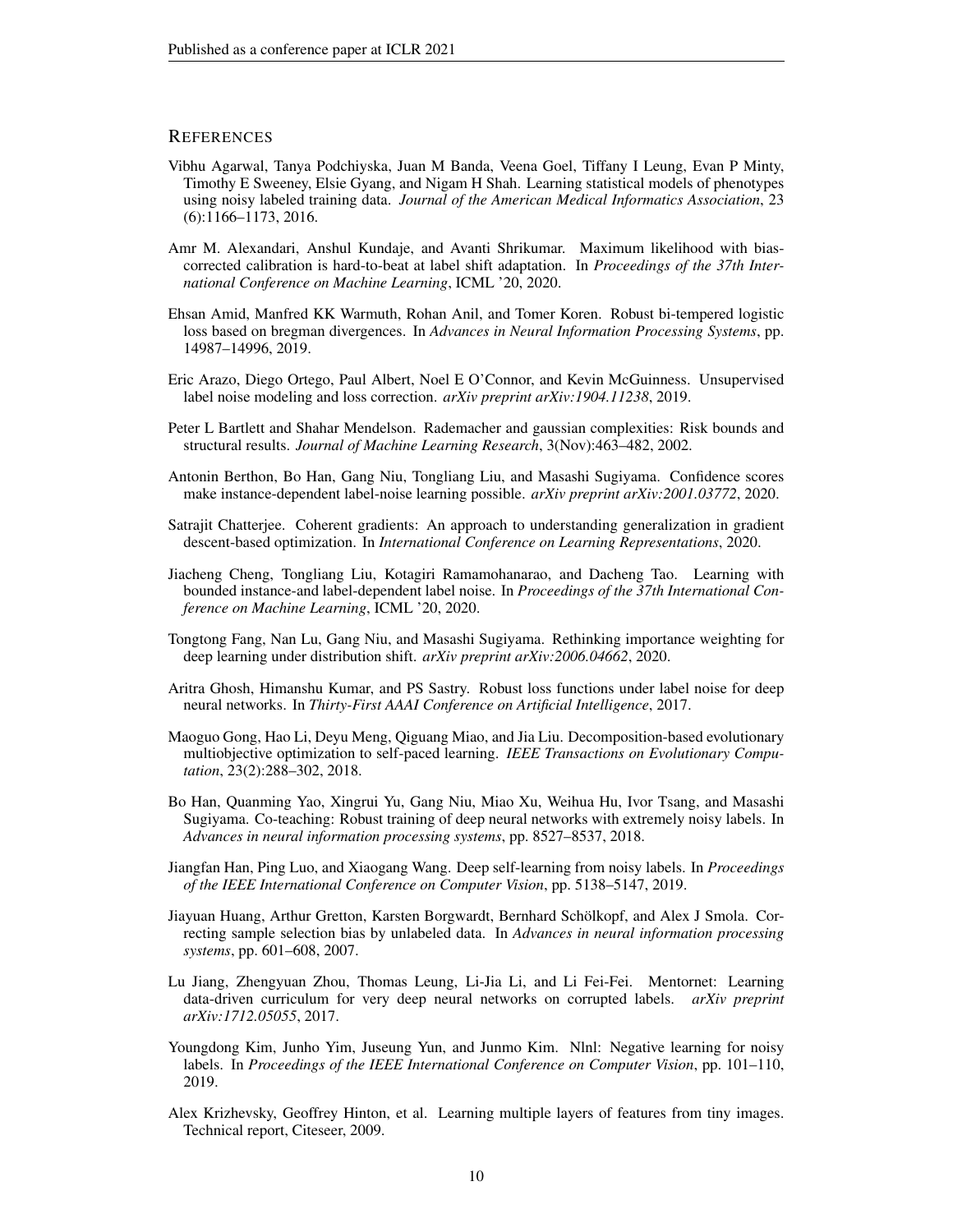- <span id="page-10-9"></span>Alex Krizhevsky, Ilya Sutskever, and Geoffrey E Hinton. Imagenet classification with deep convolutional neural networks. In *Advances in neural information processing systems*, pp. 1097–1105, 2012.
- <span id="page-10-14"></span>Junnan Li, Yongkang Wong, Qi Zhao, and Mohan S Kankanhalli. Learning to learn from noisy labeled data. In *Proceedings of the IEEE Conference on Computer Vision and Pattern Recognition*, pp. 5051–5059, 2019.
- <span id="page-10-7"></span>Junnan Li, Richard Socher, and Steven C.H. Hoi. Dividemix: Learning with noisy labels as semisupervised learning. In *International Conference on Learning Representations*, 2020. URL <https://openreview.net/forum?id=HJgExaVtwr>.
- <span id="page-10-6"></span>Yuncheng Li, Jianchao Yang, Yale Song, Liangliang Cao, Jiebo Luo, and Li-Jia Li. Learning from noisy labels with distillation. In *Proceedings of the IEEE International Conference on Computer Vision*, pp. 1910–1918, 2017.
- <span id="page-10-12"></span>Tongliang Liu and Dacheng Tao. Classification with noisy labels by importance reweighting. *IEEE Transactions on pattern analysis and machine intelligence*, 38(3):447–461, 2015.
- <span id="page-10-0"></span>Yang Liu. The importance of understanding instance-level noisy labels, 2021.
- <span id="page-10-13"></span>Yang Liu and Yiling Chen. Machine-learning aided peer prediction. In *Proceedings of the 2017 ACM Conference on Economics and Computation*, pp. 63–80, 2017.
- <span id="page-10-4"></span>Yang Liu and Hongyi Guo. Peer loss functions: Learning from noisy labels without knowing noise rates. In *Proceedings of the 37th International Conference on Machine Learning*, ICML '20, 2020.
- <span id="page-10-15"></span>Yijing Luo, Bo Han, and Chen Gong. A bi-level formulation for label noise learning with spectral cluster discovery. In *International Joint Conference on Artificial Intelligence*, pp. 2605–2611, 2020.
- <span id="page-10-10"></span>Naresh Manwani and PS Sastry. Noise tolerance under risk minimization. *IEEE transactions on cybernetics*, 43(3):1146–1151, 2013.
- <span id="page-10-3"></span>Nagarajan Natarajan, Inderjit S Dhillon, Pradeep K Ravikumar, and Ambuj Tewari. Learning with noisy labels. In *Advances in neural information processing systems*, pp. 1196–1204, 2013.
- <span id="page-10-8"></span>Duc Tam Nguyen, Chaithanya Kumar Mummadi, Thi Phuong Nhung Ngo, Thi Hoai Phuong Nguyen, Laura Beggel, and Thomas Brox. Self: Learning to filter noisy labels with selfensembling. *arXiv preprint arXiv:1910.01842*, 2019.
- <span id="page-10-5"></span>Curtis G Northcutt, Lu Jiang, and Isaac L Chuang. Confident learning: Estimating uncertainty in dataset labels. *arXiv preprint arXiv:1911.00068*, 2019.
- <span id="page-10-1"></span>Giorgio Patrini, Alessandro Rozza, Aditya Krishna Menon, Richard Nock, and Lizhen Qu. Making deep neural networks robust to label noise: A loss correction approach. In *Proceedings of the IEEE Conference on Computer Vision and Pattern Recognition*, pp. 1944–1952, 2017.
- <span id="page-10-18"></span>Scott Reed, Honglak Lee, Dragomir Anguelov, Christian Szegedy, Dumitru Erhan, and Andrew Rabinovich. Training deep neural networks on noisy labels with bootstrapping. *arXiv preprint arXiv:1412.6596*, 2014.
- <span id="page-10-16"></span>Jun Shu, Qian Zhao, Keyu Chen, Zongben Xu, and Deyu Meng. Learning adaptive loss for robust learning with noisy labels. *arXiv preprint arXiv:2002.06482*, 2020.
- <span id="page-10-17"></span>Amos Storkey. When training and test sets are different: characterizing learning transfer. *Dataset shift in machine learning*, pp. 3–28, 2009.
- <span id="page-10-11"></span>Daiki Tanaka, Daiki Ikami, Toshihiko Yamasaki, and Kiyoharu Aizawa. Joint optimization framework for learning with noisy labels. In *Proceedings of the IEEE Conference on Computer Vision and Pattern Recognition*, pp. 5552–5560, 2018.
- <span id="page-10-2"></span>Arash Vahdat. Toward robustness against label noise in training deep discriminative neural networks. In *Advances in Neural Information Processing Systems*, pp. 5596–5605, 2017.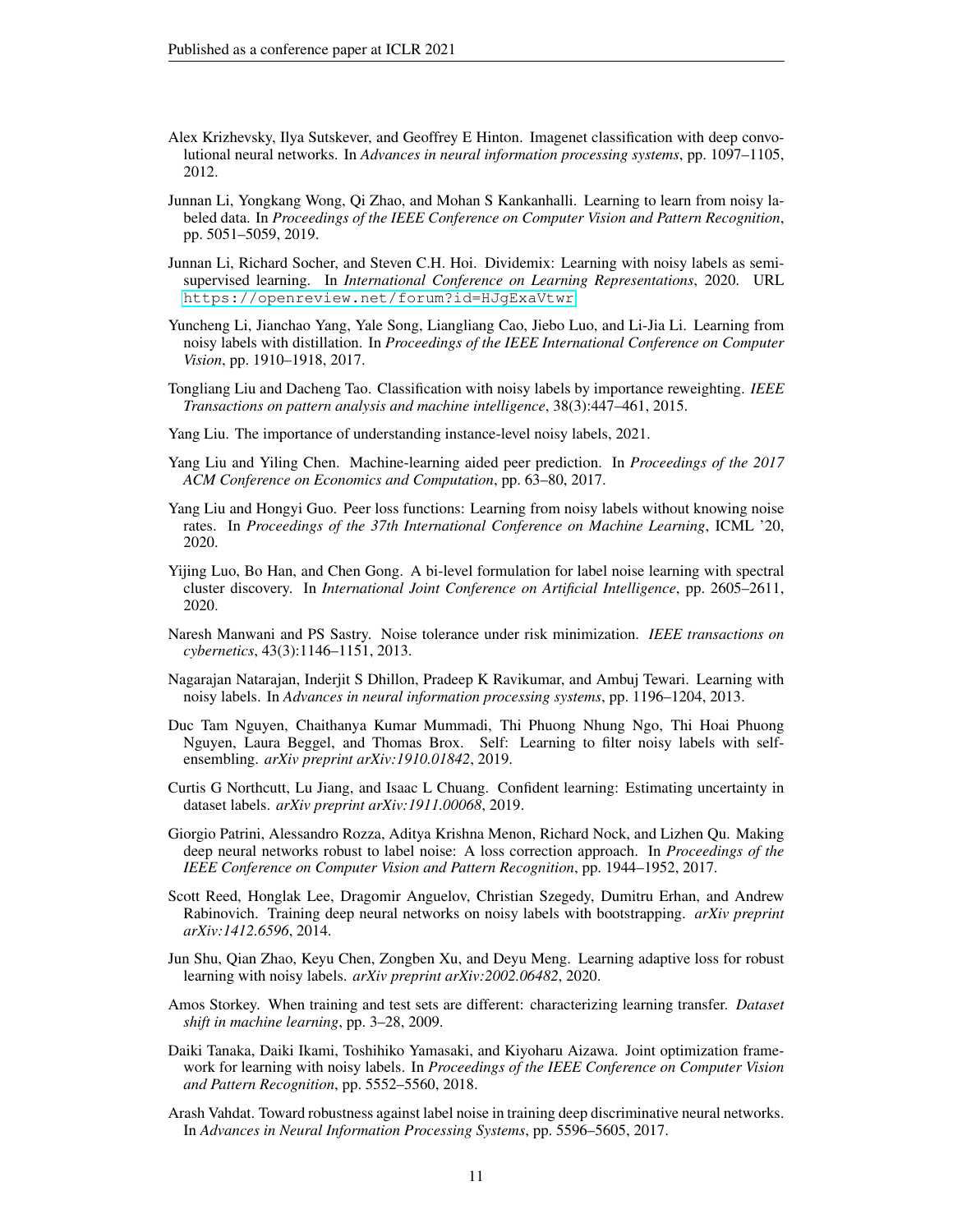- <span id="page-11-11"></span>Andreas Veit, Neil Alldrin, Gal Chechik, Ivan Krasin, Abhinav Gupta, and Serge Belongie. Learning from noisy large-scale datasets with minimal supervision. In *Proceedings of the IEEE Conference on Computer Vision and Pattern Recognition*, pp. 839–847, 2017.
- <span id="page-11-16"></span>Yisen Wang, Xingjun Ma, Zaiyi Chen, Yuan Luo, Jinfeng Yi, and James Bailey. Symmetric cross entropy for robust learning with noisy labels. In *Proceedings of the IEEE International Conference on Computer Vision*, pp. 322–330, 2019.
- <span id="page-11-9"></span>Hongxin Wei, Lei Feng, Xiangyu Chen, and Bo An. Combating noisy labels by agreement: A joint training method with co-regularization. In *Proceedings of the IEEE/CVF Conference on Computer Vision and Pattern Recognition*, pp. 13726–13735, 2020.
- <span id="page-11-6"></span>Jiaheng Wei and Yang Liu. When optimizing \$f\$-divergence is robust with label noise. In *International Conference on Learning Representations*, 2021. URL [https://openreview.net/](https://openreview.net/forum?id=WesiCoRVQ15) [forum?id=WesiCoRVQ15](https://openreview.net/forum?id=WesiCoRVQ15).
- <span id="page-11-4"></span>Xiaobo Xia, Tongliang Liu, Nannan Wang, Bo Han, Chen Gong, Gang Niu, and Masashi Sugiyama. Are anchor points really indispensable in label-noise learning? In *Advances in Neural Information Processing Systems*, pp. 6838–6849, 2019.
- <span id="page-11-0"></span>Xiaobo Xia, Tongliang Liu, Bo Han, Nannan Wang, Mingming Gong, Haifeng Liu, Gang Niu, Dacheng Tao, and Masashi Sugiyama. Parts-dependent label noise: Towards instance-dependent label noise. *arXiv preprint arXiv:2006.07836*, 2020.
- <span id="page-11-2"></span>Tong Xiao, Tian Xia, Yi Yang, Chang Huang, and Xiaogang Wang. Learning from massive noisy labeled data for image classification. In *Proceedings of the IEEE Conference on Computer Vision and Pattern Recognition*, pp. 2691–2699, 2015.
- <span id="page-11-14"></span>Qizhe Xie, Zihang Dai, Eduard Hovy, Minh-Thang Luong, and Quoc V Le. Unsupervised data augmentation. *arXiv preprint arXiv:1904.12848*, 2019.
- <span id="page-11-5"></span>Yilun Xu, Peng Cao, Yuqing Kong, and Yizhou Wang. L\_dmi: An information-theoretic noiserobust loss function. *NeurIPS, arXiv:1909.03388*, 2019.
- <span id="page-11-8"></span>Quanming Yao, Hansi Yang, Bo Han, Gang Niu, and James T Kwok. Searching to exploit memorization effect in learning with noisy labels. In *Proceedings of the 37th International Conference on Machine Learning*, ICML '20, 2020a.
- <span id="page-11-3"></span>Yu Yao, Tongliang Liu, Bo Han, Mingming Gong, Jiankang Deng, Gang Niu, and Masashi Sugiyama. Dual T: Reducing estimation error for transition matrix in label-noise learning. In *Advances in Neural Information Processing Systems*, volume 33, pp. 7260–7271, 2020b.
- <span id="page-11-13"></span>Kun Yi and Jianxin Wu. Probabilistic end-to-end noise correction for learning with noisy labels. In *Proceedings of the IEEE Conference on Computer Vision and Pattern Recognition*, pp. 7017– 7025, 2019.
- <span id="page-11-7"></span>Xingrui Yu, Bo Han, Jiangchao Yao, Gang Niu, Ivor W Tsang, and Masashi Sugiyama. How does disagreement help generalization against label corruption? *arXiv preprint arXiv:1901.04215*, 2019.
- <span id="page-11-1"></span>Chiyuan Zhang, Samy Bengio, Moritz Hardt, Benjamin Recht, and Oriol Vinyals. Understanding deep learning requires rethinking generalization. *arXiv preprint arXiv:1611.03530*, 2016.
- <span id="page-11-15"></span>Hongyi Zhang, Moustapha Cisse, Yann N. Dauphin, and David Lopez-Paz. mixup: Beyond empirical risk minimization. In *International Conference on Learning Representations*, 2018. URL <https://openreview.net/forum?id=r1Ddp1-Rb>.
- <span id="page-11-12"></span>Jing Zhang, Victor S Sheng, Tao Li, and Xindong Wu. Improving crowdsourced label quality using noise correction. *IEEE transactions on neural networks and learning systems*, 29(5):1675–1688, 2017.
- <span id="page-11-10"></span>Xuchao Zhang, Xian Wu, Fanglan Chen, Liang Zhao, and Chang-Tien Lu. Self-paced robust learning for leveraging clean labels in noisy data. In *AAAI*, pp. 6853–6860, 2020a.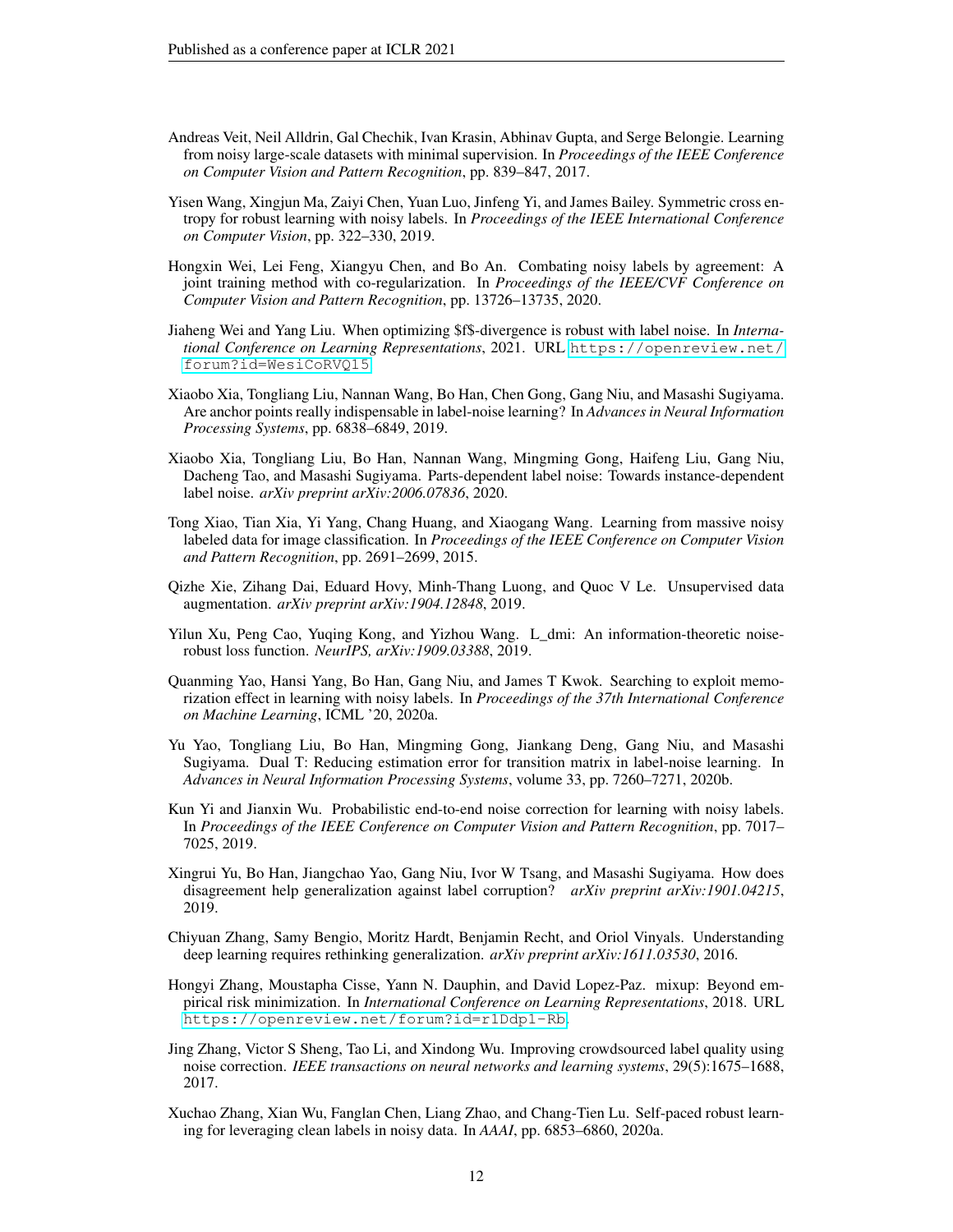- <span id="page-12-2"></span>Zhilu Zhang and Mert Sabuncu. Generalized cross entropy loss for training deep neural networks with noisy labels. In *Advances in neural information processing systems*, pp. 8778–8788, 2018.
- <span id="page-12-3"></span>Zizhao Zhang, Han Zhang, Sercan O Arik, Honglak Lee, and Tomas Pfister. Distilling effective supervision from severe label noise. In *Proceedings of the IEEE/CVF Conference on Computer Vision and Pattern Recognition*, pp. 9294–9303, 2020b.
- <span id="page-12-4"></span>Zhaowei Zhu, Tongliang Liu, and Yang Liu. A second-order approach to learning with instancedependent label noise. In *The IEEE Conference on Computer Vision and Pattern Recognition (CVPR)*, June 2021a.
- <span id="page-12-0"></span>Zhaowei Zhu, Yiwen Song, and Yang Liu. Clusterability as an alternative to anchor points when learning with noisy labels. *arXiv preprint arXiv:2102.05291*, 2021b.
- <span id="page-12-1"></span>Piotr Zielinski, Shankar Krishnan, and Satrajit Chatterjee. Explaining memorization and generalization: A large-scale study with coherent gradients. *arXiv preprint arXiv:2003.07422*, 2020.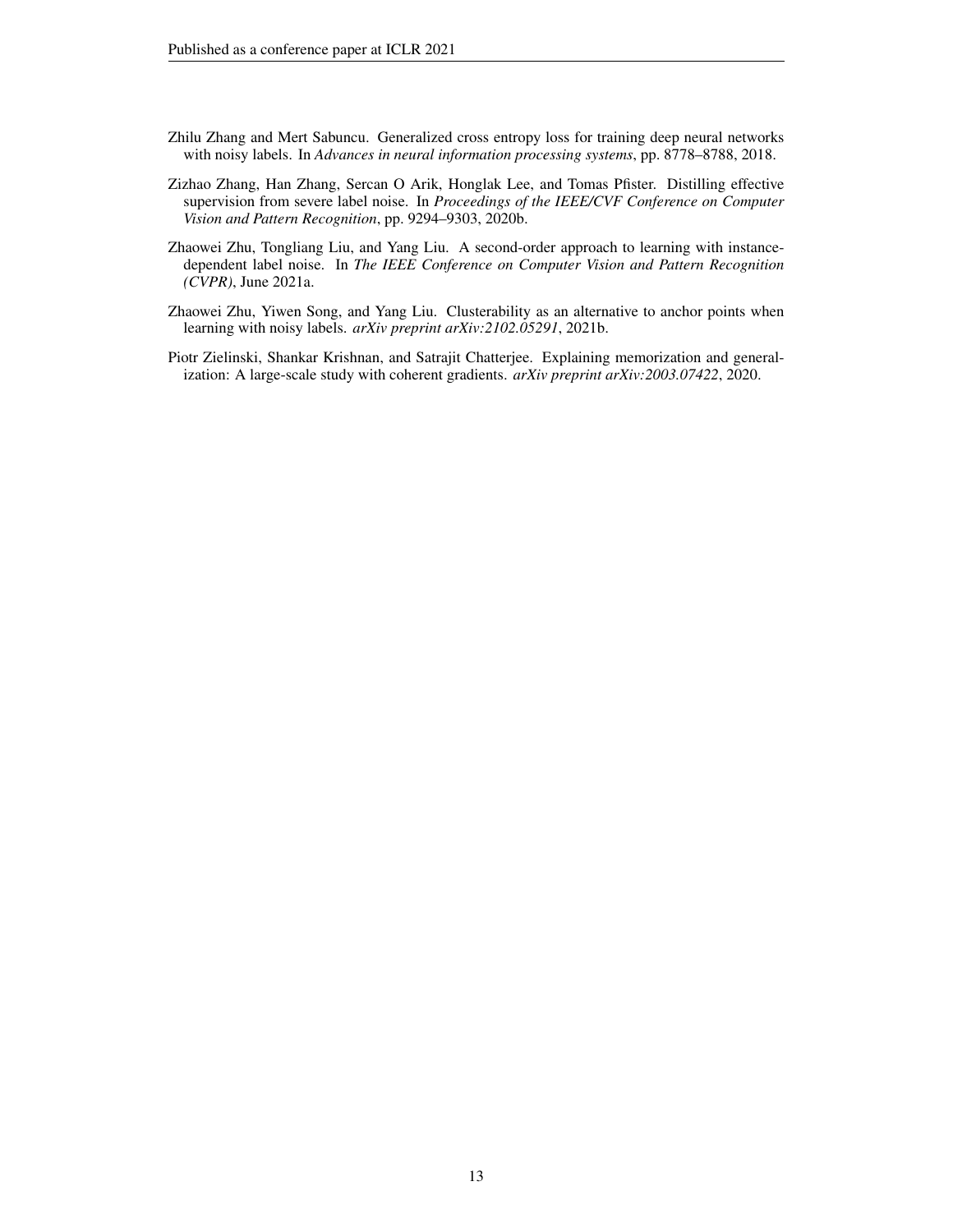# APPENDIX

The appendices are organized as follows. Section [A](#page-13-0) presents the full version of related works. Section [B](#page-13-1) details the proofs for our theorems. Section [C](#page-19-0) supplements other necessary evidences to justify CORES<sup>2</sup>. Section [D](#page-22-0) shows more experimental details and results.

# <span id="page-13-0"></span>A FULL VERSION OF RELATED WORKS

Learning with noisy labels has observed exponentially growing interests. Since the traditional crossentropy (CE) loss has been proved to easily overfit noisy labels [\(Zhang et al., 2016\)](#page-11-1), researchers try to design different loss functions to handle this problem. There were two main perspectives on *designing loss functions*. Considering the fact that outputs of logarithm functions in the CE loss grow explosively when the prediction  $f(x)$  approaches zero, some researchers tried to design bounded loss functions [\(Amid et al., 2019;](#page-9-11) [Wang et al., 2019;](#page-11-16) [Gong et al., 2018;](#page-9-12) [Ghosh et al., 2017\)](#page-9-10). To avoid relying on fine-tuning of hyper-parameters in loss functions, a meta-learning method was proposed bt [Shu et al.](#page-10-16) [\(2020\)](#page-10-16) to combine the above four loss functions together. However, simply considering loss function values without discussing the noise type and the corresponding statistics could not be noise-tolerant as defined by [Manwani & Sastry](#page-10-10) [\(2013\)](#page-10-10). As a complementary, others started from noise types and tried to design noise-tolerant loss functions. Based on the assumption that label noise only depends on the true class (a.k.a. feature-independent or label-dependent), an unbiased loss function called surrogate loss [\(Natarajan et al., 2013\)](#page-10-3), an information-based loss function called  $L_{\text{DMI}}$  [\(Xu et al., 2019\)](#page-11-5), and a new family of loss functions to punish agreements between classifiers and noisy datasets called peer loss [\(Liu & Guo, 2020\)](#page-10-4) were proposed. They proved theoretically that training DNNs using their loss functions on feature-independent noisy datasets was equivalent to training CE on the corresponding unobservable clean datasets. However, surrogate loss focused on the binary classifications and required knowing noise rates.  $L_{DMI}$  and peer loss does not require knowing noise rates while  $L_{\text{DMI}}$  may not be easy for extension and multi-class classification of peer loss requires particular transition matrices.

The *correction* approach is also popular in handling label noise. Previous works [\(Patrini et al., 2017;](#page-10-1) [Vahdat, 2017;](#page-10-2) [Xiao et al., 2015\)](#page-11-2) assumed the feature-independent noise transition matrix was given or could be estimated and attempted to use it to correct loss functions. For example, [Patrini et al.](#page-10-1) [\(2017\)](#page-10-1) first estimated the noise transition matrix and then relied on it to correct forward or backward propagation during training. However, without a set of clean examples, the noise transition matrix could be hard to estimate correctly. Instead of correcting loss functions, some methods directly corrected labels [\(Veit et al., 2017;](#page-11-11) [Li et al., 2017;](#page-10-6) [Han et al., 2019\)](#page-9-4), whereas it might introduce extra noise and damage useful information. Recent works [\(Xia et al., 2020;](#page-11-0) [Berthon et al., 2020\)](#page-9-0) extended loss-correction from the limited feature-independent label noise to part-dependent or a more general instance-dependent noise regime while they relied heavily on the noise rate estimation.

*Sample selection* [\(Jiang et al., 2017;](#page-9-2) [Han et al., 2018;](#page-9-3) [Yu et al., 2019;](#page-11-7) [Yao et al., 2020a;](#page-11-8) [Wei et al.,](#page-11-9) [2020\)](#page-11-9) mainly focused on exploiting the memorization of DNNs and treating the "small loss" examples as clean ones, while they only focused on feature-independent label noise. [Cheng et al.](#page-9-1) [\(2020\)](#page-9-1) tried to distill some examples relying on the predictions using the surrogate loss function [\(Natarajan et al., 2013\)](#page-10-3). Note estimating noise rates are necessary for both applying surrogate loss and determining the threshold for distillation. The sample selection methods could be implemented with some semi-supervised learning techniques to improve the performance, where the corrupted examples were treated as unlabeled data [\(Li et al., 2020;](#page-10-7) [Nguyen et al., 2019\)](#page-10-8). However, the training mechanisms of these methods were still based on the CE loss, which could not be guaranteed to avoid overfitting to label noise.

# <span id="page-13-1"></span>B PROOF FOR THEOREMS

In this section, we firstly present the proof for Theorem [3](#page-4-2) (our main theorem) in Section [B.1,](#page-14-0) which provides a generic machinery for anatomizing noisy datasets. Then we will respectively prove Theorem [1](#page-2-3) in Section [B.2,](#page-15-0) Theorem [2](#page-4-1) in Section [B.3,](#page-18-0) and Theorem [4](#page-5-3) in Section [B.4](#page-18-1) according to the order they appear.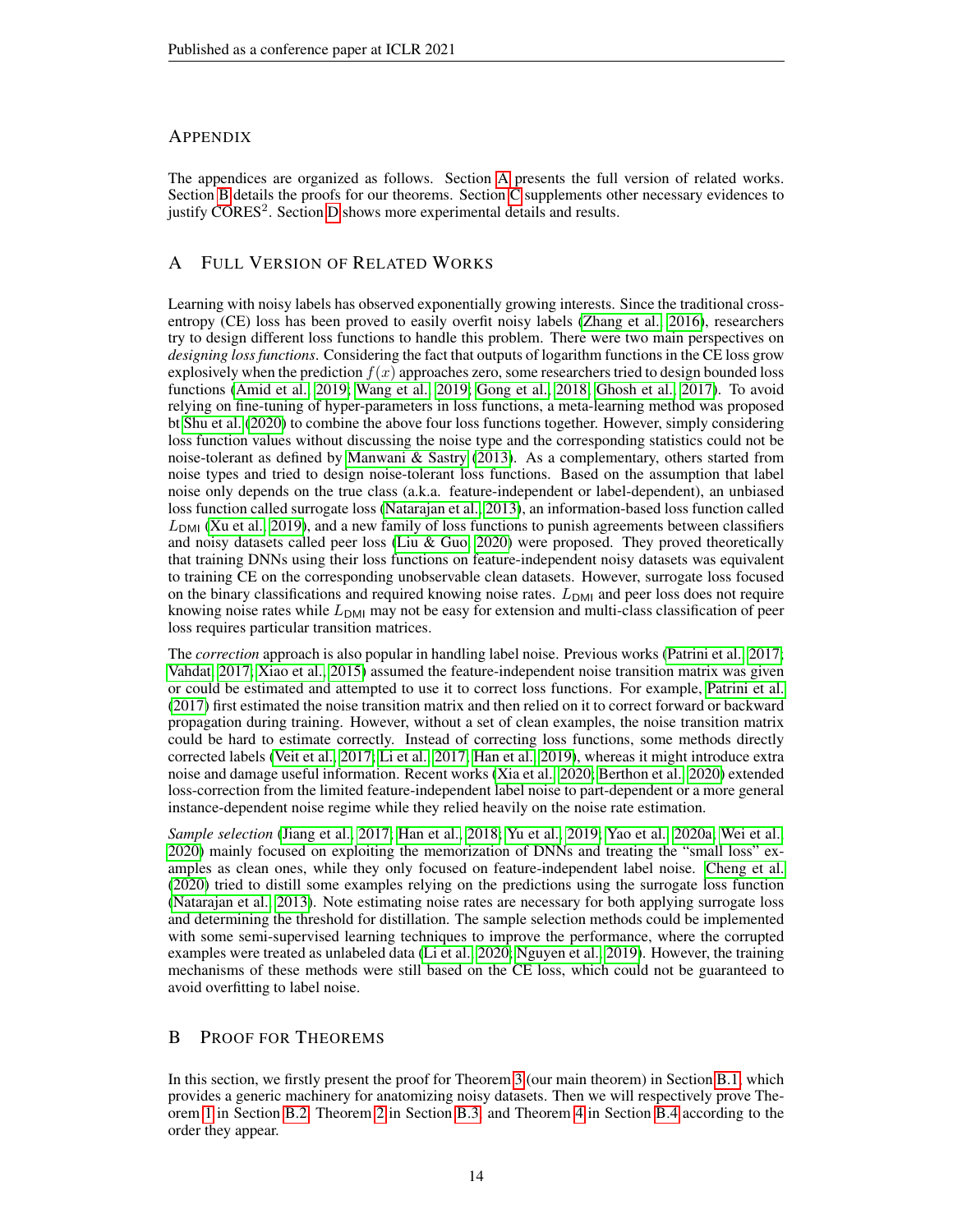# <span id="page-14-0"></span>B.1 PROOF FOR THEOREM [3](#page-4-2)

Theorem 3. *(Main Theorem: Decoupling the Expected Regularized CE Loss) In expectation, the loss with*  $\ell_{CR}$  *can be decoupled as three separate additive terms:* 

$$
\mathbb{E}_{\widetilde{D}}\left[\ell(f(X),\widetilde{Y}) + \ell_{CR}(f(X))\right] = \widetilde{T} \cdot \mathbb{E}_{\mathcal{D}}[\ell(f(X),Y)] + \widetilde{\Delta} \cdot \mathbb{E}_{\mathcal{D}_{\Delta}}[\ell(f(X),Y)] + \sum_{j \in [K]} \sum_{i \in [K]} \mathbb{P}(Y=i) \mathbb{E}_{\mathcal{D}|Y=i}[(U_{ij}(X) - \beta \mathbb{P}(\widetilde{Y}=j))\ell(f(X),j)],
$$
\n(7)

 $where \underline{T} := min_{j \in [K]} \ T_{jj}, \ \ \bar{\Delta} := \sum_{j \in [K]} \Delta_j \mathbb{P}(Y = j), \ \ \Delta_j := T_{jj} - \underline{T}, \ U_{ij}(X) = T_{ij}(X), \forall i \neq j$  $j, U_{jj}(X) = T_{jj}(X) - T_{jj}$ , and  $\mathbb{E}_{\mathcal{D}_{\Delta}}[\ell(f(X), Y)] := \mathbb{1}(\bar{\Delta} > 0) \sum_{j \in [K]} \frac{\Delta_j \mathbb{P}(Y=j)}{\bar{\Delta}} \mathbb{E}_{\mathcal{D}|Y=j}[\ell(f(X), j)].$ 

# *Proof.* The expected form of traditional CE loss on noisy distribution  $\tilde{\mathcal{D}}$  can be written as

$$
\mathbb{E}_{\tilde{\mathcal{D}}}[\ell(f(X), \tilde{Y})]
$$
\n
$$
= \sum_{j \in [K]} \sum_{i \in [K]} \mathbb{P}(Y = i) \mathbb{E}_{\mathcal{D}|Y=i} [T_{ij}(X)\ell(f(X), j)]
$$
\n
$$
= \sum_{j \in [K]} \sum_{i \in [K]} \mathbb{P}(Y = i) T_{ij} \mathbb{E}_{\mathcal{D}|Y=i} [\ell(f(X), j)] + \sum_{j \in [K]} \sum_{i \in [K]} \mathbb{P}(Y = i) \text{Cov}_{\mathcal{D}|Y=i} (T_{ij}(X), \ell(f(X), j)).
$$

The first term could be transformed as:

$$
\sum_{j \in [K]} \sum_{i \in [K]} \mathbb{P}(Y = i) T_{ij} \mathbb{E}_{\mathcal{D}|Y=i} [\ell(f(X), j)]
$$
\n
$$
= \sum_{j \in [K]} \left[ T_{jj} \mathbb{P}(Y = j) \mathbb{E}_{\mathcal{D}|Y=j} [\ell(f(X), j)] + \sum_{i \in [K], i \neq j} T_{ij} \mathbb{P}(Y = i) \mathbb{E}_{\mathcal{D}|Y=i} [\ell(f(X), j)] \right]
$$
\n
$$
= \underline{T} \mathbb{E}_{\mathcal{D}} [\ell(f(X), Y)] + \bar{\Delta} \mathbb{E}_{\mathcal{D}_{\Delta}} [\ell(f(X), Y)] + \sum_{j \in [K]} \sum_{i \in [K], i \neq j} T_{ij} \mathbb{P}(Y = i) \mathbb{E}_{\mathcal{D}|Y=i} [\ell(f(X), j)],
$$

where

$$
\underline{T} := \min_{j \in [K]} T_{jj}, \ \ \bar{\Delta} := \sum_{j \in [K]} \Delta_j \mathbb{P}(Y = j), \ \ \Delta_j := T_{jj} - \underline{T},
$$

and

$$
\mathbb{E}_{\mathcal{D}_{\Delta}}[\ell(f(X),Y)]:=\begin{cases} \sum_{j\in[K]}\frac{\Delta_j\mathbb{P}(Y=j)}{\tilde{\Delta}}\mathbb{E}_{\mathcal{D}|Y=j}[\ell(f(X),j)], & \text{if } \tilde{\Delta}>0, \\ 0 & \text{if } \tilde{\Delta}=0. \end{cases}
$$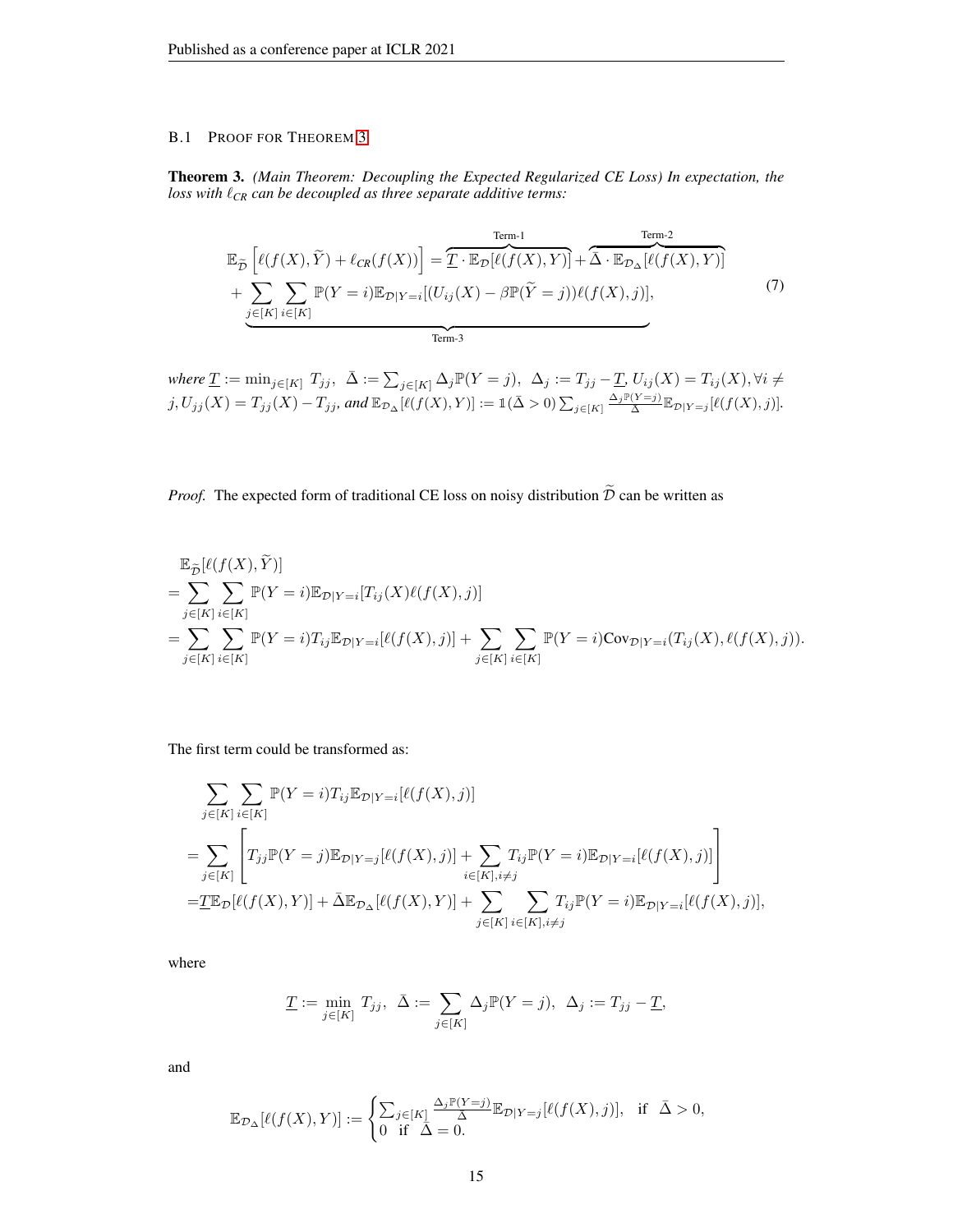Then

 $\mathbb{E}_{\widetilde{\mathcal{D}}}[\ell(f(X), \widetilde{Y})]$  $=\underline{T}\mathbb{E}_{\mathcal{D}}[\ell(f(X), Y)] + \bar{\Delta}\mathbb{E}_{\mathcal{D}_{\Delta}}[\ell(f(X), Y)] + \sum$  $j \in [K]$  $\sum$  $i \in [K], i \neq j$  $T_{ij}\mathbb{P}(Y=i)\mathbb{E}_{\mathcal{D}|Y=i}[\ell(f(X),j)],$  $+$   $\Sigma$  $j \in [K]$  $\sum$  $i \in [K]$  $\mathbb{P}(Y = i) \text{Cov}_{\mathcal{D}|Y = i}(T_{ij}(X), \ell(f(X), j))$  $=\underline{T}\mathbb{E}_{\mathcal{D}}[\ell(f(X), Y)] + \bar{\Delta}\mathbb{E}_{\mathcal{D}_{\Delta}}[\ell(f(X), Y)] + \sum$  $j \in [K]$  $\sum$  $i \in [K], i \neq j$  $T_{ij}\mathbb{P}(Y=i)\mathbb{E}_{\mathcal{D}|Y=i}[\ell(f(X),j)],$  $+$   $\Sigma$  $j \in [K]$  $\sum$  $i\in[K], i\neq j$  $\mathbb{P}(Y = i) \mathbb{E}_{\mathcal{D}|Y=i}[(T_{ij}(X) - T_{ij})(\ell(f(X), j) - \mathbb{E}_{\mathcal{D}|Y=i}[\ell(f(X), j)])]$  $+$   $\Sigma$  $j \in [K]$  $\mathbb{P}(Y = j) \mathbb{E}_{\mathcal{D}|Y = j} [(T_{jj}(X) - T_{jj}) (\ell(f(X), j) - \mathbb{E}_{\mathcal{D}|Y = j} [\ell(f(X), j)])]$  $=\underline{T}\mathbb{E}_{\mathcal{D}}[\ell(f(X), Y)] + \bar{\Delta} \mathbb{E}_{\mathcal{D}_{\Delta}}[\ell(f(X), Y)]$  $+$   $\Sigma$  $j \in [K]$  $\sum$  $i\in[K], i\neq j$  $\mathbb{P}(Y = i) \mathbb{E}_{\mathcal{D}|Y = i} [(T_{ij}(X) - T_{ij}) (\ell(f(X), j) - \mathbb{E}_{\mathcal{D}|Y = i} [\ell(f(X), j)]) + T_{ij} \ell(f(X), j)]$ + X  $j \in [K]$  $\mathbb{P}(Y = j) \mathbb{E}_{\mathcal{D}|Y = j} [(T_{jj}(X) - T_{jj}) (\ell(f(X), j) - \mathbb{E}_{\mathcal{D}|Y = j} [\ell(f(X), j)])]$  $=\underline{T}\mathbb{E}_{\mathcal{D}}[\ell(f(X), Y)] + \bar{\Delta}\mathbb{E}_{\mathcal{D}_{\Delta}}[\ell(f(X), Y)] + \sum$  $j \in [K]$  $\sum$  $i \in [K], i \neq j$  $\mathbb{P}(Y = i) \mathbb{E}_{\mathcal{D}|Y=i}[T_{ij}(X)\ell(f(X), j)]$  $+$   $\Sigma$  $j \in [K]$  $\mathbb{P}(Y = j)\mathbb{E}_{\mathcal{D}|Y=j}[(T_{jj}(X) - T_{jj})\ell(f(X), j)]$  $=\underline{T}\mathbb{E}_{\mathcal{D}}[\ell(f(X), Y)] + \bar{\Delta}\mathbb{E}_{\mathcal{D}_{\Delta}}[\ell(f(X), Y)] + \sum$  $j \in [K]$  $\sum$  $i \in [K]$  $\mathbb{P}(Y = i) \mathbb{E}_{\mathcal{D}|Y = i} [U_{ij}(X) \ell(f(X), j)],$ where

$$
U_{ij}(X) = T_{ij}(X), \forall i \neq j, \quad U_{jj}(X) = T_{jj}(X) - T_{jj}.
$$

The expected form of  $\ell_{CR}$  on noisy distribution  $\tilde{\mathcal{D}}$  can be written as

$$
\mathbb{E}_{\tilde{\mathcal{D}}} [\ell_{\text{CR}}(f(x_i))] = -\beta \mathbb{E}_{\tilde{\mathcal{D}}} \left[ \mathbb{E}_{\mathcal{D}_{\tilde{Y}|\tilde{\mathcal{D}}}} [\ell(f(x_i), \tilde{Y})] \right]
$$
  
\n
$$
= -\beta \int_{\tilde{\mathcal{D}}} \left[ \mathbb{P}(\tilde{D}) \mathbb{E}_{\mathcal{D}_{\tilde{Y}|\tilde{\mathcal{D}}}} [\ell(f(x_i), \tilde{Y})] \right]
$$
  
\n
$$
= -\beta \sum_{j \in [K]} \mathbb{P}(\tilde{Y} = j) \mathbb{E}_{\mathcal{D}_X} [\ell(f(x_i), j)]
$$
  
\n
$$
= -\sum_{j \in [K]} \sum_{i \in [K]} \mathbb{P}(Y = i) \mathbb{E}_{\mathcal{D}|Y = i} [\beta \mathbb{P}(\tilde{Y} = j) \ell(f(x_i), j)].
$$

Thus the expected form of the new regularized loss is

$$
\mathbb{E}_{\tilde{\mathcal{D}}}\left[\ell(f(X),\tilde{Y}) + \ell_{\text{CR}}(f(x_i))\right] = \underline{T}\mathbb{E}_{\mathcal{D}}[\ell(f(X),Y)] + \bar{\Delta}\mathbb{E}_{\mathcal{D}_{\Delta}}[\ell(f(X),Y)] \n+ \sum_{j\in[K]}\sum_{i\in[K]}\mathbb{P}(Y=i)\mathbb{E}_{\mathcal{D}|Y=i}[(U_{ij}(X) - \beta\mathbb{P}(\tilde{Y}=j))\ell(f(X),j)].
$$
\n(8)

 $\Box$ 

### <span id="page-15-0"></span>B.2 PROOF FOR THEOREM [1](#page-2-3)

**Theorem 1.** For  $\ell_{CA}(\cdot)$ , solutions satisfying  $f_{x_n}[i] > 0, \forall i \in [K]$  are not locally optimal at  $(x_n, \tilde{y}_n)$ .

*Proof.* Let  $\ell(\cdot)$  be the CE loss. Note this proof does not rely on whether the data distribution is clean or not. We use  $D$  to denote any data distribution and  $D$  to denote the corresponding dataset. This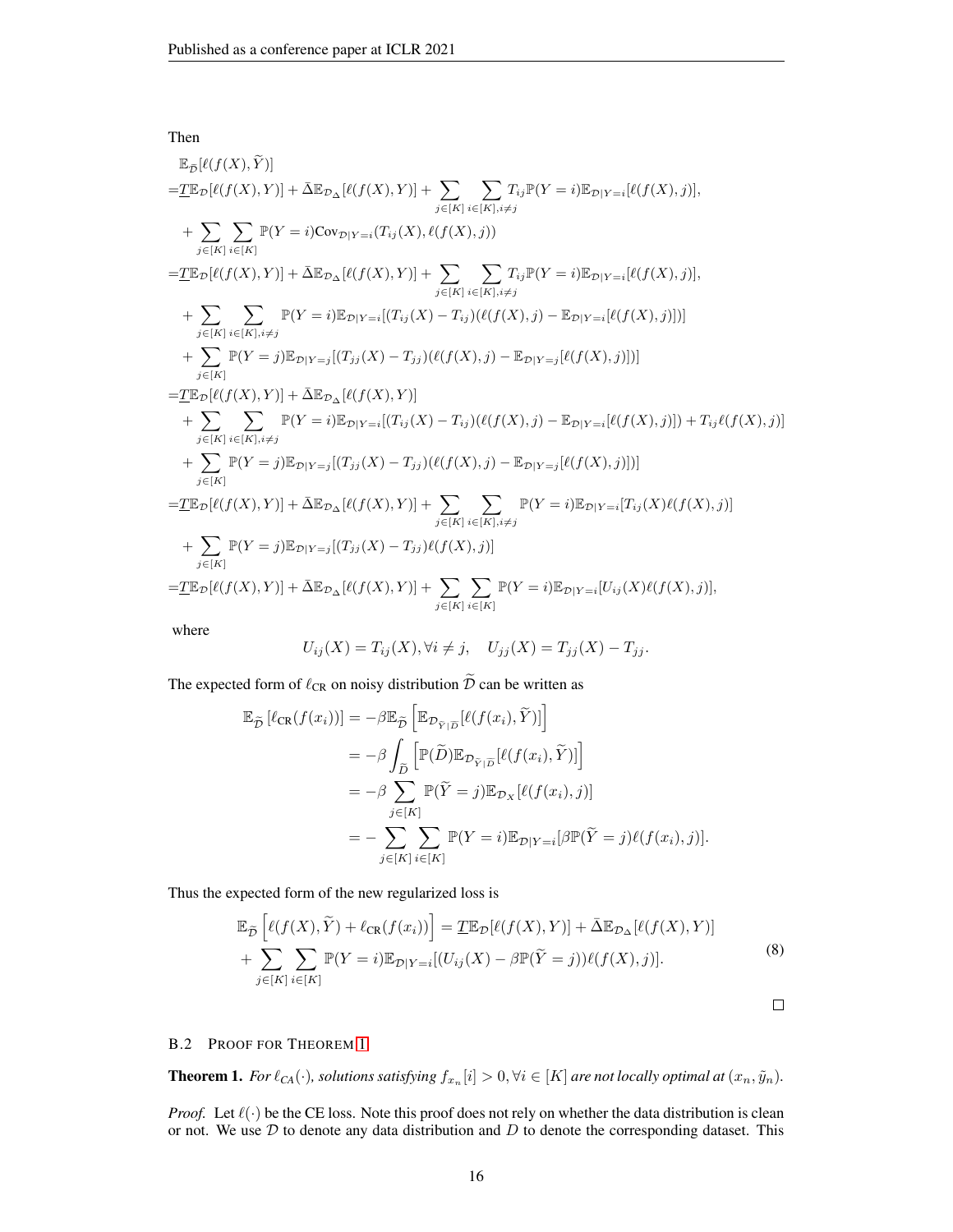notation applies only to this proof. For any data distribution  $D$ , we have

$$
\mathbb{E}_{\mathcal{D}}\left[\ell(f(X), Y) - \mathbb{E}_{\mathcal{D}_{Y|D}}[\ell(f(x_n), Y)]\right]
$$
  
\n
$$
= \mathbb{E}_{\mathcal{D}}\left[\ell(f(X), Y)\right] - \mathbb{E}_{\mathcal{D}_Y}\left[\mathbb{E}_{\mathcal{D}_X}\left[\ell(f(X), Y)\right]\right]
$$
  
\n
$$
= -\int_{\mathcal{D}_X} dx \sum_{y \in [K]} \mathbb{P}(x, y) \ln f_x[y] + \int_{\mathcal{D}_X} dx \sum_{y \in [K]} \mathbb{P}(x) \mathbb{P}(y) \ln f_x[y]
$$
  
\n
$$
= -\int_{\mathcal{D}_X} dx \sum_{y \in [K]} \ln f_x[y] [\mathbb{P}(x, y) - \mathbb{P}(x) \mathbb{P}(y)].
$$

The dynamical analyses are based on the following three assumptions:

- A1. The model capacity is infinite (i.e., it can realize arbitrary variation).
- A2. The model is updated using the gradient descent algorithm (i.e. updates follow the direction of decreasing  $\mathbb{E}_{\mathcal{D}}\left[\ell(f(X), Y)\right] - \mathbb{E}_{\mathcal{D}_Y}\left[\mathbb{E}_{\mathcal{D}_X}\left[\ell(f(X), Y)\right]\right].$
- A3. The derivative of network function  $\frac{\partial f(x;w)}{\partial w_i}$  is smooth (i.e. the network function has no singular point), where  $w_i$ 's are model parameters.

Denote the variations of  $f_x[y]$  during one gradient descent update by  $\Delta_y(x)$ . From Lemma [1,](#page-17-0) it can be explicitly written as

$$
\Delta_y(x) = f_x[y] \cdot \eta \int_{\mathcal{D}_X} dx' \sum_{y' \in [K]} \left[ \mathbb{P}(x', y') - \mathbb{P}(x') \mathbb{P}(y') \right] \sum_{i \in [K]} G_i(x, y) G_i(x', y'), \tag{9}
$$

where  $\eta$  is the learning rate,

$$
G_i(x,y) = -\frac{\partial g_y(x)}{\partial w_i} + \sum_{y' \in [K]} f_x[y'] \frac{\partial g_{y'}(x)}{\partial w_i},
$$

and  $g_y(x)$  is the network output before the softmax activation. i.e.

$$
f_x[y] = \frac{\exp(g_y(x))}{\sum_{y' \in [K]} \exp(g_{y'}(x))}.
$$

With  $\Delta_{\nu}(x)$ , the variation of the regularized loss is

$$
\Delta \mathbb{E}_{\mathcal{D}}\left[\ell(f(X),Y) + \ell_{\text{CR}}\right] = -\int_{\mathcal{D}_X} dx \, \mathbb{P}(x) \sum_{y \in [K]} \Delta_y(x) \frac{\mathbb{P}(y|x) - \mathbb{P}(y)}{f_x[y]}.
$$
 (10)

If the training reaches a steady state (a.k.a. local optimum), we have  $\Delta \mathbb{E}_{\mathcal{D}}[\ell(f(X), Y) + \ell_{CR}] = 0$ . To check the property of this variation, consider the following example. For a particular  $x_0$ , define

$$
F(x_0) := \sum_{y \in [K]} \Delta_y(x_0) \frac{\mathbb{P}(y|x_0) - \mathbb{P}(y)}{f_{x_0}[y]}.
$$

Split the labels y into the following two sets (without loss of generality, we ignore the  $\mathbb{P}(y|x_0)$  –  $\mathbb{P}(y) = 0$  cases):

$$
\mathcal{Y}_{x_0; -} = \{ y : \mathbb{P}(y|x_0) - \mathbb{P}(y) < 0 \}
$$

and

$$
\mathcal{Y}_{x_0;+} = \{y : \mathbb{P}(y|x_0) - \mathbb{P}(y) > 0\}.
$$

By assigning  $\Delta_y(x_0) = a_y < 0, \forall y \in \mathcal{Y}_{x_0; -}$  and  $\Delta_y(x_0) = b_y > 0, \forall y \in \mathcal{Y}_{x_0; +}$ , one finds  $F(x_0) > 0$  since  $f_{x_0}[y] > 0$ . Note we have an extra constraint  $\sum_{y} \Delta_y(x_0) = 0$  to ensure  $\sum_{y \in [K]} f_{x_0}[y] = 1$  after update. It is easy to check our assigned  $a_y$  and  $b_y$  could maintain this constraint by introducing a weight  $N_{ab}$  to scale  $b'_y$  as follows.

$$
\sum_{y \in \mathcal{Y}_-} a_y + N_{ab} \sum_{y \in \mathcal{Y}_+} b'_y = 0, \ b_y = N_{ab} b'_y.
$$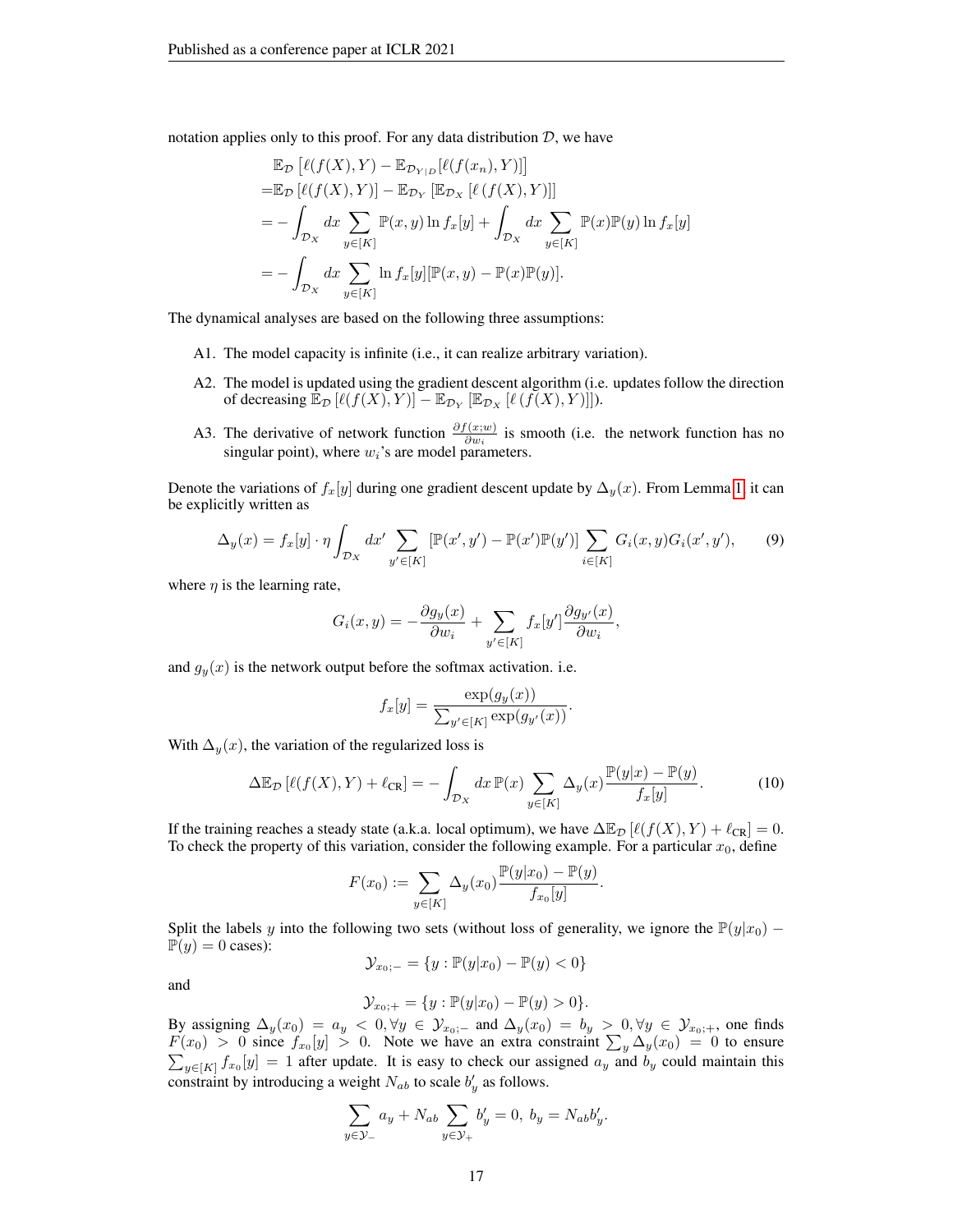Let  $B_{\epsilon}(x_0)$  be a  $\epsilon$ -neighbourhood of  $x_0$ . Since  $f_x[y]$  is continuous, we can set  $\Delta_y(x) = \frac{1}{2}(1 +$  $\cos \frac{\pi ||x-x_0||}{\epsilon}$ ) $\Delta_y(x_0), \forall x \in B_{\epsilon}(x_0)$  and 0 otherwise. The coefficient  $\frac{1}{2}(1 + \cos \frac{\pi ||x-x_0||}{\epsilon})$  is added so that the continuity of  $f_x[y]$  preserves. This choice will lead to  $\Delta \hat{\mathbb{E}}_{\mathcal{D}}[\ell(f(X), Y) + \ell_{CR}] < 0$ . Therefore, for any  $\ell_{CA}(f(x_n), y_n)$  with solution  $f_{x_n}[i] > 0, \forall i \in [K]$ , we can always find a decreasing direction, indicating the solution is not (steady) locally optimal. Note  $D$  can be any distribution in this proof. Thus the result holds for the noisy distribution  $D$ .  $\Box$ 

### <span id="page-17-0"></span>Lemma 1.

$$
\Delta_y(x) = f_x[y] \cdot \eta \int_{\mathcal{D}_X} dx' \sum_{y' \in [K]} [\mathbb{P}(x', y') - \mathbb{P}(x') \mathbb{P}(y')] \sum_{i \in [K]} G_i(x, y) G_i(x', y').
$$

*Proof.* We need to take into account the actual form of activation function, i.e., the softmax function, as well as the SGD algorithm to demonstrate the correctness of this lemma. The variation  $\Delta_{y_0}(x_0)$ is caused by the change in network parameters  $\{w_i\}$ , i.e.,

<span id="page-17-1"></span>
$$
\Delta_{y_0}(x_0) = \sum_{i \in [K]} \frac{\partial f_{x_0}[y_0]}{\partial w_i} \delta w_i,
$$
\n(11)

.

where  $\delta w_i$  are determined by the SGD algorithm

$$
\delta w_i = -\eta \frac{\partial \mathbb{E}_{\mathcal{D}} \left[ \ell(f(X), Y) + \ell_{\text{CR}} \right]}{\partial w_i}
$$

$$
= \eta \sum_{x,y} \frac{\mathbb{P}(x, y) - \mathbb{P}(x)\mathbb{P}(y)}{f_x[y]} \frac{\partial f_x[y]}{\partial w_i}
$$

Plugging back to [\(11\)](#page-17-1) yields

$$
\Delta_{y_0}(x_0) = \eta \sum_{x,y} \frac{\mathbb{P}(x,y) - \mathbb{P}(x)\mathbb{P}(y)}{f_x[y]} \sum_{i \in [K]} \frac{\partial f_{x_0}[y_0]}{\partial w_i} \frac{\partial f_x[y]}{\partial w_i}.
$$

To proceed, we need to expand  $\frac{\partial f_x[y]}{\partial w_i}$ . Taking into account the activation function, one has

$$
f_x[y] = \frac{\exp(g_y(x))}{\sum_{y' \in [K]} \exp(g_{y'}(x))},
$$

where  $g_y(x)$  refers to the network output before passed to the activation function. Recall that, by our assumption, derivatives  $\frac{\partial f(x;w)}{\partial w_i}$  are not singular. Now we have

$$
\frac{\partial f_x[y]}{\partial w_i} = \frac{\partial e^{-g_y(x)}}{\partial w_i} \frac{1}{\sum_{y' \in [K]} e^{-g_{y'}(x)}} + e^{-g_y(x)} \frac{\partial}{\partial w_i} \left( \frac{1}{\sum_{y' \in [K]} e^{-g_{y'}(x)}} \right)
$$
  
\n
$$
= \frac{-e^{-g_y(x)}}{\sum_{y' \in [K]} e^{-g_{y'}(x)}} \frac{\partial g_y(x)}{\partial w_i} + \frac{e^{-g_y(x)}}{\left(\sum_{y'' \in [K]} e^{-g_{y''}(x)}\right)^2} \sum_{y' \in [K]} e^{-g_{y'}(x)} \frac{\partial g_{y'}(x)}{\partial w_i}
$$
  
\n
$$
= f_x[y] \left[ -\frac{\partial g_y(x)}{\partial w_i} + \sum_{y' \in [K]} f_x[y'] \frac{\partial g_{y'}(x)}{\partial w_i} \right].
$$

For simplicity, we can rewrite the above result as

$$
\frac{\partial f_x[y]}{\partial w_i} = f_x[y]G_i(x, y),
$$

where

$$
G_i(x,y) := -\frac{\partial g_y(x)}{\partial w_i} + \sum_{y'} f_x[y'] \frac{\partial g_{y'}(x)}{\partial w_i}
$$

is a smooth function.

Combining all the above gives  $\Delta_{y_0}(x_0)$  as follows.

$$
\Delta_{y_0}(x_0) = f_{x_0}[y_0] \cdot \eta \sum_{x,y} \left[ \mathbb{P}(x,y) - \mathbb{P}(x)\mathbb{P}(y) \right] \sum_i G_i(x_0, y_0) G_i(x,y)
$$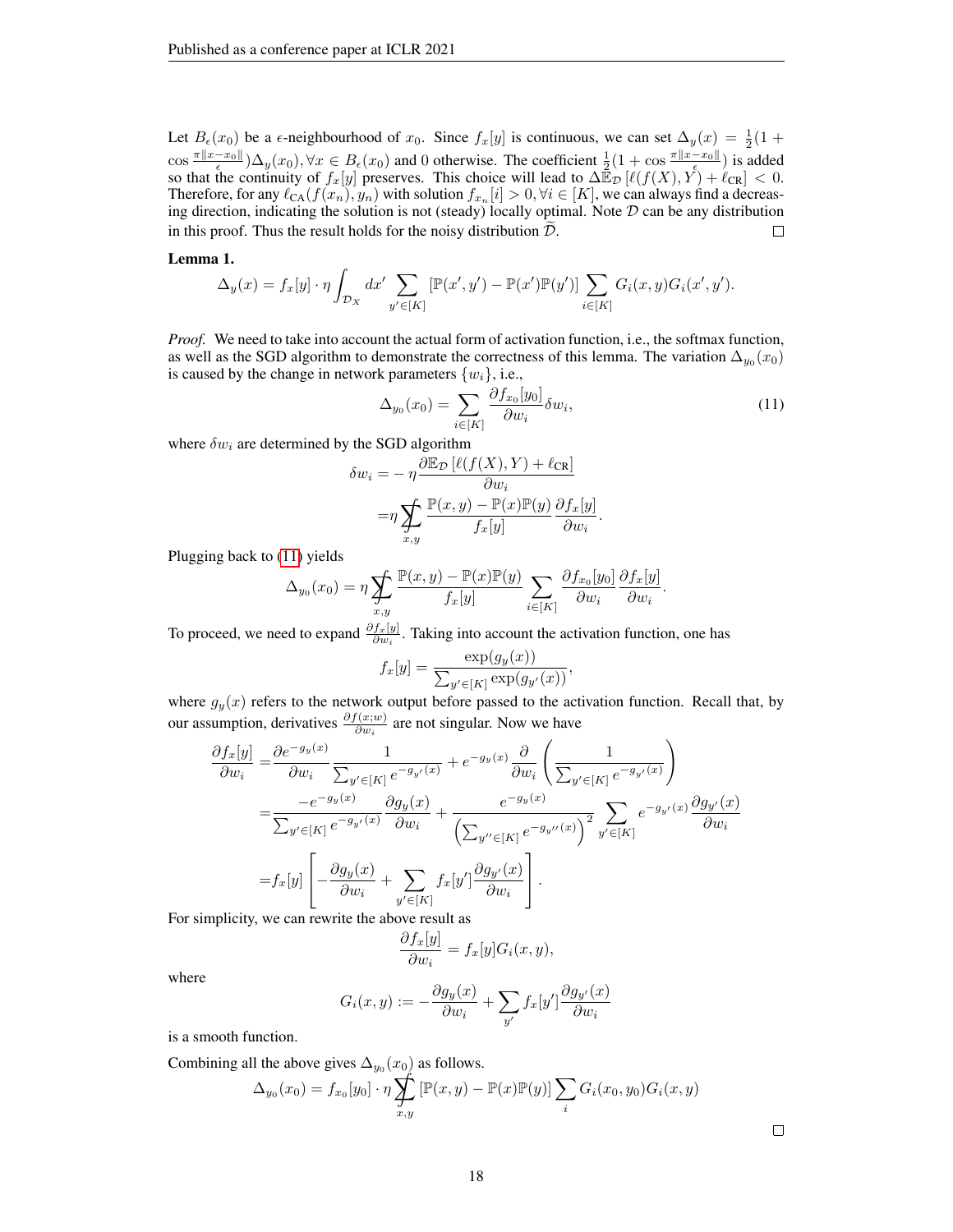#### <span id="page-18-0"></span>B.3 PROOF FOR THEOREM [2](#page-4-1)

**Theorem 2.** *The sample sieve defined in [\(4\)](#page-3-3) ensures that clean examples*  $(x_n, \tilde{y}_n = y_n)$  *will not be* identified as being corrupted if the model  $f^{(t)}$ 's prediction on  $x_n$  is better than random guess.

*Proof.* Let  $y_n$  be the true label corresponding to feature  $x_n$ . For a clean sample, we have  $\tilde{y}_n = y_n$ . Consider an arbitrary DNN model f. With the CE loss, we have  $\ell(f(x_n), y_n) = -\ln(f_{x_n}[y_n]).$ According to Equation [\(4\)](#page-3-3) in the paper, the necessary and sufficient condition of  $v_n > 0$  is

$$
\ell(f(x_n), \tilde{y}_n) + \ell_{CR}(f(x_n)) < \alpha_n \Leftrightarrow -\ln(f_{x_n}[y_n]) < -\frac{1}{K} \sum_{y \in [K]} \ln(f_{x_n}[y])
$$
\n
$$
\Leftrightarrow -\ln(f_{x_n}[y_n]) < -\frac{1}{K-1} \sum_{y \in [K], y \neq y_n} \ln(f_{x_n}[y]).
$$

By Jensen's inequality we have

$$
-\ln\left(\frac{1-f_{x_n}[y_n]}{K-1}\right) = -\ln\left(\frac{\sum_{y\in[K], y\neq y_n} f_{x_n}[y]}{K-1}\right) \le -\frac{1}{K-1} \sum_{y\in[K], y\neq y_n} \ln(f_{x_n}[y]).
$$

Therefore, when (sufficient condition)

$$
-\ln(f_{x_n}[y_n]) < -\ln\left(\frac{1-f_{x_n}[y_n]}{K-1}\right) \Leftrightarrow f_{x_n}[y_n] > \frac{1}{K},
$$

we have  $v_n > 0$ . Inequality  $f_{x_n}[y_n] > \frac{1}{K}$  indicates the model prediction is better than random guess.

# <span id="page-18-1"></span>B.4 PROOF FOR THEOREM [4](#page-5-3)

Before proving Theorem [4,](#page-5-3) we need to show the effect of adding Term-2 to Term-1 in [\(5\)](#page-5-0). Let  $\epsilon_X < 0.5$  be the measure of separation among classes w.r.t feature X in distribution D, i.e.,  $\mathbb{P}(Y = 0.5)$  $Y^*|X) = 1 - \epsilon_X$ ,  $(X, Y) \sim \mathcal{D}$ , where  $Y^* := \arg \max_{i \in [K]} \mathbb{P}(Y = i | X)$  is the Bayes optimal label. Let  $\mathcal{D}'$  be the shifted distribution by adding Term-2 to Term-1 and Y' be the shifted label. Then  $\mathbb{P}(X|Y) = \mathbb{P}(X|Y'), \forall (X,Y) \sim \mathcal{D}, (X,Y') \sim \mathcal{D}'$  but  $\mathbb{P}(Y')$  may be different from  $\mathbb{P}(Y)$ . Lemma [2](#page-18-2) shows the invariant property of this label shift.

<span id="page-18-2"></span>**Lemma 2.** Label shift does not change the Bayes optimal label of feature X when  $\epsilon_X$  <  $\min_{\forall i,j \in [K]} \left( \frac{T_{jj}}{T_{ii}+T_{jj}} \right)$ .

*Proof.* Consider the shifted distribution  $\mathcal{D}'$ . Let

$$
\underline{T}\mathbb{E}_{\mathcal{D}}[\ell(f(X),Y)] + \bar{\Delta}\mathbb{E}_{\mathcal{D}_{\Delta}}[\ell(f(X),Y)] = C\mathbb{E}_{\mathcal{D}'}[\ell(f(X),Y)],
$$

where

$$
\mathbb{E}_{\mathcal{D}'}[\ell(f(X),Y)] := \sum_{j\in[K]} \mathbb{P}(Y'=j)\mathbb{E}_{\mathcal{D}'|Y'=j}[\ell(f(X),j)],
$$

and

$$
\mathbb{P}(Y'=j) := \frac{T_{jj}\mathbb{P}(Y=j)}{C},
$$

where  $C := \sum_{j \in [K]} T_{jj} \mathbb{P}(Y = j)$  is a constant for normalization. For each possible  $Y = i$ , we have  $\mathbb{P}(Y = i | X) \in [0, \epsilon_X] \cup \{1 - \epsilon_X\}, \epsilon_X < 0.5$ . Thus

$$
\mathbb{P}(X|Y=i) = \frac{\mathbb{P}(Y=i|X)\mathbb{P}(X)}{\mathbb{P}(Y=i)} \in [0, \frac{\epsilon_X \mathbb{P}(X)}{\mathbb{P}(Y=i)}] \cup \{\frac{\mathbb{P}(X)(1-\epsilon_X)}{\mathbb{P}(Y=i)}\}.
$$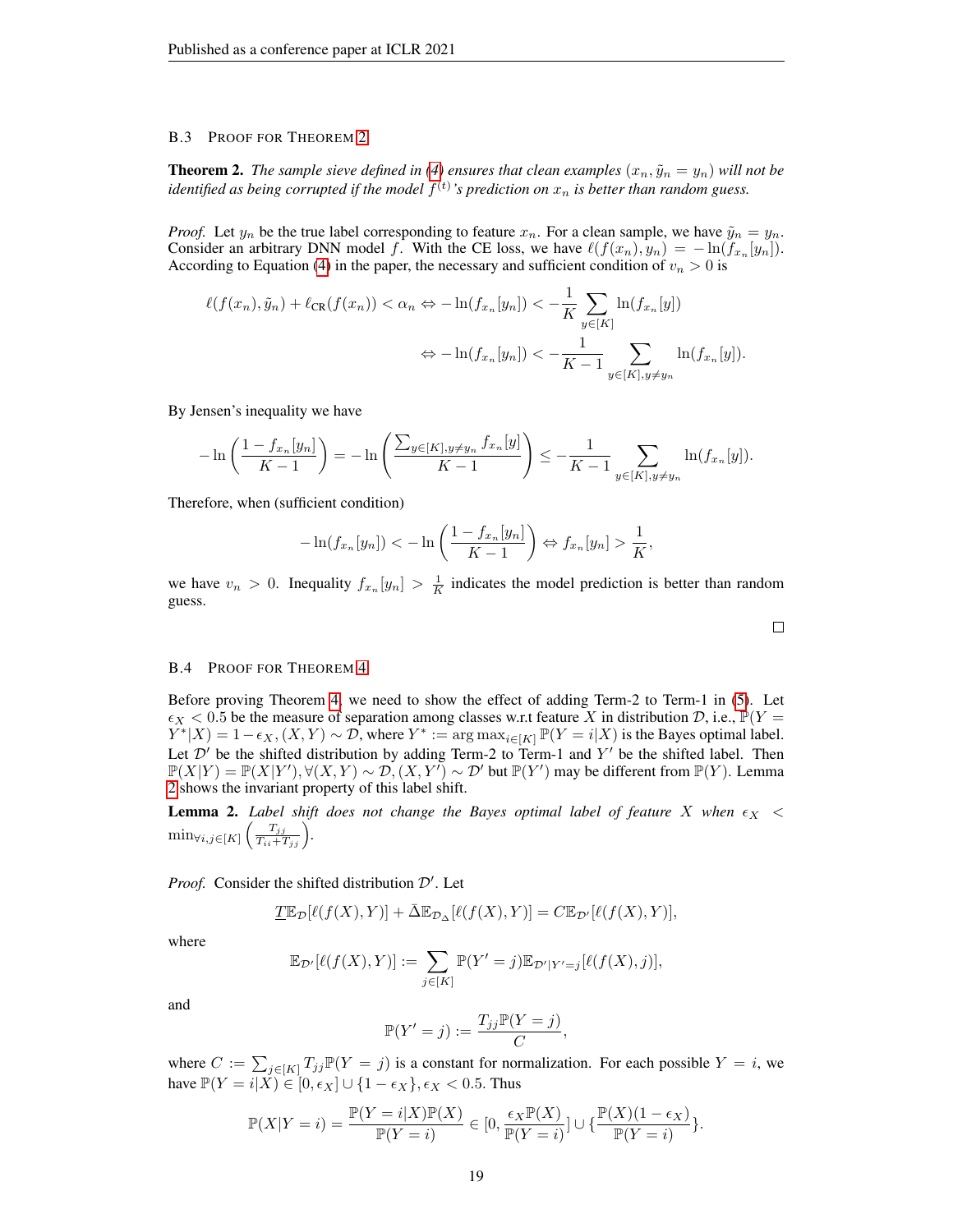Compare  $\mathcal{D}'$  and  $\mathcal{D}$ , we know there is a label shift [\(Alexandari et al., 2020;](#page-9-13) [Storkey, 2009\)](#page-10-17), where  $\mathbb{P}(X|Y = i) = \mathbb{P}(X|Y' = i)$  but  $\mathbb{P}(Y)$  and  $\mathbb{P}(Y')$  may be different. To ensure the label shift does not change the Bayes optimal label, we need

$$
Y^* = \underset{i \in [K]}{\arg \max} \mathbb{P}(Y' = i | X) = \underset{i \in [K]}{\arg \max} \frac{\mathbb{P}(X | Y' = i) \mathbb{P}(Y' = i)}{\mathbb{P}(X)}, (X, Y') \sim \mathcal{D}.
$$

One sufficient condition is

$$
\frac{\epsilon_X \mathbb{P}(Y'=i)}{\mathbb{P}(Y=i)} < \frac{(1-\epsilon_X)\mathbb{P}(Y'=j)}{\mathbb{P}(Y=j)} \Rightarrow \epsilon_X < \min_{\forall i,j \in [K]} \left(\frac{T_{jj}}{T_{ii}+T_{jj}}\right)
$$

With Lemma [2,](#page-18-2) Assumption [1,](#page-5-1) and Assumption [2,](#page-5-2) we present the proof for Theorem [4](#page-5-3) as follows. Theorem 4. *(Robustness of the Confidence Regularized CE Loss) With Assumption [1](#page-5-1) and [2,](#page-5-2) when*

$$
\max_{i,j\in[K],X\sim\mathcal{D}_X} \frac{U_{ij}(X)}{\mathbb{P}(\widetilde{Y}=j)} \leq \beta \leq \min_{\mathbb{P}(\widetilde{Y}=i) > \mathbb{P}(\widetilde{Y}=j), X\sim\mathcal{D}_X} \frac{T_{ii}(X) - T_{ij}(X)}{\mathbb{P}(\widetilde{Y}=i) - \mathbb{P}(\widetilde{Y}=j)},
$$

*minimizing*  $\mathbb{E}_{\tilde{\mathcal{D}}}[\ell(f(X), \tilde{Y}) + \ell_{CR}(f(X))]$  *is equivalent to minimizing*  $\mathbb{E}_{\mathcal{D}}[\ell(f(X), Y)].$ 

*Proof.* It is easy to check  $\epsilon_X = 0$ ,  $\forall X \sim \mathcal{D}_X$  when Assumption [1](#page-5-1) holds. Thus adding Term-2 to Term-1 in [\(5\)](#page-5-0) does not change the Bayes optimal label. With Assumption [1,](#page-5-1) the Bayes optimal classifier on the clean distribution should satisfy  $f^*(X)[Y] = 1, \forall (X, Y) \sim \mathcal{D}$ . On one hand, when  $\beta \geq \max_{i,j \in [K], X \sim \mathcal{D}_X} U_{ij}(X)/\mathbb{P}(\widetilde{Y}=j)$ , we have

$$
\beta_{ij}(X) := U_{ij}(X) - \beta \mathbb{P}(\widetilde{Y} = j) \leq 0, \forall i, j \in [K], X \sim \mathcal{D}_X.
$$

In this case, minimizing the regularization term results in confident predictions. On the other hand, to make it unbiased to clean results,  $\beta$  could not be arbitrarily large. We need to find the upper bound on  $\beta$  such that  $f^*$  also minimizes the loss defined in the latter regularization term. Assume there is no loss on confident true predictions and there is one miss-prediction on example  $(x_n, y_n = j_1)$ , i.e., the prediction changes from the Bayes optimal prediction  $f_{x_n}[j_1] = 1$  to  $f_{x_n}[j_2] = 1, j_2 \neq j_1$ . Compared to the optimal one, the first two terms in the right side of [\(5\)](#page-5-0) is increased by  $T_{j_1,j_1}\ell_0$ , where  $\ell_0 > 0$  is the regret of one confident wrong prediction. Accordingly, the last term in the right side of [\(5\)](#page-5-0) is increased by  $(\beta_{j_1,j_1}(X) - \beta_{j_1,j_2}(X))\ell_0$ . It is supposed that

$$
T_{j_1,j_1}\ell_0 + (\beta_{j_1,j_1}(x_n) - \beta_{j_1,j_2}(x_n))\ell_0 \ge 0, \forall j_1, j_2 \in [K],
$$

which is equivalent to

$$
\beta(\mathbb{P}(\widetilde{Y}=j_1)-\mathbb{P}(\widetilde{Y}=j_2))\leq T_{j_1,j_1}(x_n)-T_{j_1,j_2}(x_n),\forall j_1,j_2\in[K].
$$

Thus

$$
\beta \le \min_{\mathbb{P}(\tilde{Y}=j_1) > \mathbb{P}(\tilde{Y}=j_2), X \sim \mathcal{D}_X} \frac{T_{j_1, j_1}(X) - T_{j_1, j_2}(X)}{\mathbb{P}(\tilde{Y}=j_1) - \mathbb{P}(\tilde{Y}=j_2)}.
$$

By mathematical inductions, it can be generalized to the case with multiple miss-predictions in the CE term.

# <span id="page-19-0"></span>C OTHER JUSTIFICATIONS

In this section, we first compare  $\ell_{CR}$  and entropy regularization in Section [C.1](#page-20-0) and highlight our superiority with both theoretical and experimental evidence, then show an example for explaining the variances incurred by label noise in Section [C.2,](#page-20-1) and provide the risk bound in Section [C.3](#page-21-0) for training with the sieved examples that satisfy Corollary [1.](#page-6-1)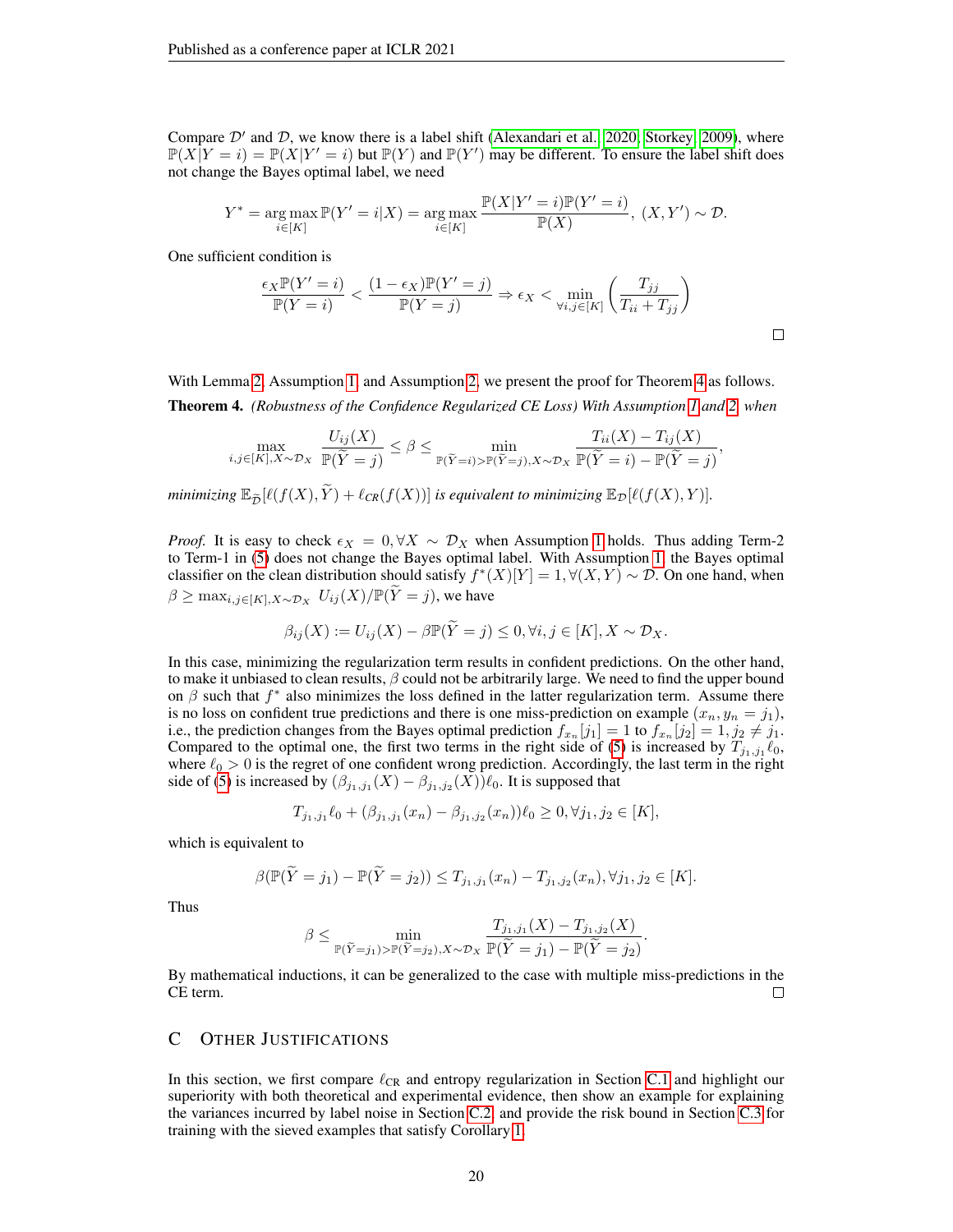<span id="page-20-2"></span>

| Method                 |       | Symm        |                         |       | Asymm |       |
|------------------------|-------|-------------|-------------------------|-------|-------|-------|
|                        | 0.2   | 0.4         | 0.6                     | 01    | 0.2   | 03    |
| <b>Baseline</b>        |       |             | 86.98 81.88 74.14 90.69 |       | 88.59 | 86.14 |
| $Baseline + ER$        |       | 87.61 83.84 | 80.55 91.36 89.61       |       |       | 87.47 |
| Baseline + $\ell_{CR}$ | 90.70 | 88.29 82.10 |                         | 92.41 | 91.02 | 90.53 |

Table 4: Comparing  $\ell_{CR}$  with ER on CIFAR-10.

### <span id="page-20-0"></span>C.1 COMPARING  $\ell_{CR}$  with Entropy Regularization

For simplicity, we consider two-class classification problem. Suppose for a given feature  $x$ , the probability of x belonging to class 1 is  $p$ . The entropy regularization (ER) can be written as:

$$
R_{\text{ER}}(p) = -(p \ln p + (1 - p) \ln(1 - p)),\tag{12}
$$

while our regularization term is written as:

$$
R_{\text{CR}}(p) = \ln p + \ln(1 - p). \tag{13}
$$

We have the following proposition:

**Proposition 1.**  $\ell_{CR}$  regularizes models stronger than the entropy regularization in terms of gradi*ents.*

*Proof.* First notice that both  $R_{ER}$  and  $R_{CR}$  are symmetric functions around  $p = 0.5$ . Thus we can only consider the situation where  $0 < p < 0.5$ . The gradients w.r.t p are:

$$
\frac{\partial R_{\text{ER}}(p)}{\partial p} = -(\ln p - \ln(1-p)) = \ln(\frac{1}{p} - 1),
$$

and

$$
\frac{\partial R_{\text{CR}}(p)}{\partial p} = \frac{1}{p} - \frac{1}{1-p}.
$$

Now we compare the absolute value of two gradients. When  $0 < p < 0.5$ , it is easy to check

$$
\frac{\partial R_{\text{ER}}(p)}{\partial p} = \ln(\frac{1}{p} - 1) < \frac{1}{p} - 2 < \frac{1}{p} - \frac{1}{1 - p} = \frac{\partial R_{\text{CR}}(p)}{\partial p},
$$

and both gradients are larger than 0. Therefore,  $\ell_{CR}$  has larger gradients than the entropy regularization, i.e.,  $\ell_{CR}$  has stronger regularization ability than ER.

 $\Box$ 

We can also draw a figure to show this phenomenon. Figure [4](#page-21-1) shows the value of  $R_{CR}$  and  $R_{ER}$ with respect to  $p$ . We can see the gradient of our regularization is larger than entropy regularization, resulting in a more confident prediction. We also perform an experiment to further show the evidence. Table [4](#page-20-2) records comparison results which show our regularization achieves higher accuracy compared to the entropy term.

<span id="page-20-1"></span>C.2 CALCULATING var<sub>D</sub>
$$
(\ell(f_D^*(X), Y))
$$
 AND var<sub>D</sub> $\tilde{D}[\ell(f_D^*(X), \tilde{Y}) + \ell_{CR}(f_D^*(X))]$ 

Consider optimal classifier  $f^*_{\mathcal{D}} := \arg \min_{f} \mathbb{E}_{\mathcal{D}}[\ell(f(X), Y)]$ . Let  $\ell_{\max}$  be the upper bound of the  $\ell(\cdot)$  loss, and  $\ell_{\min}$  be the lower bound of the  $\ell(\cdot)$  loss. Denote  $\varepsilon$  by the over noise rate (ratio of corrupted examples in all examples).

For var $p(\ell(f_{\mathcal{D}}^*(X), Y))$ , we know the loss  $\ell(f_{\mathcal{D}}^*(x_n), y_n) = \ell_{\min}$  for each example. Thus the variance is  $var_{\mathcal{D}}(\ell(f_{\mathcal{D}}^*(X), Y)) = 0.$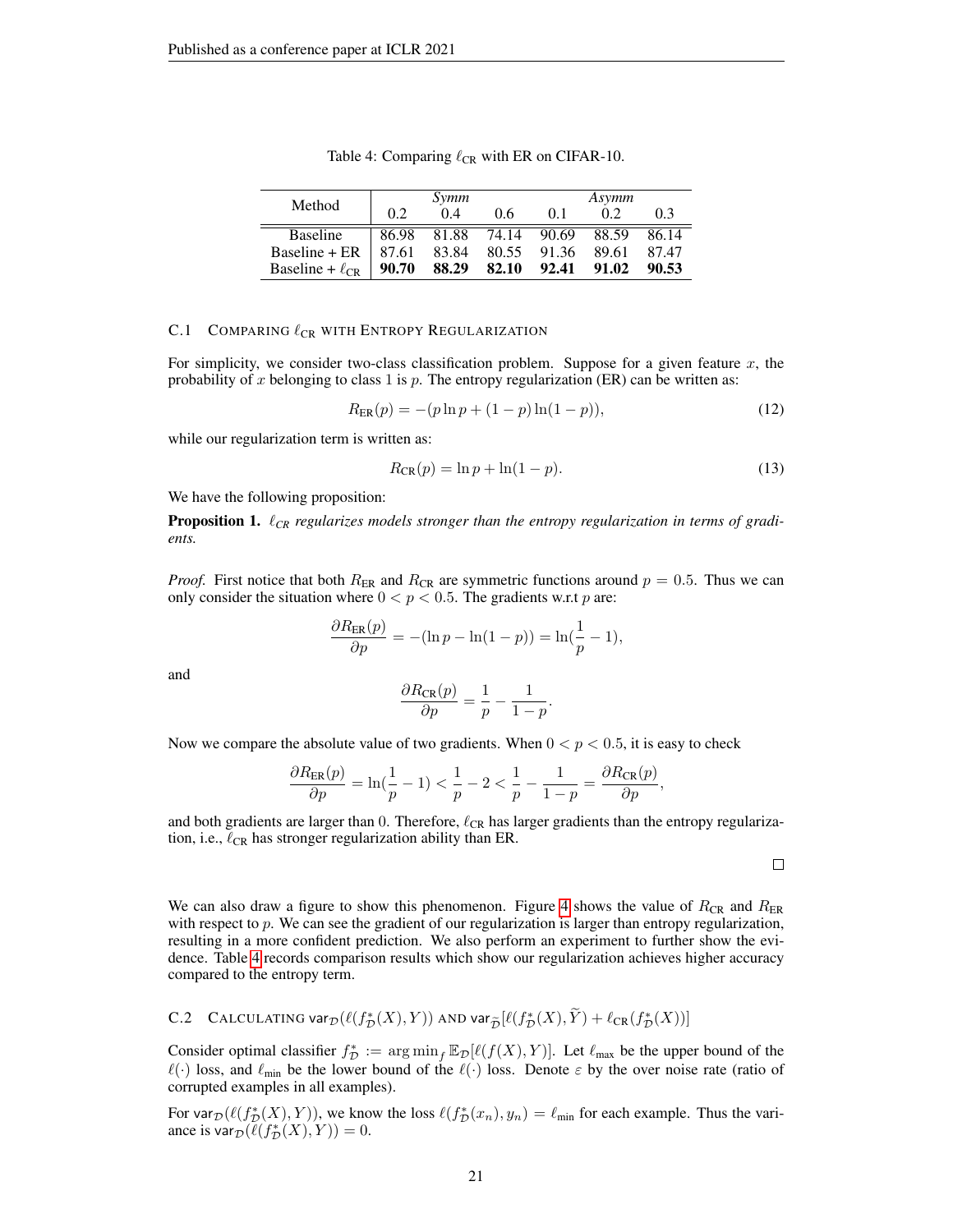<span id="page-21-1"></span>

Figure 4: Comparing our regularization with entropy regularization .

For var $\tilde{p}[\ell(f_D^*(X), \tilde{Y}) + \ell_{CR}(f_D^*(X))]$ , we know the loss  $\ell(f_D^*(x_n), \tilde{y} = y_n) = \ell_{min}$ , and the loss  $\ell(f_P^*(x_n), \tilde{y} = y_n)$ .  $\ell(f_{\mathcal{D}}^*(x_n), \tilde{y} \neq y_n) = \ell_{\max}$ . Note

$$
\ell_{\rm CR} = \frac{(K-1)\ell_{\rm max} + \ell_{\rm min}}{K}
$$

for each example. The expectation is

$$
\mathbb{E}_{\widetilde{\mathcal{D}}}[\ell(f_{\mathcal{D}}^{*}(X), \widetilde{Y}) + \ell_{\mathbb{C}\mathbb{R}}(f_{\mathcal{D}}^{*}(X))] = \varepsilon \ell_{\max} + (1 - \varepsilon)\ell_{\min} + \ell_{\mathbb{C}\mathbb{R}}.
$$

Thus the variance is

$$
\begin{aligned} &\text{var}_{\widetilde{\mathcal{D}}}[\ell(f^*_{\mathcal{D}}(X),\widetilde{Y})+\ell_{\text{CR}}(f^*_{\mathcal{D}}(X))]\\ =&\varepsilon(\ell_{\text{max}}+\ell_{\text{CR}}-(\varepsilon\ell_{\text{max}}+(1-\varepsilon)\ell_{\text{min}}+\ell_{\text{CR}}))^2+(1-\varepsilon)(\ell_{\text{min}}+\ell_{\text{CR}}-(\varepsilon\ell_{\text{max}}+(1-\varepsilon)\ell_{\text{min}}+\ell_{\text{CR}}))^2\\ =&\varepsilon(1-\varepsilon)(\ell_{\text{max}}-\ell_{\text{min}})^2. \end{aligned}
$$

We know in this example,

$$
\text{var}_{\widetilde{\mathcal{D}}}[\ell(f_{\mathcal{D}}^{*}(X), \widetilde{Y}) + \ell_{\text{CR}}(f_{\mathcal{D}}^{*}(X))] = \varepsilon(1-\varepsilon)(\ell_{\max} - \ell_{\min})^{2} \gg \text{var}_{\mathcal{D}}(\ell(f_{\mathcal{D}}^{*}(X), Y)) = 0.
$$

### <span id="page-21-0"></span>C.3 ANALYSIS FOR THE RISK BOUND

Let  $D_{L^*}$  and  $D_{L^*}$  be the set and the distribution of the sieved clean examples according to Corollary [1.](#page-6-1) We know they are supposed to contain only clean examples. Define  $R_D(f) :=$  $\mathbb{E}_{\mathcal{D}}[\ell(f(X), Y)], f^*_{\mathcal{D}} := \argmin_{f} R_{\mathcal{D}}(f), \widehat{R}_{\widetilde{D}_{L^*, \gamma}}(f) := \frac{1}{|L^*|} \sum_{n \in L^*} [\gamma(x_n) \ell(f(x_n), \tilde{y}_n)],$  $\hat{f}_{\widetilde{D}_{L^*},\gamma} := \arg \min_{f \in \mathcal{F}} \widehat{R}_{\widetilde{D}_{L^*},\gamma}(f)$ , where  $\gamma(X) := \mathbb{P}_{\mathcal{D}}(X)/\mathbb{P}_{\widetilde{D}_{L^*}}(X)$  stands for the importance of each example to correct sample bias such that  $R_{\mathcal{D}}(f) = \mathbb{E}_{\widetilde{\mathcal{D}}_{L^*}[\gamma]}(\gamma(X)\ell(f(X), \widetilde{Y}))$ . The weight  $\gamma(X)$  can be estimated by kernel mean matching [\(Huang et al., 2007\)](#page-9-14) and its DNN adaption [\(Fang](#page-9-9) [et al., 2020\)](#page-9-9). Let  $\mathcal{D}_{L^*,X}$  be the marginal distribution of  $\mathcal{D}_{L^*}$  on X. For example, with a particular kernel  $\Phi(X)$ , the optimization problem is:

$$
\min_{\gamma(X)} \qquad \|\mathbb{E}_{\mathcal{D}_X}[\Phi(X)] - \mathbb{E}_{\widetilde{\mathcal{D}}_{L^*,X}}[\gamma(X)\Phi(X)]\|
$$
\ns.t.

\n
$$
\gamma(X) > 0 \quad \text{and} \quad \mathbb{E}_{\widetilde{\mathcal{D}}_{L^*,X}}[\gamma(X)] = 1.
$$

Note the selection of kernel  $\Phi(\cdot)$  is non-trivial, especially for complicated features. See [\(Fang et al.,](#page-9-9) [2020\)](#page-9-9) for a detailed DNN solutions.

Corollary [2](#page-22-1) provides a risk bound for minimizing CE after sample sieve.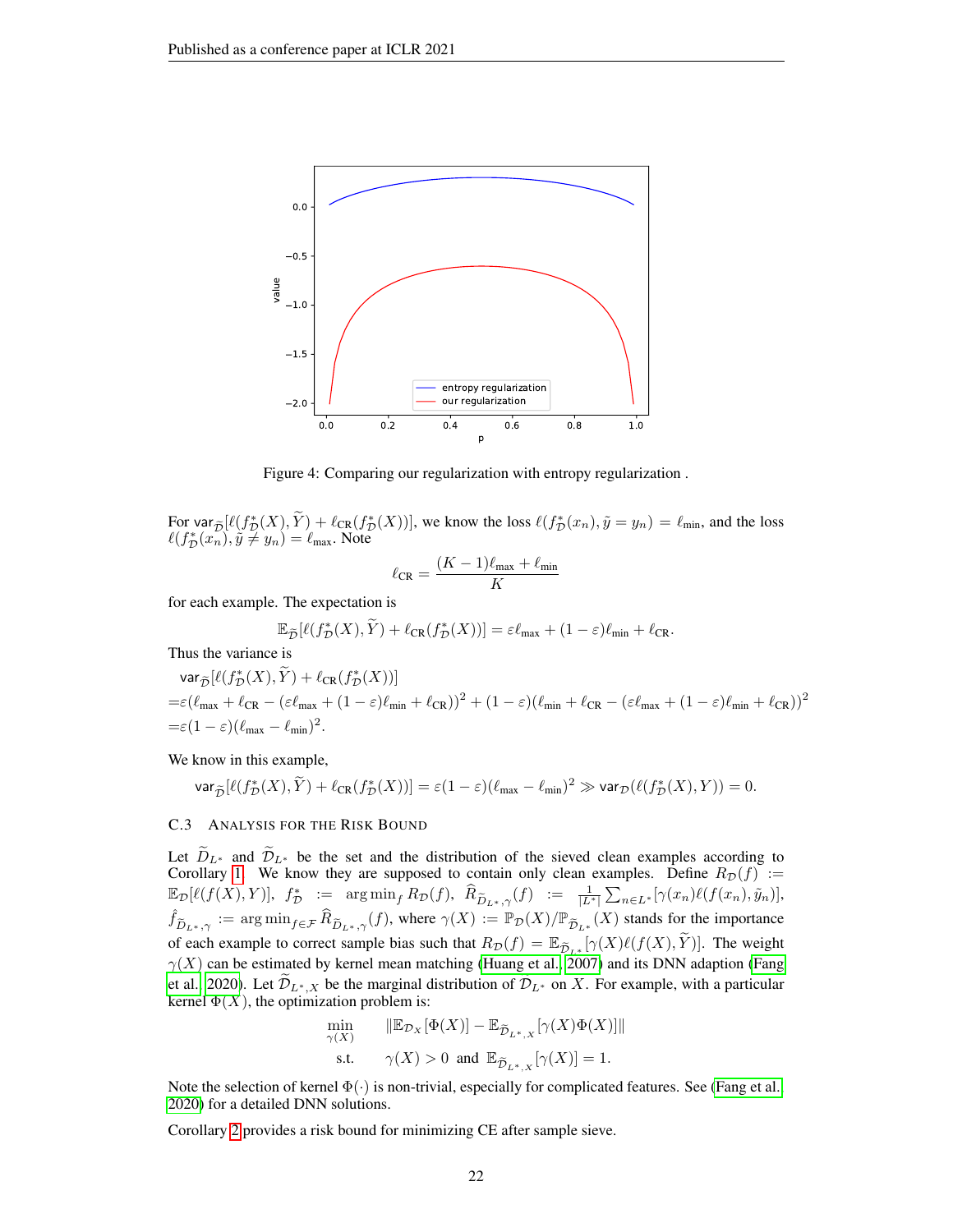<span id="page-22-1"></span>**Corollary 2.** *If*  $\gamma \cdot \ell$  *is* [0, *b*]*-valued, then for any*  $\delta > 0$ *, with probability at least*  $1 - \delta$ *, we have* 

$$
R_{\mathcal{D}}(\hat{f}_{\widetilde{D}_L*,\gamma}) - R_{\mathcal{D}}(f_{\mathcal{D}}^*) \leq 2\Re(\gamma \circ \ell \circ \mathcal{F}) + 2b\sqrt{\frac{\log(1/\delta)}{2|L^*|}},
$$

*where the Rademacher complexity*  $\mathfrak{R}(\gamma \circ \ell \circ \mathcal{F}) := \mathbb{E}_{\widetilde{\mathcal{D}}_{L^*}, \sigma} [\sup_{f \in \mathcal{F}} \frac{2}{|L^*|} \sum_{n \in L^*} \sigma_n \gamma(x_n) \ell(f(x_n), \widetilde{y}_n)]$ *and*  $\{\sigma_{n\in L^*}\}$  *are independent Rademacher variables.* 

*Proof.* The sieved clean examples may be biased due to the covariate shift caused by instancebased label noise. One solution to such shift is re-weighting  $\mathcal{D}_{L^*}$  to match  $\mathcal D$  using importance re-weighting. Particularly, we need to estimate parameters  $\gamma(X)$  such that

$$
R_{\mathcal{D}}(f) = R_{\widetilde{\mathcal{D}}_{L^*}, \gamma}(f) := \mathbb{E}_{\widetilde{\mathcal{D}}_{L^*}}[\gamma(X)\ell(f(X), \widetilde{Y})].
$$

With the optimal  $\gamma(X)$ , the ERM should be changed as

$$
\hat{f}_{\widetilde{D}_{L^*},\gamma}:=\mathop{\arg\min}\limits_{f\in\mathcal{F}}\widehat{R}_{\widetilde{D}_{L^*},\gamma}(f),
$$

where

$$
\widehat{R}_{\widetilde{D}_{L^*,\gamma}}(f) := \frac{1}{|L^*|} \sum_{n \in L^*} [\gamma(x_n) \ell(f(x_n), \tilde{y}_n)].
$$

Via Hoeffding's inequality,  $\forall f$ , w.p. at least  $1 - \delta$ , we have

$$
|\widehat{R}_{\widetilde{D}_{L^*},\gamma}(f)-R_{\widetilde{\mathcal{D}}_{L^*},\gamma}(f)|\leq \Re(\ell\circ\mathcal{F})+2b\sqrt{\frac{\ln(1/\delta)}{2|L^*|}}.
$$

Following the basic Rademacher bound [\(Bartlett & Mendelson, 2002\)](#page-9-15) on the maximal deviation between the expected empirical risks:

$$
\begin{split} &R_{\mathcal{D}}(\hat{f}_{\tilde{D}_{L^*},\gamma})-R_{\mathcal{D}}(f_{\mathcal{D}}^*)\\ =&R_{\tilde{\mathcal{D}}_{L^*},\gamma}(\hat{f}_{\tilde{\mathcal{D}}_{L^*},\gamma})-R_{\tilde{\mathcal{D}}_{L^*},\gamma}(f_{\tilde{\mathcal{D}}_{L^*},\gamma}^*)\\ =&\bigg[\hat{R}_{\tilde{\mathcal{D}}_{L^*},\gamma}(\hat{f}_{\tilde{\mathcal{D}}_{L^*},\gamma})-\hat{R}_{\tilde{\mathcal{D}}_{L^*},\gamma}(f_{\tilde{\mathcal{D}}_{L^*},\gamma}^*)+\left(R_{\tilde{\mathcal{D}}_{L^*},\gamma}(\hat{f}_{\tilde{\mathcal{D}}_{L^*},\gamma})-\hat{R}_{\tilde{\mathcal{D}}_{L^*},\gamma}(\hat{f}_{\tilde{\mathcal{D}}_{L^*},\gamma})\right)\\ &+\left(\hat{R}_{\tilde{\mathcal{D}}_{L^*},\gamma}(f_{\tilde{\mathcal{D}}_{L^*},\gamma}^*)-R_{\tilde{\mathcal{D}}_{L^*},\gamma}(f_{\tilde{\mathcal{D}}_{L^*},\gamma}^*)\right)\bigg]\\ \leq&0+2\max_{f\in\mathcal{F}}|\hat{R}_{\tilde{\mathcal{D}}_{L^*},\gamma}(f)-R_{\tilde{\mathcal{D}}_{L^*},\gamma}(f)|\\ \leq&2\Re(\gamma\circ\ell\circ\mathcal{F})+2b\sqrt{\frac{\ln(1/\delta)}{2|L^*|}}, \end{split}
$$

where the Rademacher complexity  $\Re(\gamma \circ \ell \circ \mathcal{F}) := \mathbb{E}_{\widetilde{\mathcal{D}}_{L^*}, \sigma}[\sup_{f \in \mathcal{F}} \frac{2}{|L^*|} \sum_{n \in L^*} \sigma_n \gamma(x_n) \ell(f(x_n), \widetilde{y}_n)]$ and  $\{\sigma_{n\in L^*}\}\$ are independent Rademacher variables. Therefore, we get Corollary [2.](#page-22-1)

 $\Box$ 

Corollary [2](#page-22-1) informs us that, theoretically, the sample sieve is biased and  $\gamma(X)$  is necessary to correct the selection bias. However, the error induced by estimating  $\gamma(X)$  may degrade the performance. In addition, it is easy to check the optimal solution of performing direct ERM on the sieved clean examples is the same as  $f^*_{\mathcal{D}}$  in expectation when Assumption [1](#page-5-1) holds.

### <span id="page-22-0"></span>D MORE DETAILS AND RESULTS FOR EXPERIMENTS

We firstly show our training framework in Section [D.1,](#page-23-0) then show implementation details and discussions in Section [D.2.](#page-23-1) The algorithm for generating the instance-dependent label noise is provided in Section [D.3.](#page-24-0) We show more experiments in Section [D.4](#page-25-0) and the ablation study in Section [D.5.](#page-25-1)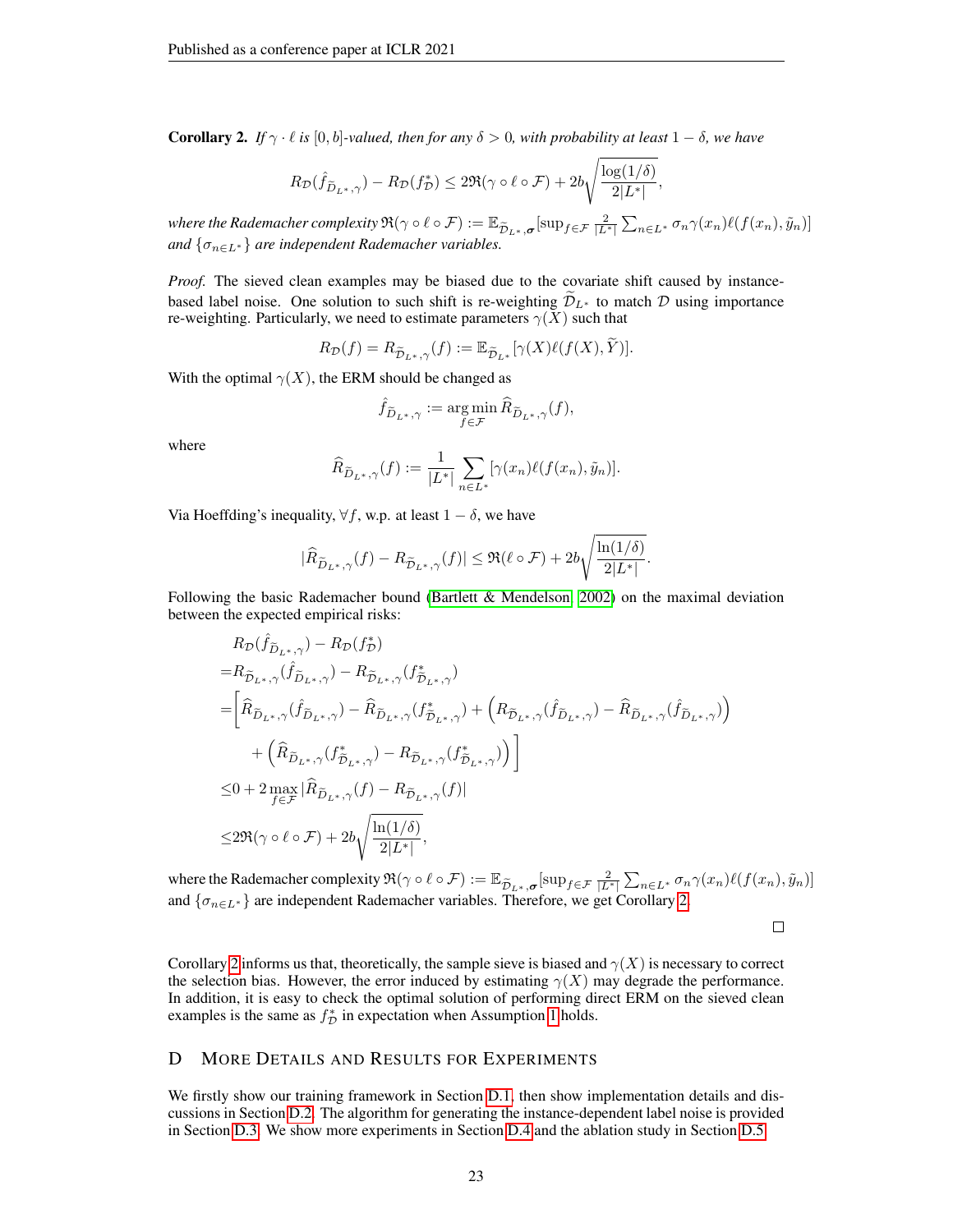### <span id="page-23-0"></span>D.1 ILLUSTRATION OF THE TRAINING FRAMEWORK

<span id="page-23-2"></span>Our experiments follows the framework shown in Figure [5.](#page-23-2)



Figure 5: One example of CORES<sup>2</sup>.  $L(t)$ : Indices of sieved clean examples.  $H(t)$ : Indices of sieved corrupted examples.  $D_{L(t)} := \{(x_n, \tilde{y}_n) : n \in L(t)\}, D_{H(t)} := \{(x_n, \tilde{y}_n) : n \in H(t)\},$  $D_{X,H(\tau)} := \{x_n : n \in H(\tau)\}.$ 

#### <span id="page-23-1"></span>D.2 IMPLEMENTATION DETAILS AND MORE ANALYSIS

Implementation details on CIFAR-10 and CIFAR-100 with instance-based label noise: The basic hyper-parameters settings for CIFAR-10 and CIFAR-100 are listed as follows: mini-batch size (64), optimizer (SGD), initial learning rate (0.1), momentum (0.9), weight decay (0.0005), number of epochs (100) and learning rate decay (0.1 at 50 epochs). Standard data augmentation is applied to each dataset. CORES<sup>2</sup> and baseline share the same hyper-parameters setting except for  $\alpha$  and  $\beta$ in equation [2.](#page-3-0) When perform  $\text{CORES}^2$ , We first train network on the dataset for 10 warm-up epochs with only CE (Cross Entropy) loss. Then  $\beta$  is linearly increased from 0 to 2 for next 30 epochs and kept as 2 for the rest of the epochs. The data selection is performed at the 30 epoch and  $\alpha_{n,t}$  is set to  $\frac{1}{K} \sum_{\tilde{y} \in [K]} \ell(\bar{f}^{(t)}(x_n), \tilde{y}) + \ell_{CR}(\bar{f}^{(t)}(x_n))$  in epoch-t as the paper suggests.

When performing  $CORES<sup>2*</sup>$ , we used the sieved result at epoch-40. It is worth noting that at that time, the sample sieve may not reach the highest test accuracy. However, the division property brought by the confidence regularizer works well at that time. We use the default setting from UDA [\(Xie et al., 2019\)](#page-11-14) to apply efficient data augmentation.

Implementation details on Clothing-1M: We train the network for 120 epochs on 1 million noisy training images. Batch-size is set to 32. The initial learning rate is set as 0.01 and reduced by a factor of 10 at 30, 60, 90 epochs. For each epoch, we sample 1000 mini-batches from the training data while ensuring the (noisy) labels are balanced. Mixup strategy is employed to further avoid the overfitting problem [\(Zhang et al., 2018;](#page-11-15) [Li et al., 2020\)](#page-10-7).  $\beta$  is set to 0 at first 80 epochs, and linearly increased to 0.4 for next 20 epochs and kept as 0.4 for the rest of the epochs. It is worth noting that Clothing-1M actually does not satisfy our Assumption [2](#page-5-2) since the class "Knitwear" (denoted by class-i) and the class "Sweater" (denoted by class-j) can not satisfy  $T_{ii}(X) - T_{ij}(X) > T_{ii} - T_{jj}$ . Note consistency training is not implemented on Clothing-1M.

More analysis on  $\beta$ : The value of  $\beta$  mainly affects the sample sieve in CORES<sup>2</sup>. From Theorem [3](#page-4-2) and Theorem [4](#page-5-3) in the paper, when  $\beta$  is set to be small, we do not have the good division property. When  $\beta$  is set to be large, the training is biased to the CE term. Figure [6](#page-24-1) visualize this phenomenon. It can be seen that in the left and right figure, many clean examples and corrupted examples overlap together located in the left and right clusters, respectively.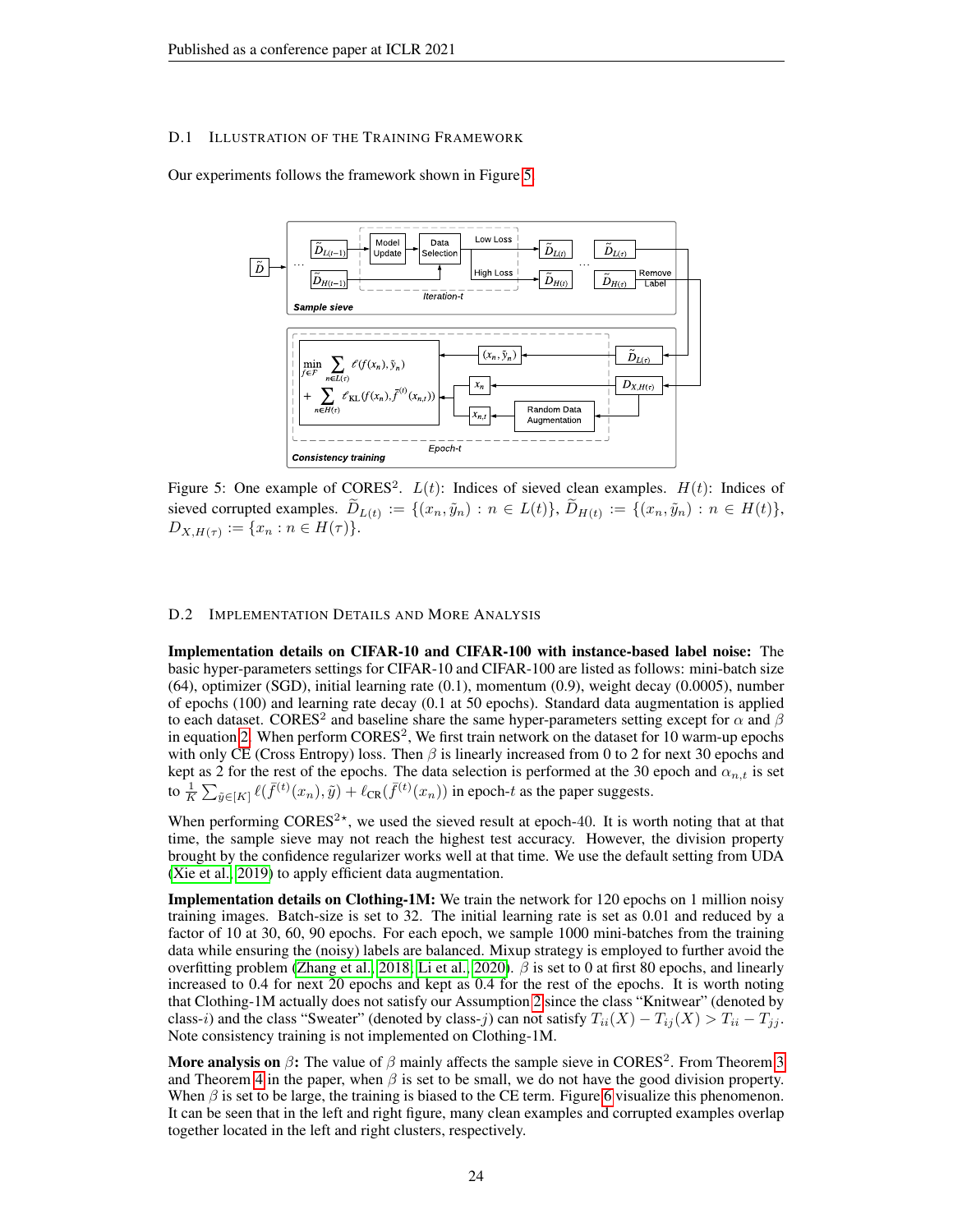<span id="page-24-1"></span>

Figure 6: Analyzing how the value of  $\beta$  influences the division. We set  $\beta = 0.5, 2, 10$  for lower, proper, and higher beta settings, respectively.

<span id="page-24-2"></span>Algorithm 1 Instance-Dependent Label Noise Generation

### Input:

1: Clean examples  $(x_n, y_n)_{n=1}^N$ ; Noise rate:  $\varepsilon$ ; Size of feature:  $1 \times S$ ; Number of classes: K. Iteration:

2: Sample instance flip rates  $q_n$  from the truncated normal distribution  $\mathcal{N}(\varepsilon, 0.1^2, [0, 1])$ ;

3: Sample  $W \in \mathcal{R}^{S \times K}$  from the standard normal distribution  $\mathcal{N}(0, 1^2)$ ;

for  $n = 1$  to N do

4:  $p = x_n \cdot W$  // Generate instance dependent flip rates. The size of p is  $1 \times K$ .<br>5:  $p_{n_k} = -\infty$  // Only consider entries different from the true label

5:  $p_{y_n} = -\infty$  // Only consider entries different from the true label<br>6:  $p = q_n \cdot \text{softmax}(p)$  // Let  $q_n$  be the probability of getting a wr

 $p = q_n \cdot \text{softmax}(p)$  // Let  $q_n$  be the probability of getting a wrong label

7:  $p_{y_n} = 1 - q_n$  // Keep clean w.p.  $1 - q_n$ <br>8: Randomly choose a label from the label

Randomly choose a label from the label space as noisy label  $\tilde{y}_n$  according to p; end for

# Output:

9: Noisy examples  $(x_i, \tilde{y}_n)_{n=1}^N$ .

### <span id="page-24-0"></span>D.3 GENERATING THE INSTANCE-DEPENDENT LABEL NOISE

In this section, we introduce how to generate instance-based label noise which is illustrated in Algorithm [1.](#page-24-2) Note this algorithm follows the state-of-the-art method [\(Xia et al., 2020\)](#page-11-0). Define the noise rate (the global flipping rate) as  $\varepsilon$ . First, in order to control  $\varepsilon$  but without constraining all of the instances to have a same flip rate, we sample their flip rates from a truncated normal distribution  $\mathbf{N}(\varepsilon, 0.1^2, [0, 1])$ , where  $[0, 1]$  indicates the range of the truncated normal distribution. Second, we sample parameters W from the standard normal distribution for generating instance-dependent label noise. The size of W is  $S \times K$ , where S denotes the length of each feature. For each instance  $(x_n, y_n)$ , we use Step 5 and Step 6 to ensure that the probability of getting a wrong label is  $q_n$ . Step 7 ensures the sum of all the entries of p is 1.

Suppose there are two features:  $x_i$  and  $x_j$  where  $x_i = x_j$ . Then the possibility p of these two features, calculated by  $x \cdot W$ , from the Algorithm [1,](#page-24-2) would be exactly the same. Thus the label noise is strongly instance-dependent.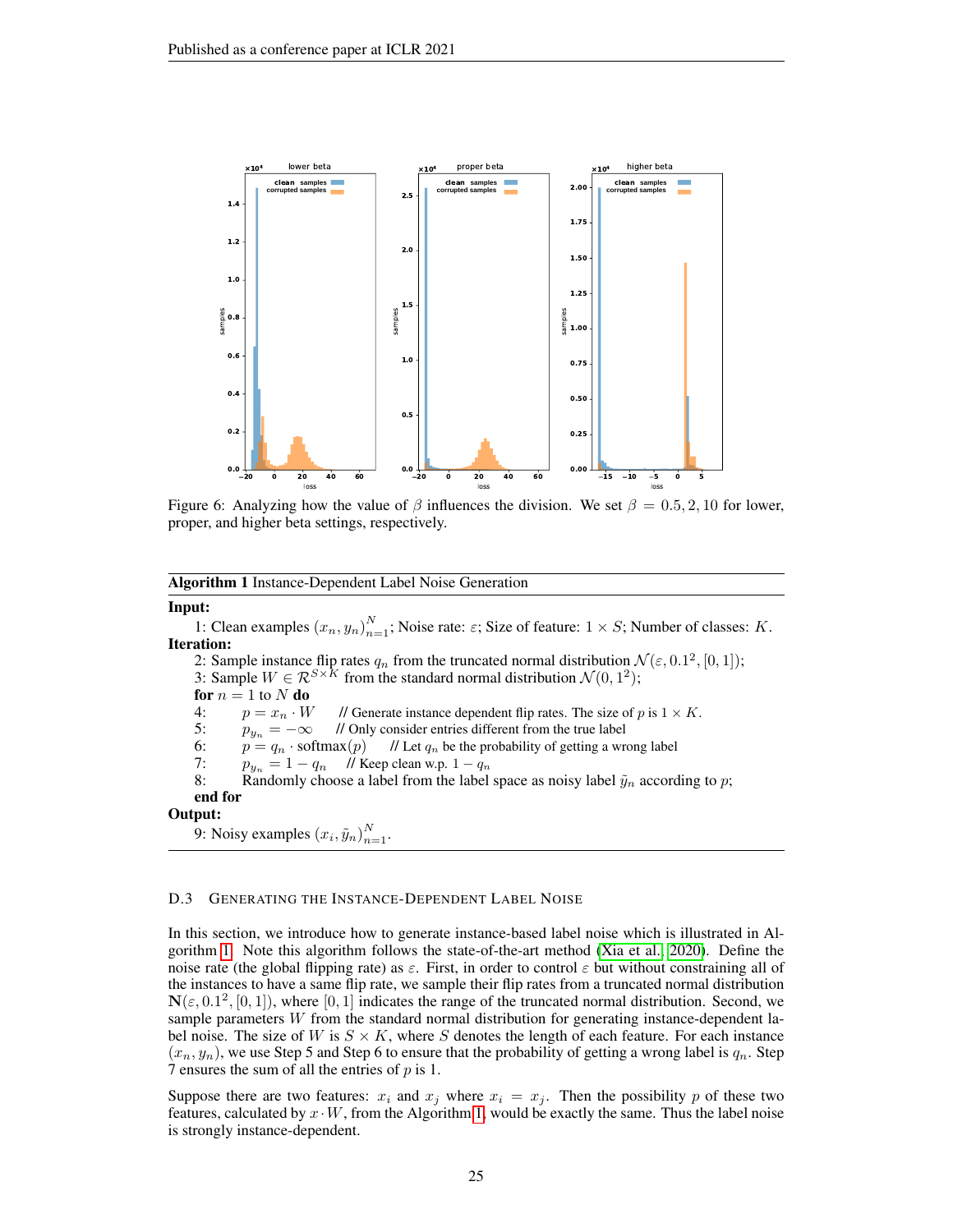<span id="page-25-2"></span>Table 5: Comparison with the results reported by DivideMix [\(Li et al., 2020\)](#page-10-7) on CIFAR-10. All methods use Pre-ResNet18 as the backbone. The last epoch test accuracy for each method is reported. The noise rate  $\epsilon$  is defined as the probability of replacing the label with other labels including the true label.

| Dataset    | Method                             |      | Symm          |
|------------|------------------------------------|------|---------------|
|            |                                    | 0.2  | $0.5^{\circ}$ |
|            | CE.                                | 82.7 | 57.9          |
|            | Bootstrap (Reed et al., 2014)      | 82.9 | 58.4          |
|            | Forward $T$ (Patrini et al., 2017) | 83.1 | 59.4          |
|            | Co-teaching + $(Yu et al., 2019)$  | 88.2 | 84.1          |
| $CIFAR-10$ | Mixup (Zhang et al., 2018)         | 92.3 | 77.6          |
|            | P-correction (Yi & Wu, 2019)       | 92.0 | 88.7          |
|            | Meta-Learning (Li et al., 2019)    | 92.0 | 88.8          |
|            | M-correction (Arazo et al., 2019)  | 93.8 | 91.9          |
|            | DivideMix (Li et al., 2020)        | 95.7 | 94.4          |
|            | $CORES2*$                          | 95.9 | 94.5          |

Table 6: The best epoch accuracy for each method on Tiny-ImageNet.

<span id="page-25-3"></span>

| Model<br>Dataset |          | Method                               | Symm  |       |  |
|------------------|----------|--------------------------------------|-------|-------|--|
|                  |          |                                      | 0.2   | 0.5   |  |
| Tiny-ImageNet    |          | MAE (Ghosh et al., $2017$ )          | 2.36  | 1.22. |  |
|                  | ResNet18 | GCE (Zhang & Sabuncu, 2018)          | 69.84 | 66.31 |  |
|                  |          | MentorNet (Jiang et al., 2017)       | 59.12 | 53.83 |  |
|                  |          | CORES <sup>2<math>\star</math></sup> | 73 47 | 71.07 |  |

<span id="page-25-4"></span>Table 7: Comparing CORES<sup>2</sup> (without consistency training) with other noise-robust methods on CIFAR-10.

| Method                                  |       | Symm  |       | Asymm |       |       |  |
|-----------------------------------------|-------|-------|-------|-------|-------|-------|--|
|                                         | 0.2   | 0.4   | 0.6   | 0.1   | 0.2   | 0.3   |  |
| <b>Cross Entropy</b>                    | 86.98 | 81.88 | 74.14 | 90.69 | 88.59 | 86.14 |  |
| Forward $T$ (Patrini et al., 2017)      | 88.11 | 83.27 | 75.34 | 90.11 | 89.42 | 88.25 |  |
| Truncated $L_q$ (Zhang & Sabuncu, 2018) | 89.70 | 87.62 | 82.70 | 90.43 | 89.45 | 87.10 |  |
| $L_{DMI}$ (Xu et al., 2019)             | 88.74 | 83.04 | 76.51 | 90.28 | 89.04 | 87.88 |  |
| $CORES2$ (without consistency training) | 90.70 | 88.29 | 82.10 | 92.41 | 91.02 | 90.53 |  |

# <span id="page-25-0"></span>D.4 MORE EXPERIMENTS ON CIFAR-10 AND TINY-IMAGENET

In this section, we compare  $CORES<sup>2</sup>$  with more methods on CIFAR-10 and Tiny-Imagenet. Table [5](#page-25-2) records the comparison results with recent benchmark methods. Table [6](#page-25-3) compares CORES<sup>2</sup> with other methods on Tiny-ImageNet. Both tables show that  $\text{CORES}^2$  achieves competitive results.

### <span id="page-25-1"></span>D.5 ABLATION STUDY

 $\text{CORES}^2$  (without consistency training): By optimizing loss in [\(2\)](#page-3-0), the model can be forced to concentrate only on clean examples. Thus even without consistency training, the network trained by  $CORES<sup>2</sup>$  is also noise-robust. Table [7](#page-25-4) compares  $CORES<sup>2</sup>$  with other noise-robust methods which do not apply semi-supervised setting in the framework. We can see CORES<sup>2</sup> still achieves the best performance among all the methods.

 $CORES<sup>2</sup>$  without confidence regularization or dynamic data selection: The loss in equation [2](#page-3-0) consists of data selection strategy and confident regularization term. To see how they influence the final accuracy, we perform the ablation study to show their effect on Table [8.](#page-26-0) The first row of Table [8](#page-26-0) corresponds to the traditional CE loss. The second row corresponds to the sample sieve with CE